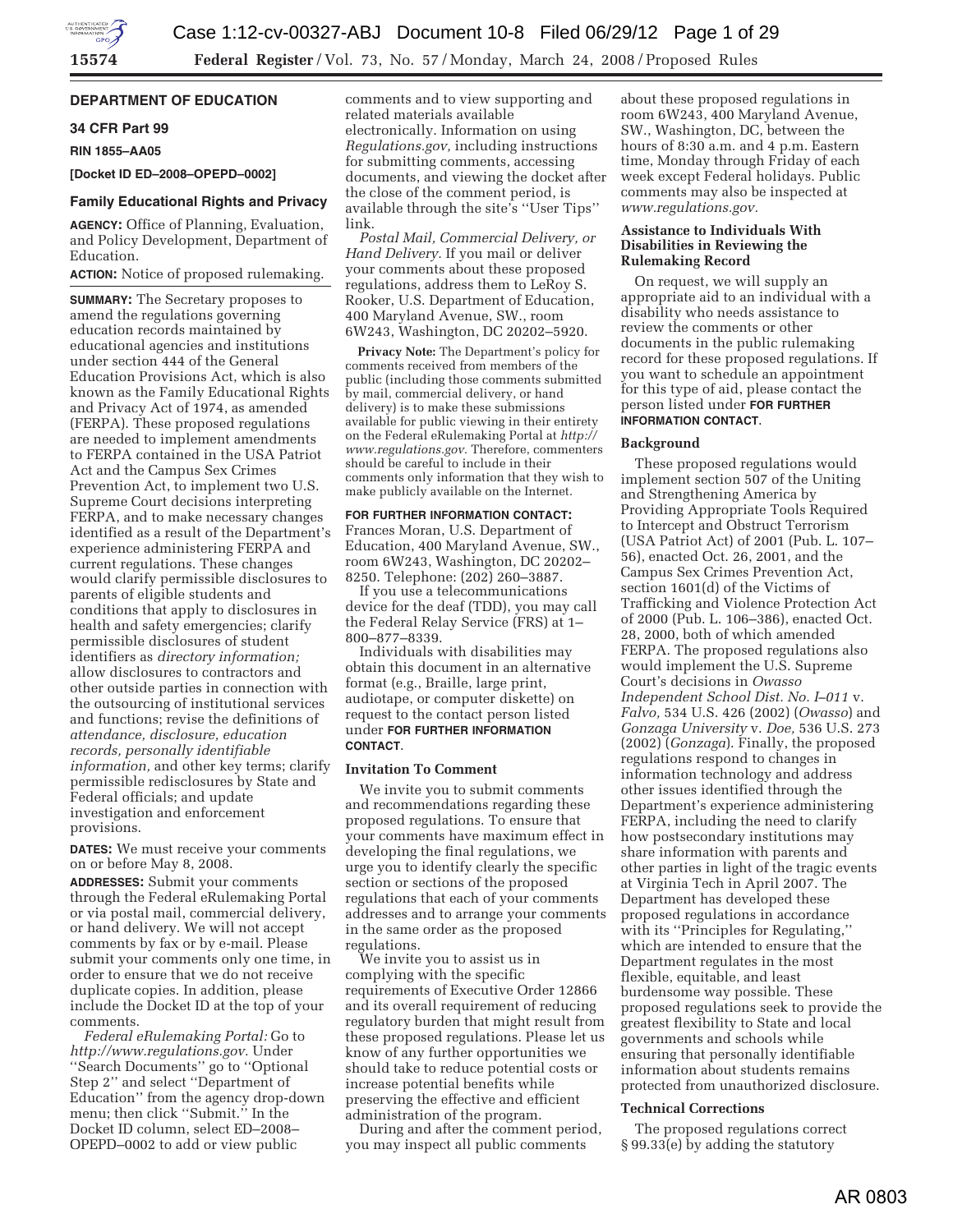language ''outside the educational agency or institution'' after the words ''third party'' in the first sentence. They also correct an error in the section number cited in § 99.34(a)(1)(ii).

## **Significant Proposed Regulations**

We discuss substantive issues under the sections of the proposed regulations to which they pertain. Generally, we do not address proposed regulatory provisions that are technical or otherwise minor in effect.

## *1. Definitions (§ 99.3)*

#### Attendance

*Statute:* 20 U.S.C. 1232g(a)(6) defines the term *student* as any person with respect to whom an educational agency or institution maintains education records or personally identifiable information but does not include a person who has not been in attendance at such agency or institution. The statute does not define *attendance.* 

*Current Regulations:* As defined in the current regulations, the term *attendance*  includes attendance in person or by correspondence, and the period during which a person is working under a work-study program. The current definition does not address the status of distance learners who are taught through the use of electronic information and telecommunications technologies.

*Proposed Regulations:* The proposed regulations in § 99.3 would add attendance by videoconference, satellite, Internet, or other electronic information and telecommunications technologies for students who are not physically present in the classroom.

*Reasons:* The proposed regulations are needed to clarify that students who are not physically present in the classroom may attend an educational agency or institution not only through traditional correspondence courses but through advanced electronic information and telecommunications technologies used for distance education, such as videoconferencing, satellite, and Internet-based communications.

## Directory Information

*Statute:* 20 U.S.C. 1232g(a)(5), (b)(1), and (b)(2) allows disclosure without consent of information such as a student's name and address, telephone listing, date and place of birth, major field of study, etc., defined as *directory information,* provided that specified notice and opt out conditions have been met.

*Current Regulations: Directory information* is defined in § 99.3 as

information contained in an education record of a student that would not generally be considered harmful or an invasion of privacy if disclosed, and includes information listed in FERPA (e.g., a student's name and address, telephone listing) as well as other information, such as a student's electronic mail (e-mail) address, enrollment status, and photograph. Current regulations do not specify whether a student's Social Security Number (SSN), official student identification (ID) number, or personal identifier for use in electronic systems may be designated and disclosed as directory information.

*Proposed Regulations:* The proposed regulations would provide that an educational agency or institution may not designate as directory information a student's SSN or other student ID number. However, directory information may include a student's user ID or other unique identifier used by the student to access or communicate in electronic systems, but only if the electronic identifier cannot be used to gain access to education records except when used in conjunction with one or more factors that authenticate the student's identity, such as a personal identification number (PIN), password, or other factor known or possessed only by the student.

*Reasons:* SSNs and other student ID numbers are personal identifiers that are typically used for identification purposes in order to establish an account, gain access to or confirm private information, obtain services, etc. The proposed regulations are needed to ensure that educational agencies and institutions do not disclose these identifiers as directory information, or include them with other personally identifiable information that may be disclosed as directory information, because SSNs and other student ID numbers can be used to impersonate the owner of the number and obtain information or services by fraud. The proposed regulations are also needed to clarify that unique personal identifiers used for electronic communications may be disclosed as directory information under certain conditions.

Names and addresses are personal identifiers (and *personally identifiable information* under § 99.3) that have always been available for disclosure as directory information under FERPA because they are generally known to others and often appear in public directories outside the school context. (It is precisely because names and addresses are widely available that they may not be used to authenticate identity, as discussed below in connection with proposed § 99.31(c).)

SSNs and other student ID numbers are also personal identifiers and *personally identifiable information under* § 99.3. Unlike names and addresses, SSNs and other student ID numbers are typically used to obtain a variety of non-public information about an individual, such as employment, credit, financial, health, motor vehicle, and educational information, that would be harmful or an invasion of privacy if disclosed. An SSN or other student ID number can also be used in conjunction with commonly available information, such as name, address, and date of birth, to establish fraudulent accounts and otherwise impersonate an individual. As a result, under the proposed regulations, SSNs and other student ID numbers may not be designated and disclosed as directory information.

Educational agencies and institutions have reported to us that in addition to needing a traditional student ID number (or SSN used as a student ID number), they need to identify or assign to students a unique electronic identifier that can be made available publicly. (Names are generally not appropriate for these purposes because they may not be unique to the population.) Unique electronic identifiers are needed, for example, for students to be able to use portals or single sign-on approaches to student information systems that provide access to class registration, academic records, library resources, and other student services. Much of the directory-based software used for these systems, as well as protocols for electronic collaboration by students and teachers within and among institutions, essentially cannot function without making an individual's user ID or other electronic identifier publicly available in these kinds of systems.

Some systems, for example, require users to log on with their e-mail address or other published user name or account ID. (Note that a student's e-mail address was added to the regulatory definition of *directory information* in the final regulations published on July 6, 2000 (65 FR 41852, 41855). Public key infrastructure (PKI) technology for encryption and digital signatures also requires wide dissemination of the sender's public key. These are the types of circumstances in which educational agencies and institutions may need to publish or disclose a student's unique electronic identifier.

The proposed regulations would permit disclosure of a student's user ID or other electronic identifier as directory information, but only if the identifier functions essentially as a name; that is, the identifier is not used by itself to authenticate identity and cannot be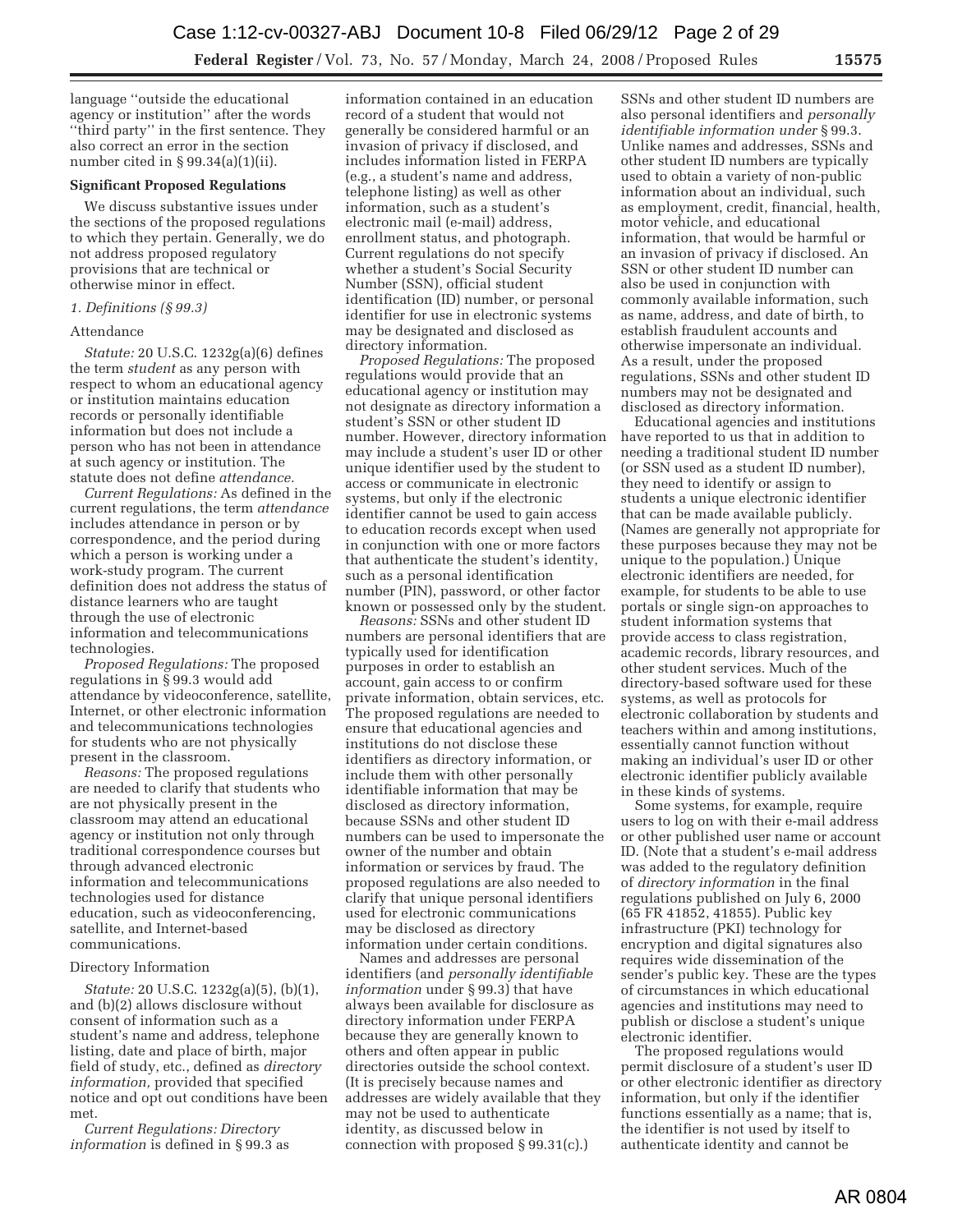used by itself to gain access to education records. A unique electronic identifier disclosed as directory information may be used to provide access to the student's education records, but only when combined with other factors known only to the authorized user (student, parent, or school official), such as a secret password or PIN, or some other method to authenticate the user's identity and ensure that the user is, in fact, a person authorized to access the records.

Note that eligible students and parents have a right under FERPA to opt out of directory information disclosures and refuse to allow the student's e-mail address, user ID or other electronic identifier disclosed as directory information (except as provided in proposed § 99.37(c), discussed elsewhere in this document). This is similar to a decision not to participate in an institution's paper-based student directory, yearbook, commencement program, etc. In these cases, the student or parent will not be able to take advantage of the services, such as portals for class registration, academic records, etc., provided solely through the electronic communications or software that require public disclosure of the student's unique electronic identifier.

#### Disclosure

*Statute:* 20 U.S.C. 1232g(b)(1) and (b)(2) provides that an educational agency or institution subject to FERPA may not have a policy or practice of releasing, permitting the release of, or providing access to personally identifiable information from education records without prior written consent.

*Current Regulations:* The regulations in § 99.3 define the term *disclosure* to mean permitting access to or the release, transfer, or other communication of personally identifiable information from education records to any party by any means. The regulations do not address issues relating to the return of records to the party that provided or created them.

*Proposed Regulations:* The proposed regulations would exclude from the definition of *disclosure* the release or return of an education record, or personally identifiable information from an education record, to the party identified as the party that provided or created the record. This would allow an educational agency or institution (School B) to send a transcript, letter of recommendation, or other record that appears to have been falsified back to the institution or school official identified as the creator or sender of the record (School A) for confirmation of its

status as an authentic record. School A may confirm or deny that the record is accurate and send the correct version back to School B under § 99.31(a)(2), which allows an institution to disclose education records without prior written consent to an institution in which the student seeks or intends to enroll, or is already enrolled.

The proposed regulations would also permit a State or local educational authority or other entity to redisclose education records or personally identifiable information from education records, without consent, to the school district, institution, or other party that provided the records or information.

*Reasons:* School officials have reported to the Department that they are receiving with more frequency what appear to be falsified transcripts, letters of recommendation, and other information about students from educational agencies and institutions. The proposed amendment is needed to verify the accuracy of this type of information and to ensure that the privacy protections in FERPA are not used to shield or prevent detection of fraud.

Several State educational agencies (SEAs) that maintain consolidated student records systems have also expressed uncertainty whether they may allow a local school district to obtain access to personally identifiable information from education records provided to the SEA by that district. The amendment is needed to clarify that SEAs and other parties that maintain education records provided by school districts and other educational agencies and institutions may allow a party to obtain access to the specific records and information that the party provided to the consolidated student records system.

#### Education Records

*Statute:* 20 U.S.C. 1232g(a)(4) provides a broad, general definition of *education records* that includes all records that are directly related to a student and maintained by an educational agency or institution. *Student*, in turn, is defined in 20 U.S.C. 1232g(a)(6) to exclude individuals who have not been in attendance at the agency or institution.

*Current Regulations:* The definition of *education records* in § 99.3 excludes records that only contain information about an individual after he or she is no longer a student.

*Proposed Regulations:* The proposed regulations would clarify that, with respect to former students, the term *education records* excludes records that are created or received by the

educational agency or institution after an individual is no longer a student in attendance and are not directly related to the individual's attendance as a student.

*Reasons:* Institutions have told us that there is some confusion about the provision in the definition of *education records* that excludes certain alumni records from the definition. Some schools have mistakenly interpreted this provision to mean that any record created or received after a student is no longer enrolled is not an education record under FERPA. The proposed regulations are needed to clarify that the exclusion is intended to cover records that concern an individual or events that occur after the individual is no longer a student in attendance, such as alumni activities. The exclusion is not intended to cover records that are created and matters that occur after an individual is no longer in attendance but that are directly related to his or her previous attendance as a student, such as a settlement agreement that concerns matters that arose while the individual was in attendance as a student.

*Statute:* The statute does not address peer-grading practices in relation to FERPA requirements.

*Current Regulations:* The definition of *education records* includes records that are maintained by an educational agency or institution, or a party acting for the educational agency or institution, but does not provide any guidance on the status of student-graded tests and assignments before they have been collected and recorded by a teacher.

*Proposed Regulations:* Proposed regulations in § 99.3 would clarify that peer-graded papers that have not been collected and recorded by a teacher are not considered maintained by an educational agency or institution and, therefore, are not education records under FERPA.

*Reasons:* The proposed regulations are needed to implement the U.S. Supreme Court's decision on peergraded papers in *Owasso*. ''Peergrading'' refers to a common educational practice in which students exchange and grade one another's papers and then either call out the grade or turn in the work to the teacher for recordation. In *Owasso*, the Court held that this practice does not violate FERPA because "the grades on students' papers would not be covered under FERPA at least until the teacher has collected them and recorded them in his or her grade book.'' *Owasso*, 534 U.S. at 436.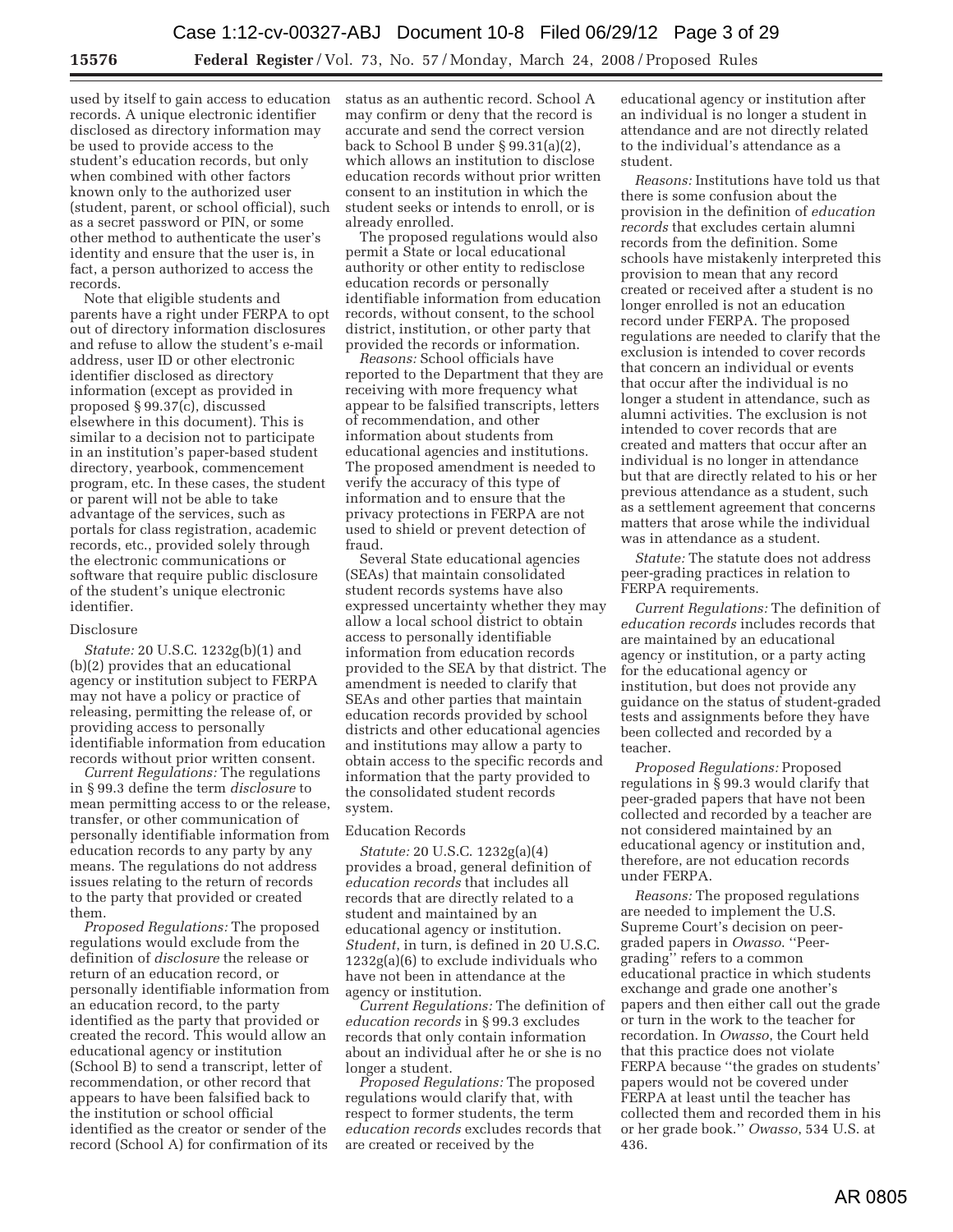### Personally Identifiable Information

*Statute:* 20 U.S.C. 1232g(b)(1) and (b)(2) provide that an educational agency or institution may not have a policy or practice of permitting the release of or providing access to education records or any personally identifiable information other than directory information in education records without prior written consent except in accordance with statutory exceptions.

*Current Regulations:* The term *personally identifiable information* is defined in § 99.3 to include the student's name and other personal identifiers, such as the student's social security number or student number. Current regulations also include indirect identifiers, such as the name of the student's parent or other family members; the address of the student or the student's family; and personal characteristics or other information that would make the student's identity easily traceable.

*Proposed Regulations:* The proposed regulations would add biometric record to the list of personal identifiers and add other indirect identifiers, such as date and place of birth and mother's maiden name, to the list of personally identifiable information. The regulations would remove language about personal characteristics and other information that would make the student's identity easily traceable and provide instead that personally identifiable information includes other information that, alone or in combination, is linked or linkable to a specific student that would allow a reasonable person in the school or its community, who does not have personal knowledge of the relevant circumstances, to identify the student with reasonable certainty. *Personally identifiable information* would also include information requested by a person who the educational agency or institution reasonably believes has direct, personal knowledge of the identity of the student to whom the education record directly relates.

*Reasons:* See the discussion of proposed regulations adding a new § 99.31(b) for de-identified education records elsewhere in this document.

## State Auditor

*Statute:* 20 U.S.C. 1232g(b)(1)(C), (b)(3), and (b)(5) allows an educational agency or institution to disclose personally identifiable information from education records, without prior written consent, to State and local educational authorities and officials for the audit or evaluation of Federal or State supported

education programs, or for the enforcement of or compliance with Federal legal requirements that relate to those programs.

*Current Regulations:* The current regulations do not address the disclosure of education records to State auditors.

*Proposed Regulations:* The proposed regulations in § 99.3 would define *State auditor* as a party under any branch of government with authority and responsibility under State law for conducting audits. We propose to add a new paragraph (a)(2) to § 99.35 to clarify that State auditors that are not State or local educational authorities may have access to education records in connection with an audit of Federal or State supported education programs.

*Reasons:* 20 U.S.C. 1232g(b)(3) (section (b)(3) of the statute) allows disclosure of education records without consent to ''State educational authorities'' for audit and evaluation purposes. According to the legislative history of FERPA, section (b)(5) of the statute, which allows disclosure of education records without consent to ''State and local educational officials'' for audit and evaluation purposes, was added in 1979 to ''correct an anomaly'' in which the existing exception in section (b)(3) was interpreted to preclude State auditors from obtaining records in order to conduct State audits of local and State-supported programs.

See H.R. Rep. No. 338, 96th Cong., 1st Sess. at 10 (1979), *reprinted in* 1979 U.S. Code Cong. & Admin. News 819, 824. The amended statutory language in section (b)(5) is ambiguous, however, because it does not actually mention State auditors and, like section (b)(3), refers only to educational officials. Over the years several States have questioned whether this exception includes audits conducted by legislative branch officials and other parties that may not be considered educational authorities or officials.

The regulations are needed to clarify that State auditors may receive personally identifiable information from education records, without prior written consent, even if they are not considered State or local educational authorities or officials, provided that they are auditing a Federal or State supported education program. We are interested in receiving comments about whether the definition needs to cover local auditors as well. The exception for disclosure of education records to State auditors is narrowly limited to *audits* (defined in proposed § 99.35 as testing compliance with applicable laws, regulations, and standards) and does not include the broader concept of evaluations, for

which disclosure of education records remains limited to educational authorities or officials.

## *2. Disclosures to Parents of Eligible Students (§§ 99.5, 99.36)*

#### Section 99.5(a) (Rights of Students)

*Statute:* 20 U.S.C. 1232g(d) provides that once a student reaches 18 years of age or attends a postsecondary institution, all rights accorded to parents under FERPA, and the consent required to disclose education records, transfer from the parents to the student. Under 20 U.S.C. 1232g(b)(1)(H), an educational agency or institution may disclose personally identifiable information from an education record without meeting FERPA's written consent requirement to parents of a dependent student as defined in 26 U.S.C. 152. Under 20 U.S.C. 1232g(i), an institution of higher education may disclose personally identifiable information from an education record, without meeting FERPA's written consent requirement, to a parent or legal guardian of a student information regarding the student's violation of any Federal, State or local law, or any rule or policy of the institution governing the use or possession of alcohol or a controlled substance if the student is under the age of 21 and the institution determines that the student has committed a disciplinary violation with respect to such use or possession. Under 20 U.S.C. 1232g(b)(1)(I), an educational agency or institution may disclose personally identifiable information from an education record, without meeting FERPA's written consent requirement, to appropriate persons in connection with an emergency if the knowledge of such information is necessary to protect the health or safety of the student or other persons.

*Current Regulations:* Section 99.3 defines an *eligible student* as a student who has reached 18 years of age or attends a postsecondary institution. Section 99.5(a) states that rights accorded to parents, and consent required of parents, to disclose education records under FERPA transfer from parents to a student when the student meets the definition of an *eligible student*.

Section 99.31(a)(8) provides that an educational agency or institution may disclose personally identifiable information from education records without consent to parents of a dependent student as defined in section 152 of the Internal Revenue Code of 1986. Under § 99.31(a)(15) written consent is not required, regardless of dependency status, to disclose to a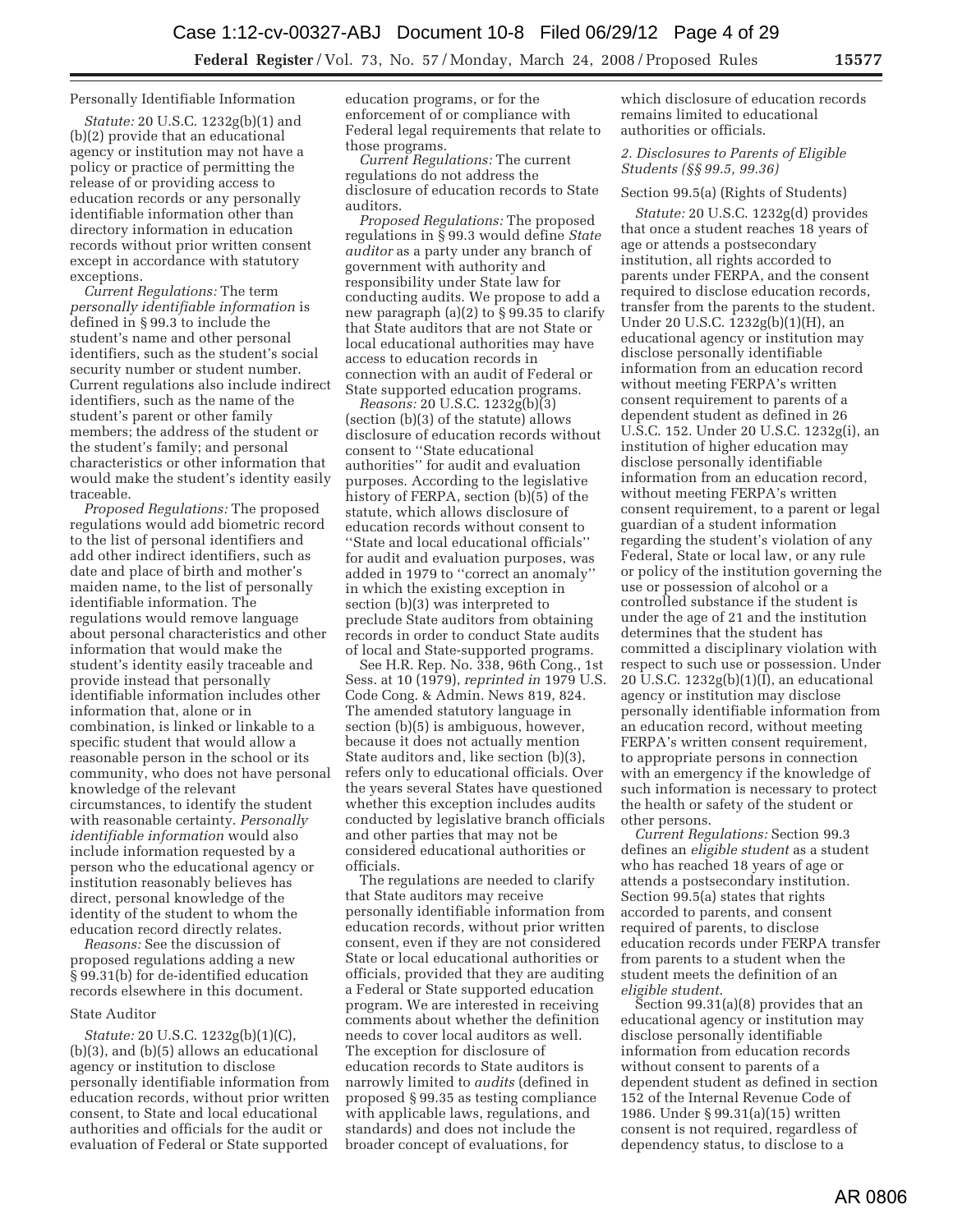parent of a student at an institution of postsecondary education information regarding the student's violation of any Federal, State or local law, or of any rule or policy of the institution, governing the use or possession of alcohol or a controlled substance if the institution determines that the student has committed a disciplinary violation with respect to that use or possession and the student is under the age of 21 at the time of the disclosure to the parent.

Section 99.31(a)(10) provides that an educational agency or institution may disclose personally identifiable information from education records without consent if the disclosure is in connection with a health or safety emergency under the conditions described in § 99.36. Section 99.36 provides that an educational agency or institution may disclose personally identifiable information from an education record to appropriate parties in connection with an emergency if knowledge of the information is necessary to protect the health or safety of the student or other individuals.

*Proposed Regulations:* The proposed regulations in § 99.5 clarify that even after a student has become an eligible student, an educational agency or institution may disclose education records to the student's parents, without the consent of the eligible student, if the student is a dependent for Federal income tax purposes  $(\S 99.31(a)(8))$ ; in connection with a health or safety emergency (§ 99.31(a)(10)); if the student is under the age of 21 and has violated an institutional rule or policy governing the use or possession of alcohol or a controlled substance (§ 99.31(a)(15)); and if the disclosure falls within any other exception to the consent requirement in § 99.31(a) of the regulations, such as the disclosure of directory information or in compliance with a court order or lawfully issued subpoena. The proposed regulations in § 99.36(a) would clarify that an eligible student's parents are appropriate parties to whom an educational agency or institution may disclose personally identifiable information from education records without consent in a health or safety emergency.

*Reasons:* The Secretary is concerned that some institutions are under the mistaken impression that FERPA prevents them from providing parents with any information about a college student. The proposed regulations are needed to clarify that FERPA contains exceptions to the written consent requirement that permit colleges and other educational agencies and institutions to disclose personally identifiable information from education records to parents of certain eligible students whether or not the student consents.

Section 99.31(a)(8) permits an educational agency or institution to disclose education records, without consent, to either parent if at least one of the parents has claimed the student as a dependent on the parent's most recent tax return. Because many college students (and 18-year-old high school students) are tax dependents of their parents, this provision allows these institutions to disclose information from education records to the students' parents without meeting the written consent requirements in § 99.30. (Institutions must first determine that a parent has claimed the student as a dependent on the parent's Federal income tax return. Institutions can determine that a parent claimed a student as a dependent by asking the parent to submit a copy of the parent's most recent Federal tax return. Institutions can also rely on a student's assertion that he or she is not a dependent unless the parent provides contrary evidence.)

The proposed regulations are also needed to clarify that colleges and other institutions may disclose information from education records to an eligible student's parents, without consent, under § 99.31(a)(15) if the institution has determined that the student has violated Federal, State, or local law or an institution's rules or policies governing alcohol or substance abuse (provided the student is under 21 years of age), and in connection with a health or safety emergency under §§ 99.31(a)(10) and 99.36 (regardless of the student's age) if the information is needed to protect the health or safety of the student or other individuals. These exceptions apply whether or not the student is a dependent of a parent for tax purposes. These proposed regulations would clarify the Department's policy with respect to an agency's or institution's disclosure of information from education records to parents under the health and safety emergency exception and do not represent a change in the Department's interpretation of who may qualify as an appropriate party under the health or safety emergency exception to the consent requirement. While institutions may choose to follow a policy of not disclosing education records to parents of eligible students in these circumstances, FERPA does not mandate such a policy.

*3. Authorized Disclosure of Education Records Without Prior Written Consent (§ 99.31)* 

Section 99.31(a)(1) (School Officials) **Outsourcing** 

*Statute:* 20 U.S.C. 1232g(a)(4)(A) defines *education records* to include records maintained by an educational agency or institution or by ''a person acting for'' the agency or institution. Under 20 U.S.C. 1232g(b)(1)(A), an educational agency or institution may allow teachers and other school officials within the institution or agency, without prior written consent, to obtain access to education records if the institution or agency has determined that they have legitimate educational interests in the information.

*Current Regulations:* Section 99.31(a)(1) allows disclosure of personally identifiable information from education records without consent to school officials, including teachers, within the agency or institution if the educational agency or institution has determined that they have legitimate educational interests in the information. An educational agency or institution that discloses information under this exception must specify in its annual notification of FERPA rights under § 99.7(a)(3)(iii) the criteria it uses to determine who constitutes a school official and what constitutes legitimate educational interests. The recordkeeping requirements in § 99.32(d) do not apply to disclosures to school officials with legitimate educational interests. Current regulations do not address disclosure of education records without consent to contractors, consultants, volunteers, and other outside parties providing institutional services and functions or otherwise acting for an agency or institution.

*Proposed Regulations:* The proposed regulations in  $\S 99.31(a)(1)(i)(B)$  would expand the school official exception to include contractors, consultants, volunteers, and other outside parties to whom an educational agency or institution has outsourced institutional services or functions that it would otherwise use employees to perform. The outside party who obtains access to education records without consent must be under the direct control of the agency or institution and subject to the same conditions governing the use and redisclosure of education records that apply to other school officials under § 99.33(a) of the regulations. These proposed regulations supersede previous technical assistance guidance issued by the Family Policy Compliance Office (Office) regarding disclosure of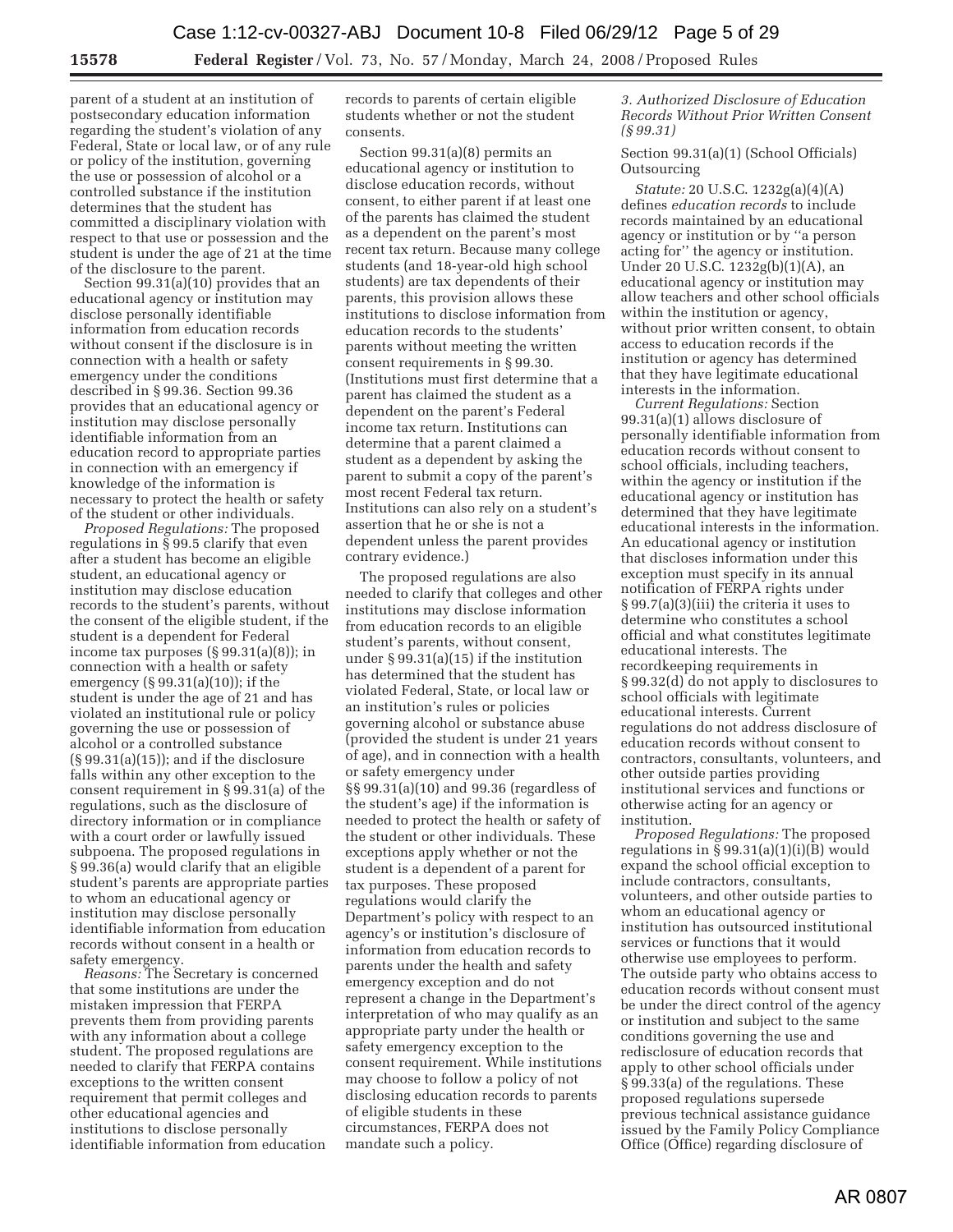education records without consent to parties acting for an educational agency or institution.

Educational agencies and institutions that outsource institutional services and functions must comply with the annual FERPA notification requirements under the current regulations in  $\S 99.7(a)(3)(iii)$ by specifying their contractors, consultants, and volunteers as school officials retained to provide various institutional services and functions. Failure to comply with the notice requirements for school officials in § 99.7(a)(3)(iii) is not excused by recording the disclosure under § 99.32. (We note that under current regulations disclosures to school officials under § 99.31(a)(1) are specifically excluded from the recordation requirements under § 99.32(d).) As a result, an educational agency or institution that has not included contractors and other outside service providers as school officials with legitimate educational interests in its annual FERPA notification may not disclose any personally identifiable information from education records to these parties until it has complied with the notice requirements in  $\S 99.7(a)(3)(iii)$ .

Educational agencies and institutions are responsible for their outside service providers' failures to comply with applicable FERPA requirements. The agency or institution must ensure that the outside party does not use or allow anyone to obtain access to personally identifiable information from education records except in strict accordance with the requirements established by the educational agency or institution that discloses the information.

All outside parties serving as school officials are subject to FERPA's restrictions on the use and redisclosure of personally identifiable information from education records. These restrictions include current provisions in § 99.33(a), which requires an educational agency or institution that discloses personally identifiable information from education records to do so only on the condition that the recipient, including a teacher or other school official, will use the information only for the purpose for which the disclosure was made and will not redisclose the information to any other party without the prior consent of the parent or eligible student unless the educational agency or institution has authorized the redisclosure under a FERPA exception and the agency or institution records the subsequent disclosure in accordance with the requirements in § 99.32(b).

For example, under the proposed regulations, a party that contracts with

an educational agency or institution to provide enrollment and degree verification services must ensure that only individuals with legitimate educational interests obtain access to personally identifiable information from education records maintained on behalf of the agency or institution. In accordance with current regulations at § 99.33(b), a contractor may not redisclose personally identifiable information without prior written consent unless the educational agency or institution has authorized the redisclosure under a FERPA exception and the agency or institution records the subsequent disclosure in accordance with the requirements in § 99.32(b). Like other school officials, contractors and other outside parties who provide institutional services may not decide unilaterally to redisclose personally identifiable information from education records, even in circumstances that would comply with an exception in § 99.31(a).

Additionally, records directly related to a student that are maintained by a party acting for an educational agency or institution are education records subject to all FERPA requirements. This includes any new student records created under an outsourcing agreement that are maintained by the outside service provider.

*Reasons:* The proposed regulations are needed to resolve uncertainty about the specific conditions under which educational agencies and institutions may disclose personally identifiable information from education records, without prior written consent, to contractors, consultants, volunteers, and other outside parties performing institutional services or functions. While there is no explicit statutory exception to the prior written consent requirement for disclosures to contractors and other non-employees to whom an educational agency or institution has outsourced services, we note that the statutory definition of *education records* protects records that are maintained by a party acting for the agency or institution. See 20 U.S.C.  $1232g(a)(4)(A)(ii)$ . Indeed, the Joint Statement in Explanation of Buckley/ Pell Amendment (120 *Cong. Rec.*  S39862, Dec. 13, 1974) refers specifically to materials that are maintained by a school ''or by one of its agents'' when describing the meaning of the new term *education records* in the December 1974 amendments to the statute.

The Department has long recognized in guidance that FERPA does not prevent educational agencies and institutions from outsourcing

institutional services and functions and disclosing education records to contractors and other outside parties performing those services and functions in appropriate circumstances, such as for legal advice; debt collection; transcript distribution; fundraising and alumni communications; development and management of information systems; and degree and enrollment verification. The Secretary wishes to clarify and define the scope of this practice to avoid further confusion and prevent weakening of FERPA's privacy protections because of uncertainty about the requirements for making these kinds of disclosures.

One of the most frequently used exceptions to the prior written consent requirement allows teachers and other school officials to obtain access to education records provided the educational agency or institution has determined that the school official has legitimate educational interests in the information. This exception covers not only teachers and principals, but also school counselors, registrars, admissions personnel, attorneys, accountants, human resource staff, information systems specialists, and designated support and clerical personnel when they need access to personally identifiable information from education records in order to perform their official functions and duties for their employer. As noted above, an educational agency or institution that allows school officials to obtain access to education records under this exception must, under § 99.7(a)(3), include in its annual notification of FERPA rights a specification of its criteria for determining who constitutes a school official and what constitutes legitimate educational interests under § 99.31(a)(1). Disclosures to school officials under current regulations are subject to the restrictions on the use and redisclosure of information in § 99.33 but are exempt from the FERPA recordkeeping requirements in § 99.32.

The proposed regulations are included with the exception for school officials in § 99.31(a)(1) because we believe that disclosures made for contract, volunteer, and other outsourced services and functions should be subject to the same conditions that would apply if the outside party were, in fact, providing institutional services or functions as an employee or officer of the educational agency or institution. In particular, the outside party must be under the direct control of the agency or institution with respect to the maintenance and use of personally identifiable information from education records. The outside party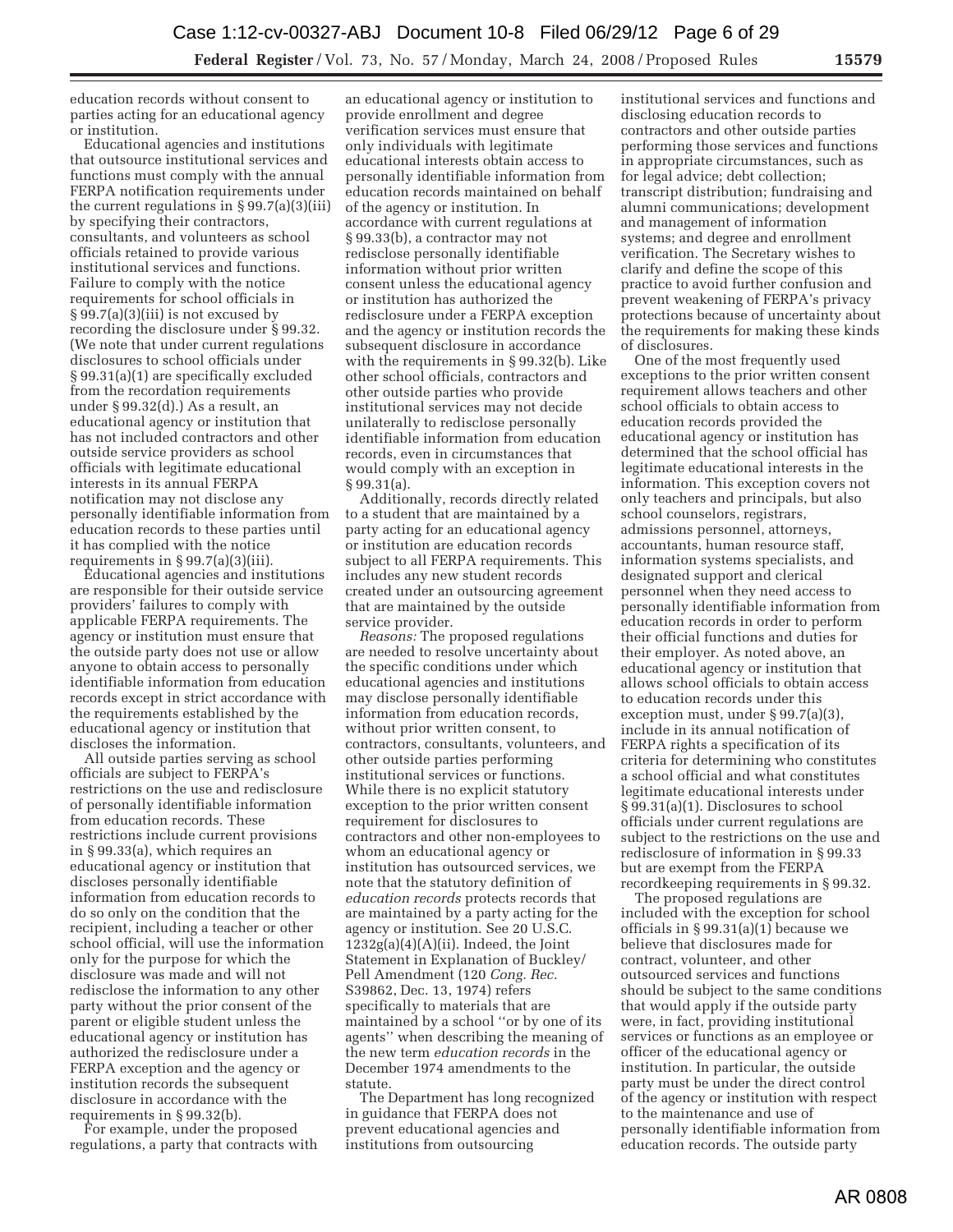must also perform the type of institutional services or functions for which the agency or institution would otherwise use its own employees. For example, an institution may disclose education records without consent under this provision to an outside party retained to provide enrollment verification services to student loan holders because the institution would otherwise have to use its own employees to conduct the required verifications. In contrast, an institution may not use this provision to disclose education records, without consent, to a financial institution or insurance company that provides a good student discount on its services and needs students' ID numbers and grades to verify an individual's eligibility, even if the institution enters into a contract with these companies to provide the student discount.

Access to Education Records by School Officials

*Statute:* 20 U.S.C. 1232g(b)(1)(A) provides that an educational agency or institution may allow teachers and other school officials within the agency or institution to obtain access to education records, without prior written consent, if the agency or institution has determined that the school official has legitimate educational interests in the information.

*Current Regulations:* Section 99.31(a)(1) allows an educational agency or institution to disclose personally identifiable information from education records without consent to school officials, including teachers, within the agency or institution if the educational agency or institution has determined that they have legitimate educational interests in the information. An educational agency or institution that discloses information under this exception must specify in its annual notification of FERPA rights under § 99.7(a)(3)(iii) the criteria it uses to determine who constitutes a school official and what constitutes legitimate educational interests. Current regulations do not specify whether the agency or institution must ensure that school officials obtain access to only those education records in which they have legitimate educational interests.

*Proposed Regulations:* The proposed regulations in § 99.31(a)(1)(ii) would require an educational agency or institution to use reasonable methods to ensure that teachers and other school officials obtain access to only those education records in which they have legitimate educational interests. This requirement would apply to education records maintained in either paper or

electronic format. Agencies and institutions that choose not to use physical or technological controls to restrict a school official's access to education records must ensure that their administrative policy for controlling access to and maintenance of education records is effective and that the agency or institution remains in compliance with the legitimate educational interests requirement in  $\S 99.31(a)(1)(i)(A)$ . (These proposed regulations do not address what constitutes a legitimate educational interest under the regulations.)

*Reasons:* The proposed regulations are needed to ensure that teachers and other school officials only gain access to education records in which they have a legitimate educational interest. While the proposed regulations apply to records in any format (as defined in § 99.3), the need to ensure compliance with the legitimate educational interest requirement has been driven largely by the increased use of computerized or electronic recordkeeping systems in which a user may have access to all records.

Many of the smaller educational agencies and institutions typically use a combination of physical and administrative methods to restrict access by school officials to paper copy records. For example, paper copy records may be maintained in lockable cabinets, desks, or rooms with distribution of records to school officials controlled by the teacher, registrar, or other authorized custodian as appropriate. With the advent of computerized or electronic records, particularly by the mid-size and larger agencies and institutions, parents and students have complained that school officials may have unrestricted access to the records of all students in an institution's or local educational agency's (LEA) system. Agencies and institutions establishing or upgrading electronic student information systems have also expressed uncertainty about what methods they should use to comply with the legitimate educational interest requirement in this new environment.

Under the proposed regulations, an educational agency or institution should implement controls to protect student records. These controls should consist of a combination of appropriate physical, technical, administrative, and operational controls which will allow access to be limited when required. (Some examples of possible information security controls can be found in ''The National Institute of Standards and Technology (NIST) 800–53, Recommended Security Controls for

Federal Information Systems'' (December 2007). Educational institutions and agencies are not required to implement the NIST 800–53 guidance, but may find it useful when determining possible controls.) For example, software used to access electronic records may contain rolebased security features that allow teachers to view only information about students currently enrolled in their classes. Similarly, a school principal or registrar may maintain paper records in locked cabinets and distribute records to authorized officials on an as needed basis.

An educational agency or institution that does not use some kind of physical or technological controls to restrict access and leaves education records open to all school officials may rely instead on administrative controls, such as an institutional policy that prohibits teachers and other school officials from accessing records except when they have a legitimate educational interest. However, an agency or institution that forgoes physical or technological access controls must ensure that its administrative policy for controlling access is effective and that it remains in compliance with the legitimate educational interest requirement in § 99.31(a)(1). In that regard, if a parent or eligible student alleges that a school official obtained access to a student's education records without a legitimate educational interest, an agency or institution must show that the school official possessed a legitimate educational interest in obtaining the personally identifiable information from education records maintained by the agency or institution. An agency or institution may wish to restrict or track school officials who obtain access to education records to ensure that it is in compliance with  $\S 99.31(a)(1)(i)(A)$ .

The risk of unauthorized access to education records by school officials means the likelihood that records may be targeted for compromise and the harm that could result. Methods used by an educational agency or institution to ensure compliance with the legitimate educational interests requirement are considered reasonable under the proposed regulations if they reduce the risk of unauthorized access by school officials to a level commensurate with the likely threat and potential harm. The greater the harm that would result from unauthorized access or disclosure and the greater the likelihood that unauthorized access or disclosure will occur, the more protections an agency or institution must use to ensure that its methods are reasonable. For example, high risk records, such as those that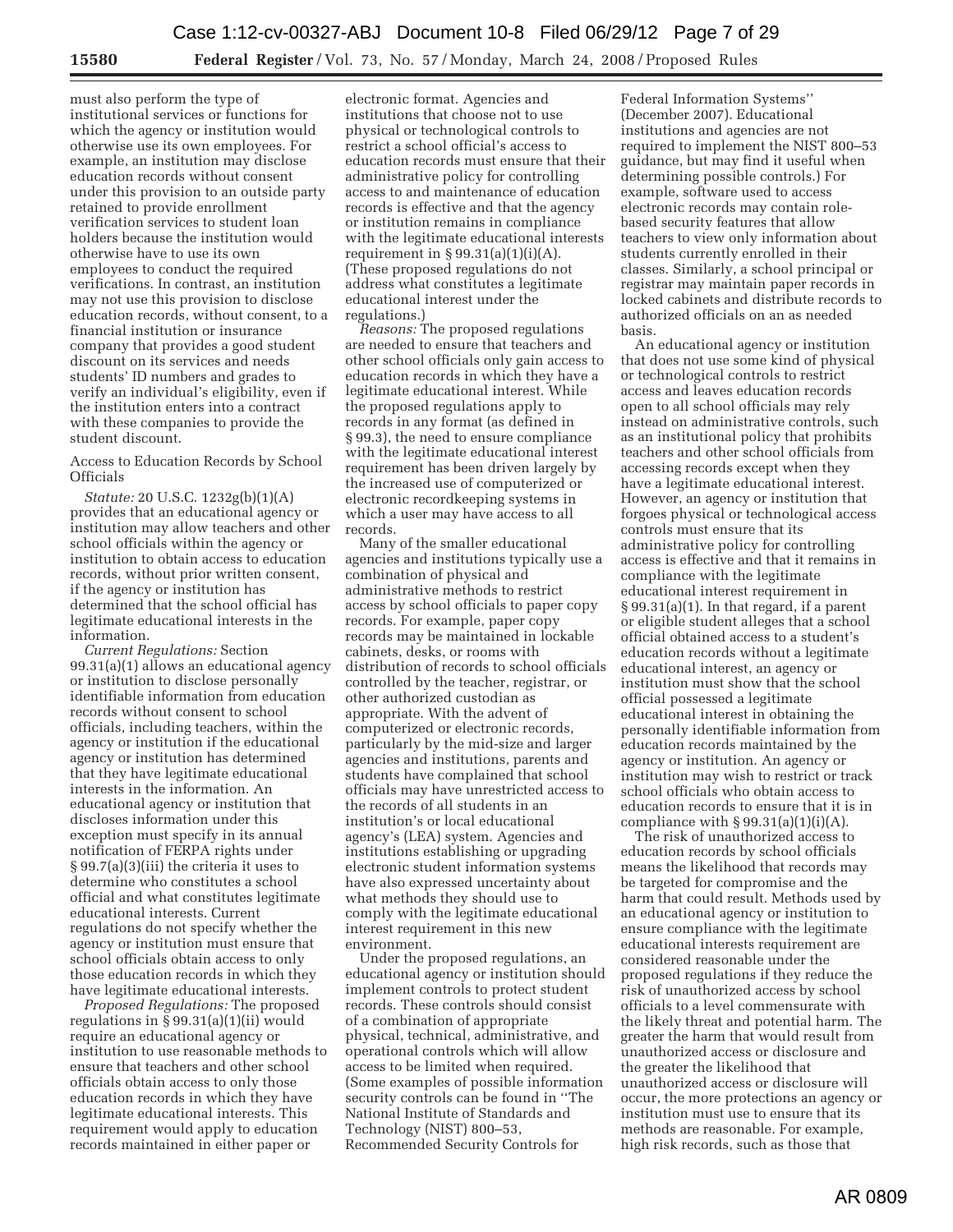contain credit card information, SSNs and other elements used for identity theft, immunization and other health records, certain records on special education students, and official transcripts and grades should generally receive greater and more immediate protection than medium or low risk records, such as those containing only publicly releasable directory information. Methods that an educational agency or institution should use to reduce risk to an acceptable level will depend on a variety of factors, including the organization's size and resources. In all cases, reasonableness depends ultimately on what are the usual and customary good business practices of educational agencies and institutions, which requires ongoing review and modification of methods and procedures, where appropriate, as standards and technologies continue to change.

Section 99.31(a)(2) (Disclosure to a School Where Student Seeks or Intends To Enroll)

*Statute:* 20 U.S.C. 1232g(b)(1)(B) allows an educational agency or institution to disclose, under certain conditions, education records to another school or school system in which the student seeks or intends to enroll without obtaining the prior written consent of a parent or eligible student.

*Current Regulations:* Under § 99.31(a)(2), an educational agency or institution may disclose education records, without prior written consent, to officials of another school, school system, or postsecondary institution where the student seeks or intends to enroll, provided that the agency or institution complies with the requirements in § 99.34(a) regarding notification to the parent or eligible student of the disclosure and, upon request, provide a copy of the records and an opportunity for a hearing under subpart C of the regulations.

*Proposed Regulations:* The proposed regulations in § 99.31(a)(2) would allow an educational agency or institution to disclose education records, without consent, to another institution even after a student has already enrolled or transferred, and not just if the student seeks or intends to enroll, if the disclosure is for purposes related to the student's enrollment or transfer.

*Reasons:* The proposed amendments are needed to resolve uncertainty about whether consent is required to send a student's records to the student's new school after the student has already transferred and enrolled. This proposed exception to the consent requirement is intended to ease administrative burdens

on educational agencies and institutions by allowing them to send transcripts and other information from education records to schools where a student seeks or intends to enroll without meeting the formal consent requirements in § 99.30. We have concluded that authority to disclose or transfer information to a student's new school under this exception does not cease automatically the moment a student has actually enrolled. Rather, an educational agency or institution may transfer education records to a student's new school, including a postsecondary institution, at any point in time if the disclosure is in connection with the student's enrollment in the new school.

Based on these considerations, we have also determined that an educational agency or institution may update, correct, or explain information it has disclosed to another educational agency or institution as part of the original disclosure under § 99.31(a)(2) without complying with the written consent requirements in § 99.30. That is, a student's previous institution is not required to obtain prior written consent under § 99.30 to respond to the new institution's request to explain the meaning of education records sent to it in connection with a student's new enrollment.

Finally, in the aftermath of the shooting at Virginia Tech, some questions have arisen about whether FERPA prohibits the disclosure of certain types of information from students' education records to new schools or postsecondary institutions to which they have applied. (Further discussion of the tragic events that occurred at Virginia Tech in April 2007 is included in the discussion of the proposed amendments to § 99.36, which appears later in this document.) Under § 99.31(a)(2) and § 99.34(a), FERPA permits school officials to disclose any and all education records, including health and disciplinary records, to another institution where the student seeks or intends to enroll.

Section 99.31(a)(6) (Organizations Conducting Studies for or on Behalf of an Educational Agency or Institution)

*Statute:* 20 U.S.C. 1232g(b)(1)(F) allows an educational agency or institution to disclose personally identifiable information from education records, without consent, to organizations conducting studies for or on behalf of the agency or institution for purposes of testing, student aid, and improvement of instruction. The information must be protected so that students and their parents cannot be identified by anyone other than

representatives of the organization that conducts the study and must be destroyed when no longer needed for the study. As explained in § 99.31(a)(6)(iii), failure to destroy information in accordance with this requirement could lead to a five-year ban on disclosure of information to that organization.

*Current Regulations:* The regulations restate the statutory language that the study is conducted ''for, or on behalf of'' the educational agency or institution, but do not explain what this language means.

*Proposed Regulations:* The proposed regulations require an educational agency or institution that discloses education records without consent under § 99.31(a)(6) to enter into a written agreement with the recipient organization that specifies the purposes of the study. The agency or institution that discloses education records under this exception does not have to agree with or endorse the conclusions or results of the study. The written agreement must specify that information from education records may only be used to meet the purposes of the study stated in the written agreement and must contain the current restrictions on redisclosure and destruction of information requirements applicable to information disclosed under this exception.

*Reasons:* Research organizations have asked for clarification about the circumstances in which an educational agency or institution may disclose to them personally identifiable information from education records under § 99.31(a)(6)(iii), and educational agencies and institutions have asked whether they may provide personally identifiable information to organizations for research purposes without parental consent even if the educational agency or institution has no particular interest in the study.

This exception to the consent requirement is intended to allow educational agencies and institutions to retain the services of outside organizations (or individuals) to conduct studies for or on their behalf to develop, validate, or administer predictive tests; administer student aid programs; or improve instruction. An educational agency or institution need not initiate research requests or agree with or endorse a study's results and conclusions under this exception. However, the statutory language ''for, or on behalf of'' indicates that the disclosing agency or institution agrees with the purposes of the study and retains control over the information from education records that is disclosed.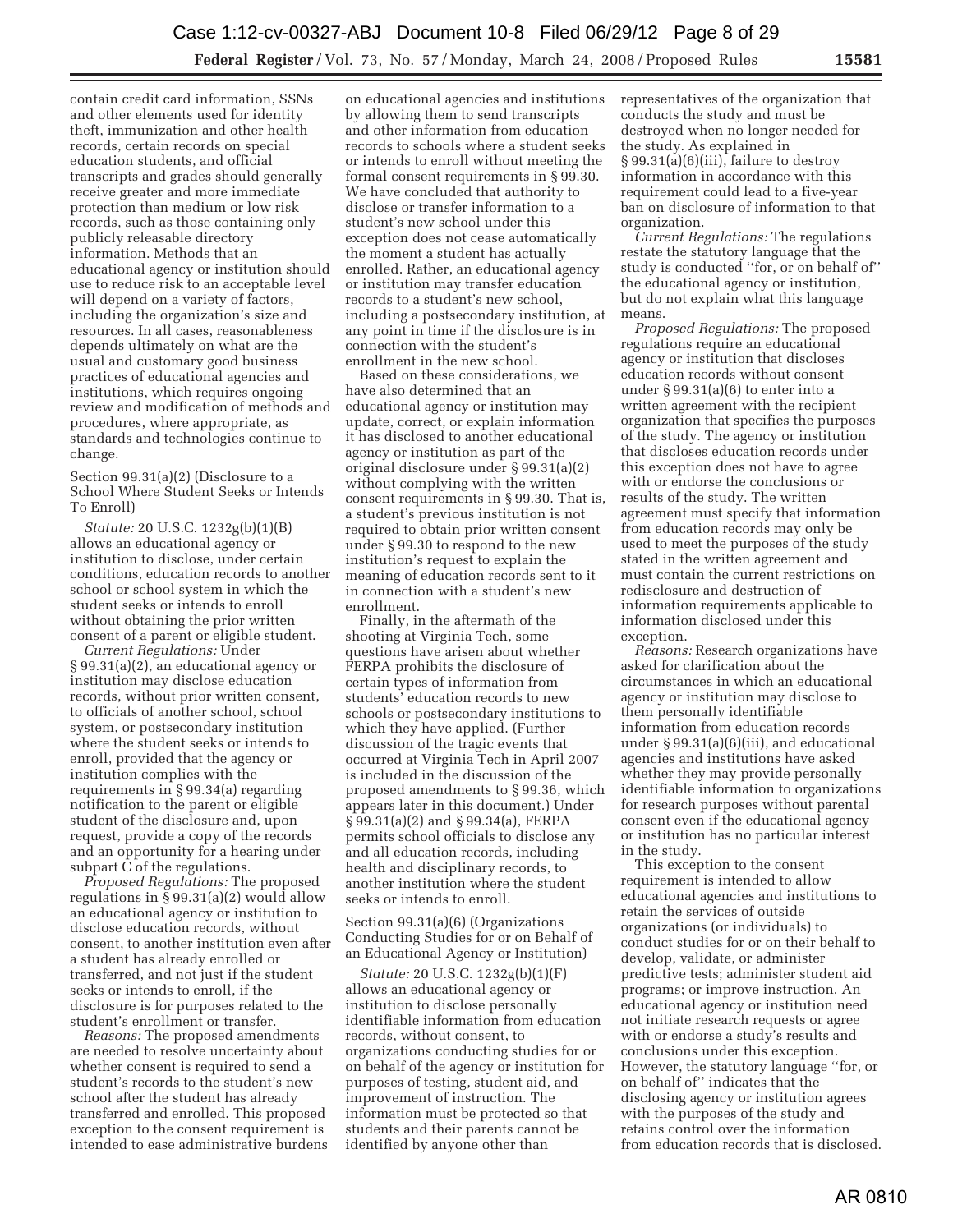The written agreement required under the proposed regulations will help ensure that information from education records is used only to meet the purposes of the study stated in the written agreement and that all applicable requirements are met. (See discussion of § 99.31(b) below regarding disclosure of de-identified information to independent educational researchers.)

## Section 99.31(a)(9) (USA Patriot Act)

*Statute:* The USA Patriot Act, Public Law 107–56, amended FERPA by providing a new subsection 1232g(j), 20 U.S.C. 1232g(j), that authorizes the United States Attorney General (or designee not lower than an Assistant Attorney General) to apply for an *ex parte* court order (an order issued by a court without notice to an adverse party) allowing the Attorney General (or designee) to collect education records from an educational agency or institution, without the consent or knowledge of the student or parent, that are relevant to an investigation or prosecution of an offense listed in 18 U.S.C. 2332b(g)(5)(B) or an act of domestic or international terrorism specified in 18 U.S.C. 2331. The statute requires the Attorney General (or designee not lower than an Assistant Attorney General) to certify facts in support of the order and to retain, disseminate, and use the records in a manner that is consistent with confidentiality guidelines established by the Attorney General in consultation with the Secretary of Education. Agencies and institutions are not required to record the disclosure and cannot be held liable to anyone for producing education records in good faith in accordance with a court order issued under this provision.

*Current Regulations:* The current regulations do not address the amendments made by the USA Patriot Act.

*Proposed Regulations:* The proposed regulations add new exceptions to the written consent requirement in § 99.31(a)(9)(ii) and the recordkeeping requirement in § 99.32(a) allowing disclosure of education records without notice in compliance with an *ex parte*  court order obtained by the Attorney General (or designee) concerning investigations or prosecutions of an offense listed in 18 U.S.C. 2332b(g)(5)(B) or an act of domestic or international terrorism defined in 18 U.S.C. 2331.

*Reasons:* The proposed regulations are necessary to implement the statutory amendment. An educational agency or institution that is served with an *ex parte* court order from the Attorney

General (or designee) under this provision should ensure that the order is facially valid, just as it does when determining whether to comply with other judicial orders and subpoenas under § 99.31(a)(9). An educational agency or institution is not, however, required or authorized to examine the underlying certification of facts presented to the court in the Attorney General's application for the *ex parte*  court order.

The proposed regulations provide that an educational agency or institution may comply with the court order without notice to the parent or eligible student. (Note that  $\S 99.31(a)(9)(ii)(B)$ also allows an educational agency or institution to disclose education records without notice to representatives of the Attorney General or other law enforcement authorities who produce a subpoena that has been issued for law enforcement purposes and the court or other issuing agency has ordered that the existence or contents of the subpoena or information furnished in response to the subpoena not be disclosed.)

Section 99.31(a)(16) (Registered Sex Offenders)

*Statute:* The Campus Sex Crimes Prevention Act (CSCPA), section 1601(d) of the Victims of Trafficking and Violence Protection Act of 2000, Public Law 106–386, amended FERPA by adding 20 U.S.C. 1232g(b)(7), which provides that educational agencies and institutions may disclose information concerning registered sex offenders provided under State sex offender registration and community notification programs required by section 170101 of the Violent Crime Control and Law Enforcement Act of 1994, Public Law 103–322, 42 U.S.C. 14071. Section 170101 contains the Jacob Wetterling Crimes Against Children and Sexually Violent Offender Registration Act (Wetterling Act).

*Current Regulations:* The current regulations do not address the disclosure of information concerning registered sex offenders.

*Proposed Regulations:* The proposed regulations add a new exception to the consent requirement in § 99.31(a)(16) that permits an educational agency or institution to disclose information that the agency or institution received under a State community notification program about a student who is required to register as a sex offender in the State. Note that nothing in FERPA or these proposed regulations requires or encourages an educational agency or institution to collect or maintain

information about registered sex offenders.

*Reasons:* The regulations implement the CSCPA amendment to FERPA, which allows educational agencies and institutions to disclose information about registered sex offenders without consent if the information was received through and complies with guidelines regarding a State community notification program issued by the U.S. Attorney General under the Wetterling Act. Wetterling Act guidelines issued by the Attorney General were published in the **Federal Register** on October 25, 2002 (67 FR 65598), and January 5, 1999 (64 FR 572).

The Wetterling Act sets forth minimum national standards for sex offender registration and community notification programs. Under the Wetterling Act, States must establish programs that require sexually violent predators (and anyone convicted of specified criminal offenses against minors) to register their name and address with the appropriate State authority where the offender lives, works, or is enrolled as a student. States are also required to release relevant information necessary to protect the public concerning persons required to register, excluding the identity of any victim. (This community notification provision is commonly known as the ''Megan's Law'' amendment to the Wetterling Act.)

CSCPA supplemented the general standards for sex offender registration and community notification programs in the Wetterling Act with provisions specifically designed for higher education campus communities. These include a requirement that States collect information about a registered offender's enrollment or employment at an institution of higher education, including any change in enrollment or employment status at the institution, and make this information available promptly to a campus police department or other appropriate law enforcement agency having jurisdiction where the institution is located. CSCPA also amended the Higher Education Act of 1965, as amended (HEA), by requiring institutions of higher education to advise the campus community where it can obtain information about registered sex offenders provided by the State pursuant to the Wetterling Act, such as the campus law enforcement office, a local law enforcement agency, or a computer network address. *See* 20 U.S.C. 1092(f)(1)(I) and 34 CFR 668.46(b)(12).

While the FERPA amendment was made in the context of CSCPA's enhancements to registration and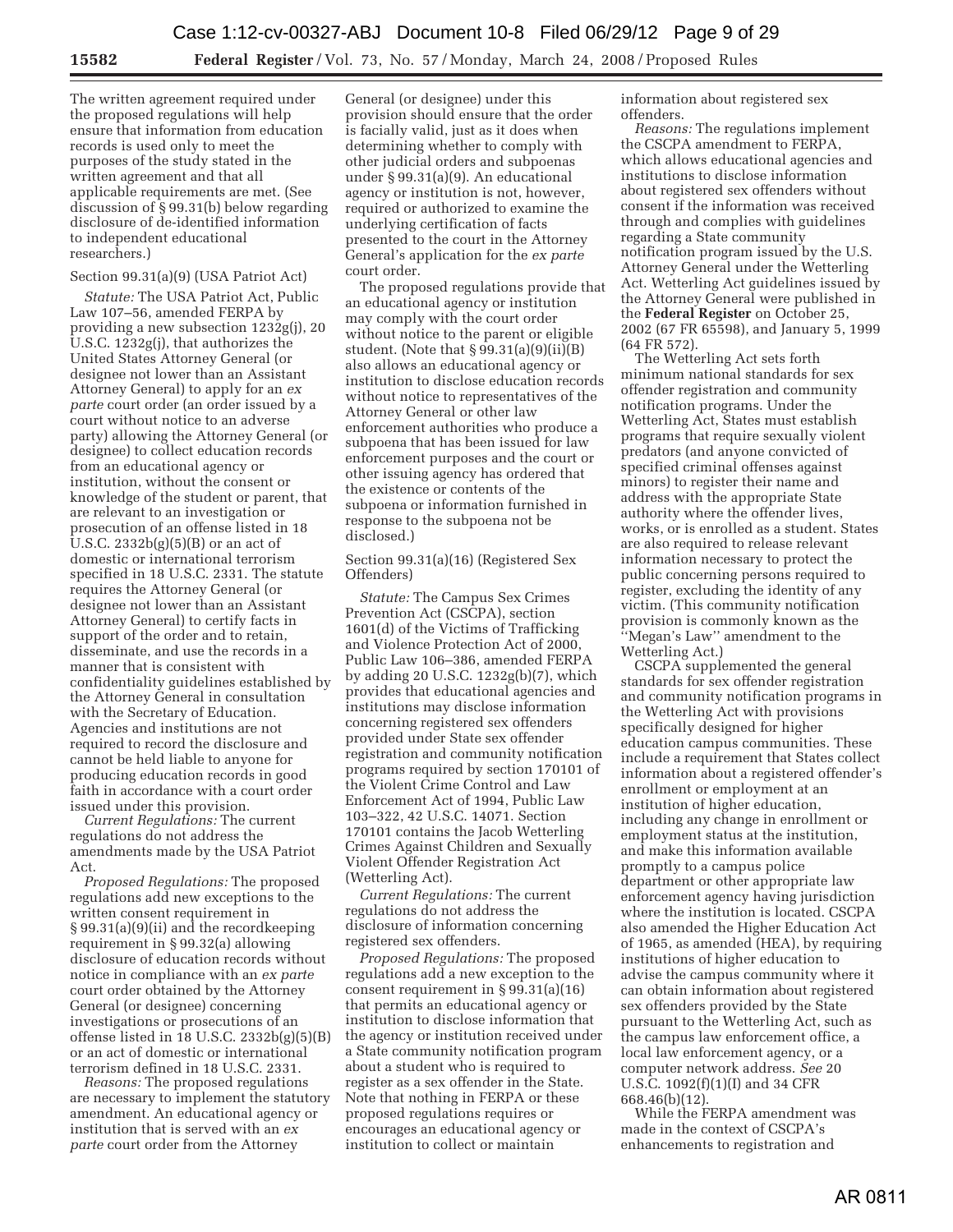notification requirements applicable to the higher education community, the Department has determined that all educational institutions, including elementary and secondary schools, are covered by this amendment. The registration and community notification requirements apply in the State where an offender lives, works, or is a *student*, which is defined as ''a person who is enrolled on a full-time or part-time basis, in any public or private educational institution, including any secondary school, trade, or professional institution, or institution of higher education.'' See 42 U.S.C. 14071(a)(3)(G). Because the sex offender registration and community notification requirements apply broadly to students enrolled in ''any public or private educational institution,'' the Department likewise interprets the FERPA amendment to apply to all educational agencies and institutions subject to FERPA.

## *4. De-Identification of Information (§ 99.31(b))*

*Statute:* 20 U.S.C. 1232g(b)(1) and (b)(2) provide that an educational agency or institution may not have a policy or practice of permitting the release of or providing access to education records, or personally identifiable information from education records, without prior written consent except in accordance with statutory exceptions.

*Current Regulations: Personally identifiable information* under § 99.3 includes personal identifiers such as a student's name, address, and identification numbers, as well as personal characteristics or other information that would make the student's identity easily traceable.

*Proposed Regulations:* The proposed regulations would amend § 99.31(b) to provide objective standards under which educational agencies and institutions may release, without consent, education records, or information from education records, that has been de-identified through the removal of all personally identifiable information. *Personally identifiable information* is defined in § 99.3 to mean information that can be used to identify a student, including direct identifiers, such as the student's name, SSN, and biometric records, alone or combined with other personal or identifying information that is linked or linkable to a specific individual, including indirect identifiers such as the name of the student's parent or other family member, the student's or family's address, and the student's date and place of birth and mother's maiden

name, that would allow a reasonable person in the school or its community, who does not have personal knowledge of the relevant circumstance, to identify the student with reasonable certainty. The Department does not hold educational agencies and institutions responsible for knowing the status of all non-educational records about students (e.g., law enforcement or hospital records). However, the Department encourages educational agencies and institutions to be sensitive to publicly available data on students and to the cumulative effect of disclosures of student data. Additionally, personally identifiable information includes information that is requested by a person who an agency or institution reasonably believes has direct, personal knowledge of the identity of the student to whom the education record directly relates. This is known as a targeted request.

*Reasons: Disclosure* is defined in the regulations as permitting access to or releasing, transferring, or otherwise communicating personally identifiable information contained in education records. Accordingly, there is no ''disclosure'' under FERPA when education records are released if all identifiers have been removed, along with other personally identifiable information. The proposed regulations are needed to establish this guidance in a definitive and legally binding interpretation, and to provide standards for ensuring that a student's personally identifiable information is not disclosed.

The Department's November 18, 2004, letter to the Tennessee Department of Education (TNDOE) explains that an educational agency or institution may release for educational research purposes (without parental consent) anonymous data files, i.e., records from which all *personally identifiable information* has been removed but that have coded each student's record with a non-personal identifier as described in the letter. (Records or data that have been stripped of identifiers and coded may be re-identified and, therefore, are properly characterized as de-identified.) Under the guidance in the TNDOE letter, a party must ensure that the identity of any student cannot be determined in coded records, including assurances of sufficient cell and subgroup size, and the linking key that connects the code to student information must not be shared with the requesting entity.

The Department recognizes that avoiding the risk of disclosure of identity or individual attributes in statistical information cannot be

completely eliminated, at least not without negating the utility of the information, and is always a matter of analyzing and balancing risk so that the risk of disclosure is very low. The reasonable certainty standard in the proposed definition of personally identifiable information requires such a balancing test. (Similarly, we are proposing here to use the term ''deidentified'' instead of ''anonymous'' which appears in previous guidance because it is more consistent with terminology used by experts in the field and reflects more accurately the level of disclosure risk that should be achieved.)

Many educational institutions have asked for guidance about how they may disclose ''redacted'' education records that concern students or incidents that are well-known in the school or its community. For example, a school has suspended a student from school and given the student a failing grade for cheating on a test. The parent believes the discipline is too harsh and inconsistent with discipline given to other students and asks to see the redacted records of other students who have been disciplined for cheating on tests that year. Only one student has been disciplined for this infraction during the year, and the name of that student is widely known because her parents went to the media about the accusation. The school may not release the record in redacted form because the publicity has made the record personally identifiable.

Additionally, personally identifiable information includes information that is requested by a person who an agency or institution reasonably believes has direct, personal knowledge of the identity of the student to whom the education record directly relates. This is known as a targeted request. In the simplest case, if an individual asks for the disciplinary report for a named student, the institution may not release a redacted copy of the report because the requester knows the identity of the student who is the subject of the report. An individual can also make a targeted request without mentioning the student's name. For example, a person running for local office is known to have graduated from a particular university in 1978. Rumors circulate that the candidate plagiarized other students' work while in school. A local reporter asks the university for redacted disciplinary records for all students who graduated in 1978 who were disciplined for plagiarism. The university may not release the records in redacted form because the circumstances indicate that the requester has made a targeted request, i.e. has direct, personal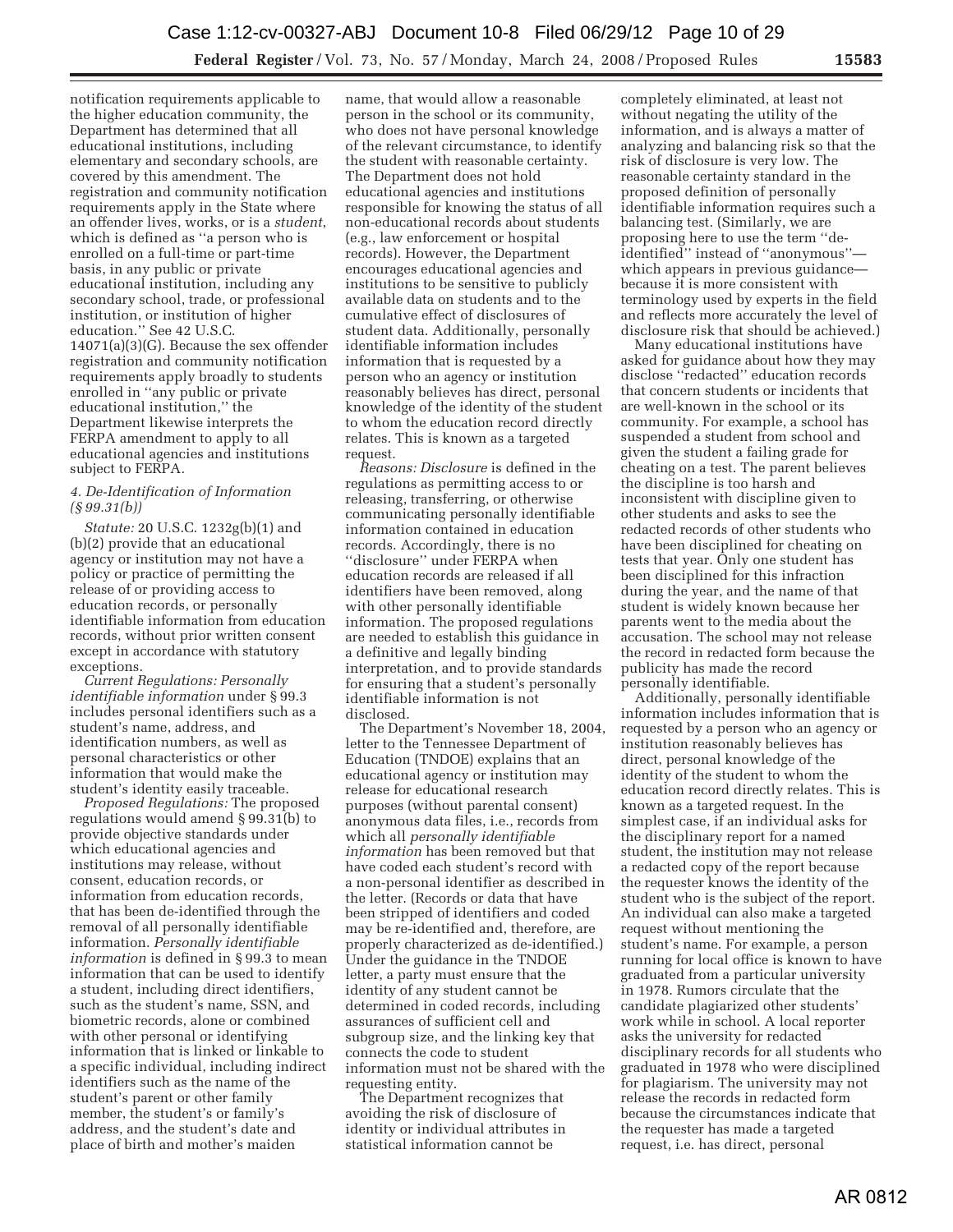knowledge of the subject of the case. In another case, a local reporter reviewed law enforcement unit records in October 2007 and learned that a prominent high school athlete was under investigation for use of illegal drugs. The newspaper published front-page articles about the matter that same month. Thereafter, the reporter asked the student's school for a redacted copy of all disciplinary records related to illegal drug use by student athletes since October 2007. The school may not release the records in redacted form because the reporter has made a targeted request.

Clearly, extenuating circumstances sometimes cause identity to be revealed even after all identifiers have been removed, whether in aggregated or student-level data. In these situations, the key consideration in determining whether the information is personally identifiable is whether a reasonable person in the school or its community, without personal knowledge of the relevant circumstances, would be able to identify a student with reasonable certainty. The Department is interested in receiving comments on the scope of the ''school or its community'' limitation in the reasonable person standard, and how it would apply to the release of redacted records as well as statistical information, including information released by State educational authorities and entities other than local districts and institutions.

In regard to numerical or statistical information, several educational agencies and institutions have expressed concern about the public release of information that contains small data sets that may be personally identifiable. We have advised States and schools generally that they may not report publicly on the number of students of a specified race, gender, disability, English language proficiency, migrant status, or other condition who failed to graduate, received financial aid, achieved certain test scores, etc., unless there is a sufficient number of students in the defined category so that personally identifiable information is not released. Some schools have indicated, for example, that they would not disclose that two Hispanic, female students failed to graduate, even if there are several Hispanic females at the institution, because of the likelihood that the students who failed to graduate could easily be identified in such a small data set.

A review of data confidentiality issues, especially as concerns the Federal statistical agencies, indicates that it is not possible to prescribe a single method to apply in every

circumstance to minimize risk of disclosing personally identifiable information. This is true for several reasons, including the wide variety of data compilations and systems maintained by different agencies and institutions and the different types of search requests they receive and data sets they wish to disclose. More generally, and as indicated in the Federal Committee on Statistical Methodology's Statistical Policy Working Paper 22 (available at *http:// www.fcsm.gov/working-papers/ wp22.html*), educational agencies and institutions may wish to consider current statistical, scientific and technological concepts, and standards when making decisions about analyzing and minimizing the risk of disclosure in statistical information. Consistent with that view, the Department has consistently declined to take a categorical approach and advised instead that the parties themselves are in the best position to analyze and identify the best methods to use to protect the confidentiality of their own data. See, for example, the September 25, 2003, letter to Board of Regents of the University System of Georgia at *http://www.ed.gov/policy/gen/guid/ fpco/ferpa/library/georgialtr.html*; October 19, 2004, letter to Miami University at *http://www.ed.gov/policy/ gen/guid/fpco/ferpa/library/ unofmiami.html*.

However, the Department recognizes that there are some practices from the existing professional literature on disclosure limitation that can assist covered entities in developing a sound approach to de-identifying data for release, particularly when consultation with professional statisticians with experience in disclosure limitation methods is not feasible. Each of the items discussed in the following subsection is elaborated on in Statistical Working Paper 22 for further reference.

There are several steps that can assist with de-identifying any data release. The choice of methods depends on the nature of the data release that must be de-identified. First, covered entities should recognize that the reidentification risk of any given release is cumulative, i.e., directly related to what has previously been released. Previous releases include both publicly-available directory information and de-identified data releases. For example, if a publicly available directory provides date and place of birth, then a de-identified data release that also contains the same information for a group of students could pose a re-identification risk if one of those students has an unusual date

and place of birth relevant to others in the data release.

Second, covered entities should minimize information released in directories to the extent possible. The Department is not attempting to limit the statutory authority available to covered entities in releasing directory information, but recognizes that since the statute's enactment, the risk of reidentification from such information has grown as a result of new technologies and methods.

Third, covered entities should apply a consistent de-identification strategy for all of its data releases of a similar type. The two major types of data release are aggregated data (such as tables showing numbers of enrolled students by race, age and sex) and microdata (such as individual level student assessment results by grade and school). There are several acceptable de-identification strategies for each type of data. Major methods used by the Department for tabular data include defining a minimum cell size (meaning no results will be released for any cell of a table with a number smaller than "X" or else cells are aggregated until no cells based on one or two cases remain) or controlled rounding (meaning that cells with a number smaller than ''X'' require that numbers in the affected rows and columns be rounded so that the totals remain unchanged. For microdata releases, the primary consideration is whether the proposed release contains any ''unique'' individuals whose identity can be deduced by the combination of variables in the file. If such a condition exists, there are a number of methods that can be employed. These include ''top coding'' a variable (e.g., test scores above a certain level are recoded to a defined maximum), converting continuous data elements into categorical data elements (e.g., creating categories that subsume unique cases) or data swapping to introduce uncertainty so that the data user does not know whether the real data values correspond to certain records.

The Department seeks public comment on whether it needs to develop further guidance on this topic to assist educational agencies and institutions.

Although FERPA does not contain a general ''research'' exception to the consent requirement, the Department recognizes that useful and valid educational research may be conducted using de-identified data where disclosure of personally identifiable information from education records would not be permissible under the limited standards of § 99.31(a)(6) or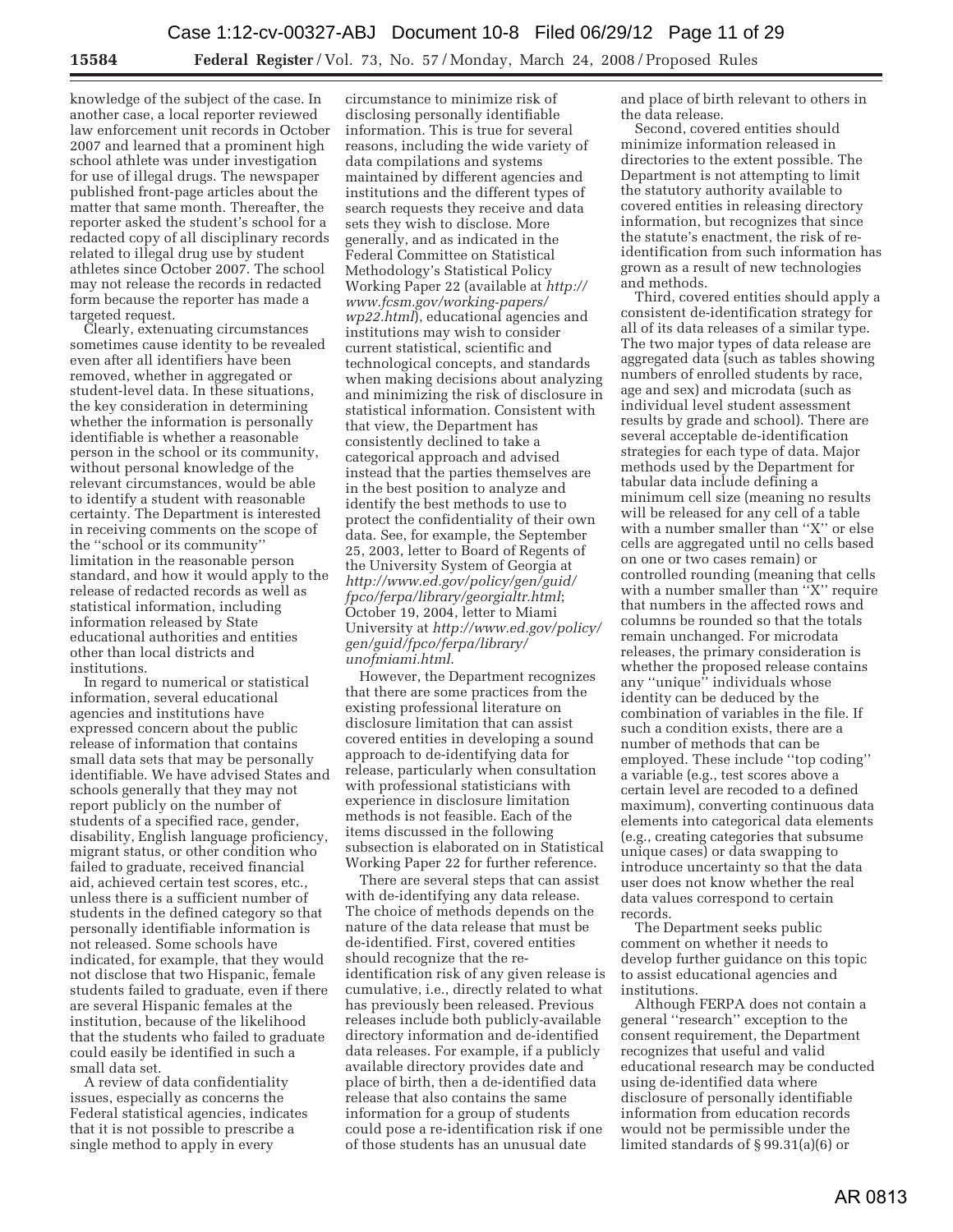§ 99.31(a)(3), discussed above. This regulation should not be interpreted to discourage de-identified data releases, but rather to clarify how to do so in a manner that minimizes the risk of reidentification. Accordingly, the proposed regulations are also needed to provide a method that may be used by a school, school district, state department of education, postsecondary institution or commission, or another party that maintains education records to release student-level or microdata for purposes of education research. We believe that these standards establish an appropriate balance that facilitates educational research and accountability while preserving the privacy protections in FERPA.

In order to permit ongoing educational research with the same data, the party that releases the information may attach a unique descriptor to each de-identified record that will allow the recipient to match other de-identified information received from the same source. However, the recipient may not be allowed to have access to any information about how the descriptor is generated and assigned, or that would allow it to match the information from education records with data from any other source, unless that data is de-identified and coded by the party that discloses education records. Furthermore, a record descriptor assigned for educational research purposes under this rule may not be based on a student's social security number.

De-identified, student-level data released for educational research purposes must still conform to the requirements discussed above regarding small data sets that may lead to personal identification of students. However, unlike information released in personally identifiable form under §§ 99.31(a)(3) and 99.31(a)(6), deidentified information from education records is not subject to any destruction requirements because, by definition, it is not ''personally identifiable information'' under FERPA.

The Department cannot specify in general which statistical disclosure limitation (SDL) methods should be used in any particular case. However, educational agencies and institutions should monitor releases of coded, deidentified microdata and take reasonable measures to ensure that overlapping or successive releases do not result in data sets in which a student's personally identifiable information is disclosed.

#### *5. Identification and Authentication of Identity (§ 99.31(c))*

*Statute:* 20 U.S.C. 1232g(b)(1) and (b)(2) provides that an educational agency or institution may not have a policy or practice of releasing, permitting the release of, or providing access to any personally identifiable information from education records without written consent, except in accordance with specified statutory exceptions.

*Current Regulations:* Current regulations do not address whether an educational agency or institution must ensure that it has properly identified a party to whom it discloses personally identifiable information from education records.

*Proposed Regulations:* The proposed regulations in § 99.31(c) would require an educational agency or institution to use reasonable methods to identify and authenticate the identity of parents, students, school officials, and any other parties to whom the agency or institution discloses personally identifiable information from education records.

*Reasons:* The proposed regulations are needed to ensure that educational agencies and institutions disclose personally identifiable information from education records only to authorized recipients. Identification in this context means determining who is the intended or authorized recipient of the information in question; authentication of identity means ensuring that the recipient is, in fact, who he or she purports to be.

Identification of a party requesting disclosure of hard copy education records is relatively simple—the responsible school official can confirm the name and correct address for records sent by mail and obtain photo identification for personal delivery of records to students, parents, school officials, and other authorized recipients who are not recognized personally by the custodian of the records. Identification presents unique challenges in an electronic or telephonic environment, where personal recognition and photo identification cards are irrelevant.

Occasionally educational agencies and institutions disclose education records to the wrong party because someone misaddresses an envelope, or puts the wrong material in a properly addressed envelope. This is a failure to properly identify the authorized recipient. More commonly, parents and students complain that unauthorized parties obtain access to the student's education records because agencies and

institutions use widely available information, such as name and date of birth, or name and SSN or other student ID number, when providing access to electronic records or disclosing information about a student by telephone. This is a failure to properly authenticate identity. These proposed regulations would address both of these problems.

Authentication of identity is a complex subject that continues to advance as new methods and technologies are developed to meet evolving standards for safeguarding financial, health, and other types of electronic records. The proposed regulations allow an educational agency or institution to use any reasonable method. As discussed above in connection with controlling access to education records by school officials, methods are considered reasonable if they reduce the risk of unauthorized disclosure to a level that is commensurate with the likely threat and potential harm and depend on variety of factors, including the organization's size and resources. The greater the harm that would result from unauthorized access or disclosure, and consequently the greater the likelihood that unauthorized access or disclosure will be attempted, the more protections an agency or institution must use to ensure that its methods are reasonable. Again, reasonableness depends ultimately on what are the usual and customary good business practices of educational agencies and institutions, which requires ongoing review and modification of procedures, where appropriate, as standards and technologies change.

Authentication of identity generally involves requiring a user to provide something that only the user knows, such as a PIN, password, or answer to a personal question; something that only the user has, such as a smart card or token; or a biometric factor associated with no one other than the user, such as a finger, iris, or voice print. Under the proposed regulations an educational agency or institution may determine that single-factor authentication, such as a standard form user name combined with a secret PIN or password, is reasonable for protecting access to electronic grades and transcripts. Single-factor authentication may not be reasonable, however, for protecting access to SSNs, credit card numbers, and similar information that could be used for identity theft and financial fraud.

Likewise, an educational agency or institution must ensure that it does not deliver a password, PIN, smart card, or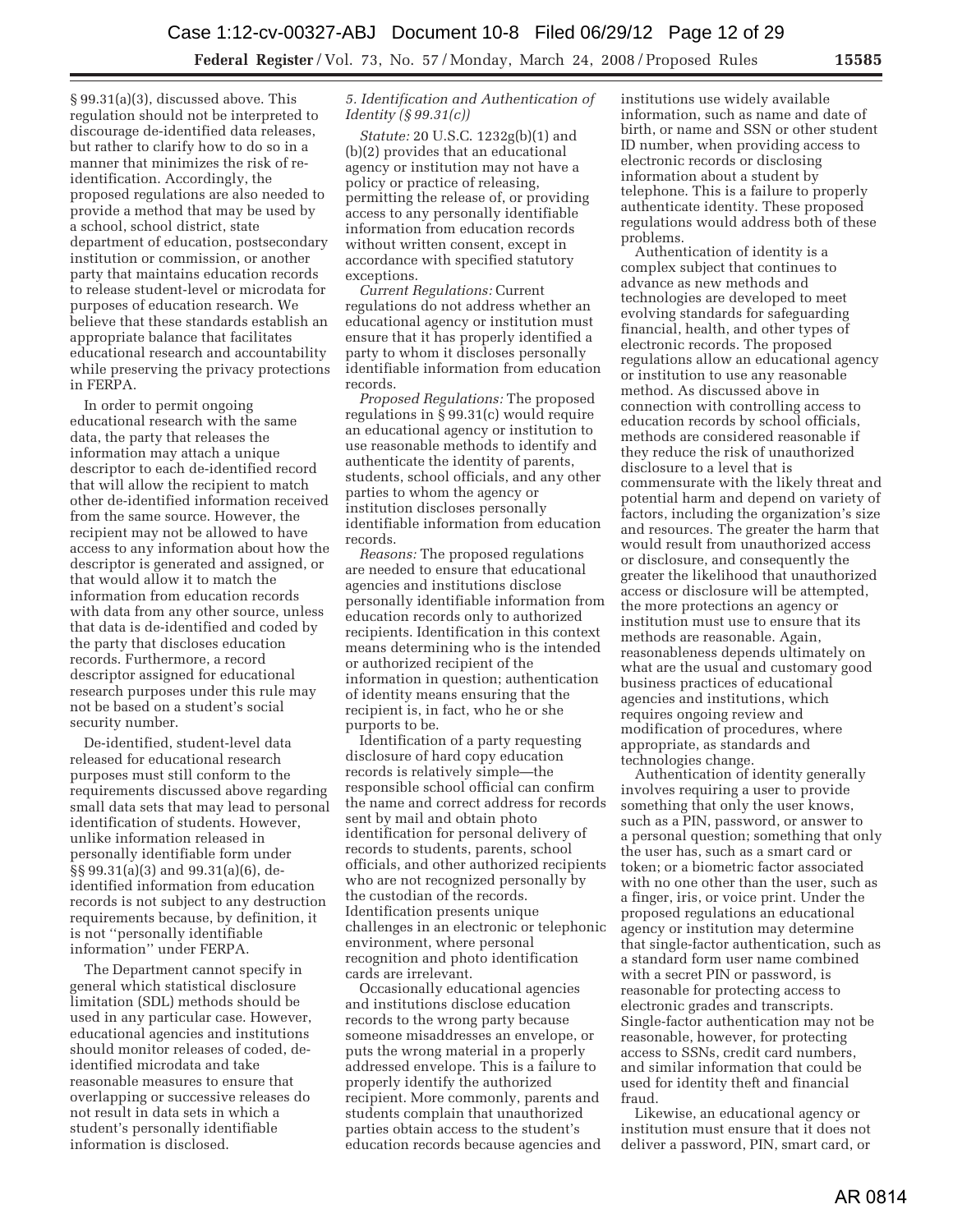other factor used to authenticate identity in a manner that would allow access to unauthorized recipients. For example, an agency or institution may not make education records available electronically by using a common form user name (e.g., last name and first name initial) with date of birth or SSN, or a portion of the SSN, as an initial password to be changed upon first use of the system.

#### *6. Redisclosure of Education Records by Officials Listed in § 99.31(a)(3) (§ 99.32, § 99.35)*

*Statute:* 20 U.S.C. 1232g(b)(1)(C), (b)(3), and (b)(5) permits an educational agency or institution to disclose education records, without prior written consent, to authorized representatives of the United States Comptroller General, the Secretary of Education, State and local educational authorities, and the U.S. Attorney General as necessary in connection with the audit or evaluation of Federal and State supported education programs, or in connection with the enforcement of Federal legal requirements that relate to those programs. Except when the collection of personally identifiable information is specifically authorized by Federal law, personally identifiable information of parents and students may not be redisclosed to any other parties and must be destroyed when no longer needed for such audit, evaluation or enforcement purposes.

In contrast, section  $1232g(b)(4)(B)$ contains a general prohibition on the redisclosure of information from education records. In particular, by statute an educational agency or institution may disclose personal information from education records only on the condition that the recipient will not redisclose the information to any other party without meeting the prior written consent requirement. If a recipient rediscloses personally identifiable information from education records in violation of the prior written consent requirement, the agency or institution that disclosed the records may not permit that recipient to have access to information from education records for at least five years. There is no general destruction requirement similar to the specific requirement for destruction of personally identifiable information described above for records disclosed for audit, evaluation, and enforcement purposes under section 1232g(b)(3).

*Current Regulations:* Section 99.31(a)(3) lists the four officials or authorities that may receive education records, without consent, for the specified audit, evaluation, or

compliance and enforcement purposes. The Department has interpreted the term ''evaluation'' broadly to include all manner of studies, assessments, measurements, appraisals, research, and other efforts, including analyses of statistical or numerical data derived from education records. Section 99.35 provides that information disclosed under this exception to the consent requirement must be protected in a manner that does not permit personal identification of individuals by anyone except the officials listed in § 99.31(a)(3) and must be destroyed when no longer needed for the audit, evaluation, or compliance and enforcement purposes, unless a parent or eligible student consents to the disclosure or Federal law specifically authorizes the collection of personally identifiable information. Current regulations do not specify any further conditions under which these officials or authorities may redisclose personally identifiable information from education records without prior written consent.

Section 99.33(c) establishes specific exceptions to the general statutory prohibition on redisclosure of information from education records under 20 U.S.C. 1232g(b)(4)(B). Section 99.33(b) also allows an educational agency or institution to disclose education records with the understanding that the recipient may make further disclosures of the information on its behalf if the disclosures could be made under § 99.31 and the educational agency or institution complies with the recordkeeping requirements specified in § 99.32(b). Section 99.32(a) requires an educational agency or institution to maintain a record of each request for access to and each disclosure of personally identifiable information from the education records of each student. If a recipient is authorized to make further disclosures of personally identifiable information from education records under § 99.33(b), the educational agency or institution must record the names of the additional parties to which the receiving party may disclose the information on behalf of the educational agency or institution and their legitimate interests under § 99.31 in requesting or obtaining the information. Each student's record of disclosures is an education record that must be made available to a parent or eligible student under § 99.32(c). The Department has not applied the regulatory exception in § 99.33(b) to officials or authorities that receive information under §§ 99.31(a)(3) and 99.35 because of the more specific statutory limitations, including the

destruction requirement, that generally apply to these disclosures.

*Proposed Regulations:* The proposed regulations in  $\S 99.35(b)(1)$  would permit officials and authorities listed in § 99.31(a)(3)(i) to redisclose personally identifiable information from education records under the same conditions, set forth in § 99.33(b), that apply to parties that receive personally identifiable information from education records under other exceptions in § 99.31. For example, this proposed change would allow a State educational agency (SEA) to use the exception in § 99.31(a)(2) to transfer a student's education records to a student's new school district on behalf of the former district. Similarly, an SEA or other official listed in § 99.31(a)(3) would be able to redisclose personally identifiable information from education records received under § 99.35 to an accrediting agency under § 99.31(a)(7); in response to a subpoena or court order under § 99.31(a)(9); or in connection with a health or safety emergency under §§ 99.31(a)(10) and 99.36. The proposed regulations would also apply to the redisclosure of education records by an SEA (or other official listed in § 99.31(a)(3)) to another listed official, such as the Secretary, for audit, evaluation, or compliance and enforcement purposes under § 99.35. The regulations would also clarify that authority to conduct an audit, evaluation, or compliance or enforcement activity is not conferred by FERPA and must be established under other Federal, State, or local law, including valid administrative regulations. Like redisclosures permitted currently under § 99.33(b), redisclosures made by officials listed in § 99.31(a)(3)(i) under the proposed amendment would be subject to the recordation requirements in § 99.32(b).

*Reasons:* School districts and postsecondary institutions typically disclose education records, or personally identifiable information from education records, to their SEA or State higher education authority, without prior written consent, for audit, evaluation, or compliance and enforcement purposes subject to the requirements of § 99.35. Several SEAs that maintain Statewide, consolidated systems for school district records subject to § 99.35 have questioned whether they may allow a student's new school district to obtain access to personally identifiable information from education records submitted to the system by the student's former district. (Historically, when a student transfers to a new school, the former school district sends the student's education records to the student's new district,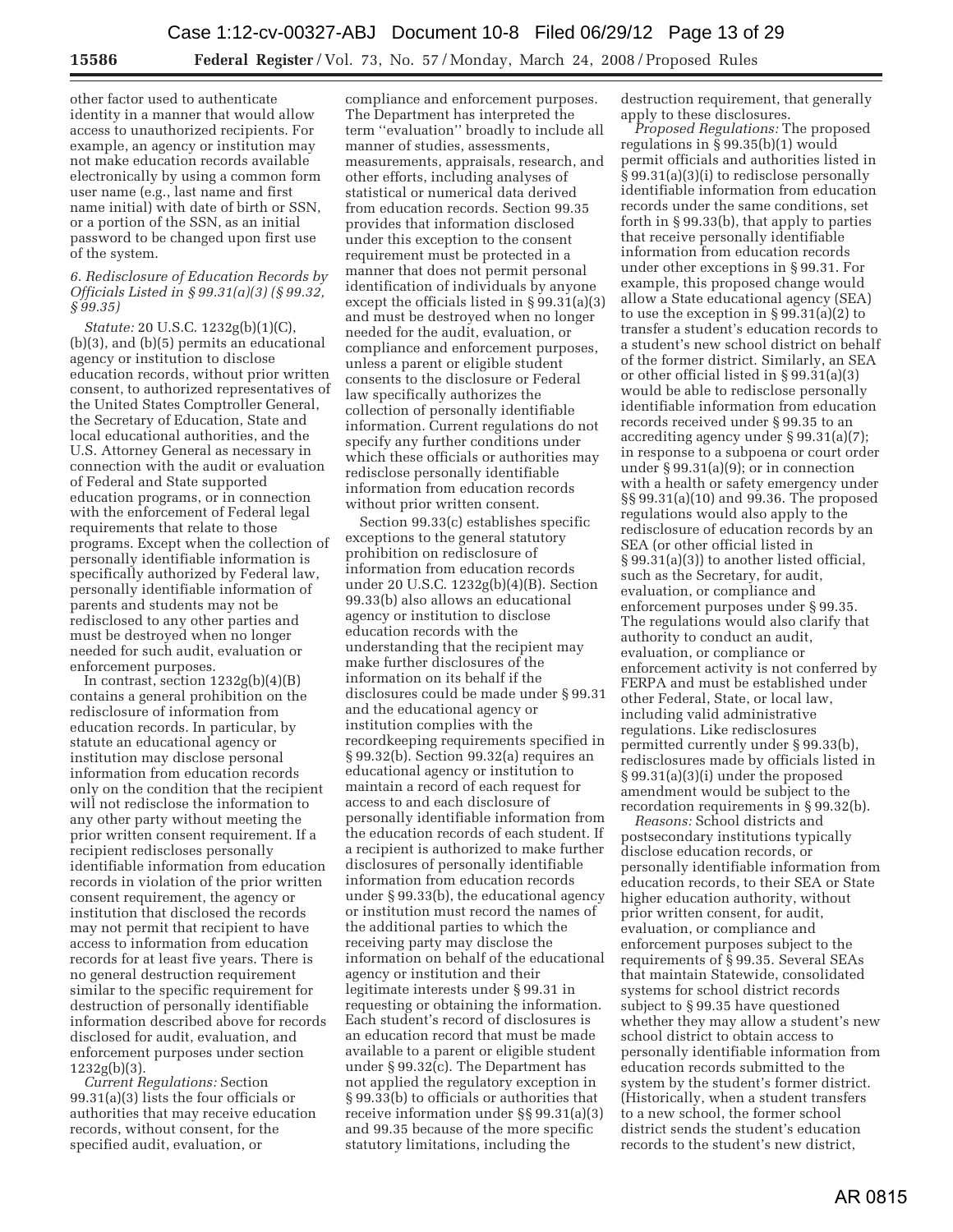without consent, under § 99.31(a)(2).) Others have asked whether records subject to § 99.35 may be redisclosed in compliance with a subpoena or court order and, if so, what conditions apply. States have also asked about the operation of longitudinal data systems that consolidate K–12 and postsecondary education records.

As noted elsewhere in this notice, there are no specific statutory exceptions to either the prohibition on redisclosure of education records disclosed under § 99.31 or the more specific limitations for records disclosed under § 99.35. Accordingly, final regulations published on June 17, 1976 (41 FR 24662) provided in § 99.33(a) that educational agencies and institutions must inform a third party to whom personally identifiable information from education records is disclosed that it may not redisclose any personally identifiable information without the written consent of a parent or eligible student. However, these regulations also added a provision in § 99.33(b) that permits the agency or institution to disclose

personally identifiable information under § 99.31 with the understanding that the information will be redisclosed to other parties under that section; *Provided*, That the recordkeeping requirements of § 99.32 are met with respect to each of those parties.

## 41 FR 24662, 24679.

The Secretary recognizes that officials and authorities that receive education records for audit, evaluation, compliance, or enforcement purposes under §§ 99.31(a)(3) and 99.35 are no less capable of protecting the information against unauthorized access and disclosure than parties that receive education records under other exceptions in § 99.31. The proposed amendment is needed so that SEAs and other officials and authorities listed in § 99.31(a)(3)(i) may take advantage of the regulatory exception in § 99.33(b) and redisclose personally identifiable information from education records directly to a qualified recipient under an exception in § 99.31 instead of requiring that party to go to each school district or institution that submitted the records for audit, evaluation, compliance, or enforcement purposes. Similarly, the proposed regulations are needed to clarify that an official or authority that maintains personally identifiable information from education records subject to § 99.35 may redisclose that information to another authority listed in § 99.31(a)(3)(i) for another qualifying audit, evaluation, compliance, or enforcement activity, notwithstanding the limitations in § 99.35.

The proposed regulations clarify that while FERPA permits the disclosure and redisclosure of education records without consent to officials and authorities listed in § 99.31(a)(3)(i) for the purposes specified, it does not confer or establish the underlying authority for those officials and authorities to conduct an audit, evaluation, or compliance or enforcement activity. If Federal, State, or local law authorizes a particular entity to audit or evaluate the education records, then FERPA permits the disclosure of personally identifiable information for that purpose without consent. For example, this exception allows a school district to disclose education records to its own State department of education or other SEA because that agency is legally authorized to audit or evaluate the school district's education programs, or enforce Federal legal requirements related to those programs. This exception does not allow a school district to disclose education records to the State higher education authority without parental consent unless that agency is empowered under Federal, State or local law to conduct an audit, evaluation, or compliance or enforcement activity with respect to that school district's education programs. The legal authority to audit, evaluate, or enforce education programs does not derive from FERPA itself.

These proposed regulations would also ensure that State and local educational authorities may redisclose personally identifiable information from education records in order to consolidate K–16 education records for audit, evaluation, compliance, or enforcement purposes under § 99.35(a). For example, under the proposed regulations, a State's postsecondary or higher education authority may redisclose personally identifiable information from the education records it maintains to a consolidated data system operated by the SEA if the SEA is legally authorized to conduct an audit, evaluation, compliance, or enforcement activity of postsecondary education programs. Likewise, an SEA may redisclose personally identifiable information from K–12 education records to a consolidated database operated by a State's higher education authority if the higher education authority is legally authorized to conduct the audit, evaluation, compliance, or enforcement activity of K–12 educational programs.

As noted above, disclosures under § 99.33(b) are based on an understanding on the part of the educational agency or institution that

the recipient will redisclose information to specified recipients on its behalf subject to the recordation requirements in § 99.32(b). The Department is interested in relieving any administrative burdens associated with recording disclosures of education records and, therefore, invites public comment on whether an SEA, the Department, or other official or agency listed in § 99.31(a)(3) should be allowed to maintain the record of the redisclosures it makes on behalf of an educational agency or institution under § 99.32(b).

### *7. Limitations on the Redisclosure of Information From Education Records (§ 99.33)*

## Section 99.31(a)(9) (Subpoenas and Court Orders)

*Statute:* 20 U.S.C. 1232g(b)(4)(B) provides that an educational agency or institution may disclose personally identifiable information from education records to a third party only on the condition that the recipient will not redisclose the information to anyone else without written consent of the parent or eligible student. If a third party outside the educational agency or institution permits access to information without written consent of a parent or eligible student as required under 20 U.S.C. 1232g(b)(2)(A), the educational agency or institution may not permit access to information from education records by that third party for a period of not less than five years. There is no specific statutory exception to the prohibition on redisclosure of personally identifiable information from education records.

20 U.S.C. 1232g(b)(2)(B) provides that an educational agency or institution may disclose personally identifiable information without consent if the information is furnished in compliance with a judicial order or any lawfully issued subpoena, upon the condition that parents and students are notified in advance of compliance. Advance notice is not required for certain Federal grand jury subpoenas and subpoenas issued for law enforcement purposes. 20 U.S.C.  $1232g(b)(1)(J).$ 

*Current Regulations:* Section 99.33(a)(1) permits an educational agency or institution to disclose personally identifiable information from education records only on the condition that the recipient will not redisclose the information to any other party without the prior consent of the parent or eligible student. Section 99.33(b) provides for an exception to this general rule. Specifically, under § 99.33(b), an educational agency or institution may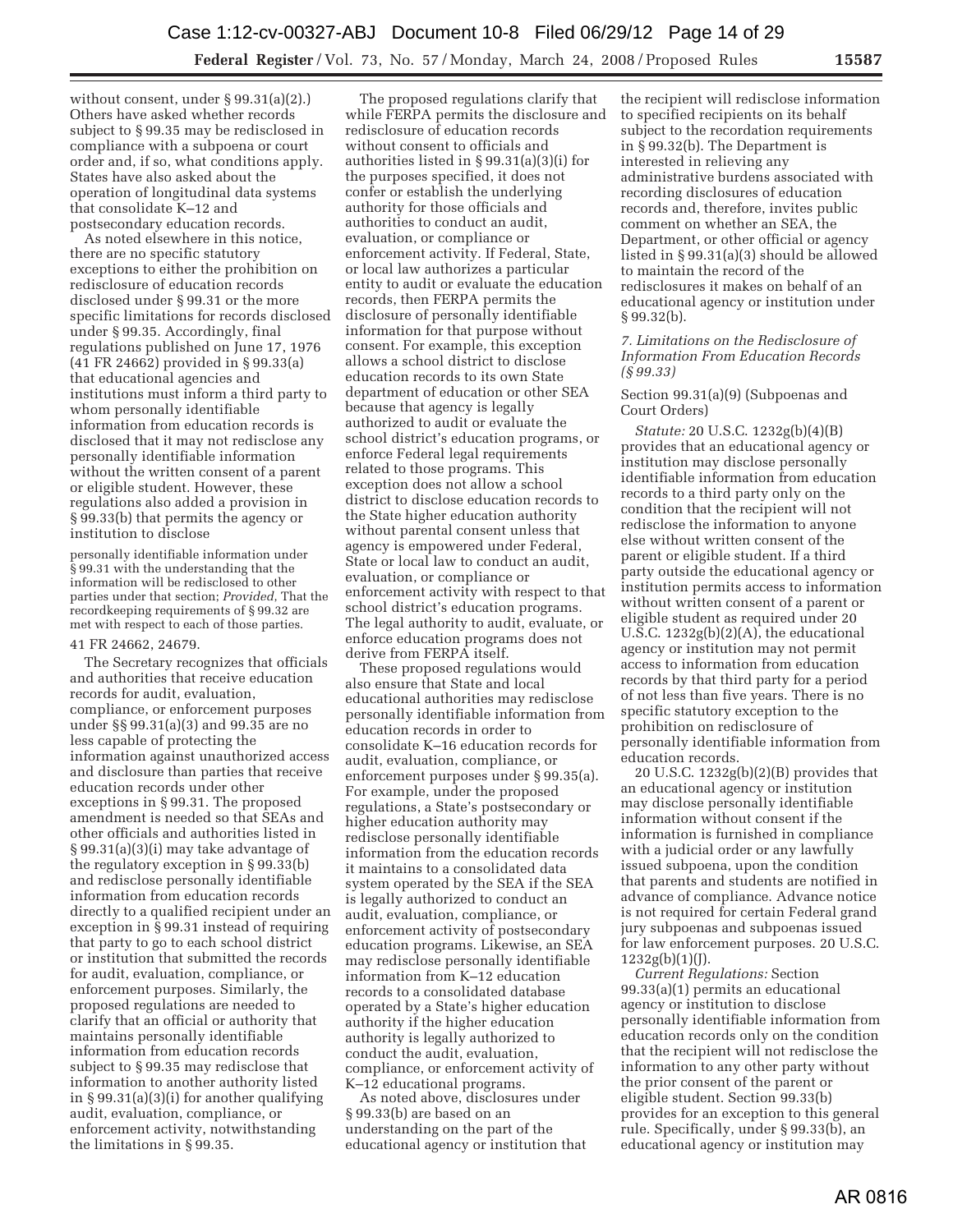disclose personally identifiable information from education records with the understanding that the party receiving the information may make further disclosures on behalf of the educational agency or institution if the disclosures meet the requirements of § 99.31(a) and the educational agency or institution complies with the recordkeeping requirements in § 99.32(b). Under § 99.33(e), if the Office determines that a third party improperly rediscloses personally identifiable information from education records in violation of the prohibition on redisclosure in § 99.33(a), subject to the provisions of § 99.33(b), the educational agency or institution may not allow that third party access to personally identifiable information from education records for at least five years.

Section 99.31(a)(9) permits an educational agency or institution to disclose personally identifiable information from education records without consent in compliance with a judicial order or lawfully issued subpoena, provided that the agency or institution makes a reasonable effort to notify the parent or eligible student of the order or subpoena in advance of compliance so that the parent or eligible student may seek protective action. Notification is not required for certain grand jury and law enforcement subpoenas.

*Proposed Regulations:* The proposed regulations in § 99.33(b)(2) would require a party that has received personally identifiable information from education records from an educational agency or institution, including an SEA or other official listed in § 99.31(a)(3)(i), to provide the notice to parents and eligible students, if any, required under § 99.31(a)(9) before it rediscloses personally identifiable information from the records on behalf of an educational agency or institution in compliance with a judicial order or lawfully issued subpoena, as authorized under § 99.33(b).

*Reasons:* Section 99.33(b) allows a party to redisclose personally identifiable information under § 99.31(a) on behalf of an educational agency or institution, including redisclosure in compliance with a judicial order or lawfully issued subpoena under § 99.31(a)(9). (As noted above, the proposed amendments to § 99.35 would extend this authority to SEAs and other officials and agencies listed in  $§ 99.31(a)(3)(i)$ . The proposed regulations are needed to clarify which party is responsible for notifying parents and eligible students before an SEA or other third party outside of the educational agency or institution

complies with a judicial order or subpoena to redisclose personally identifiable information from education records. The Secretary believes that the party that has been ordered to produce the information should be responsible for ensuring that the parent or eligible student has been notified because the educational agency or institution has no control over whether and when that party will comply. The penalty in § 99.33(e) would prohibit an educational agency or institution from providing access to any third party that fails to provide reasonable notice to parents and eligible students before complying with a judicial or lawfully issued subpoena.

Disclosures Required Under the Clery Act

*Statute:* 20 U.S.C. 1232g(b)(4)(B) provides that an educational agency or institution may disclose personally identifiable information from education records to a third party only on the condition that the recipient will not redisclose the information to anyone else without written consent of the parent or eligible student. 20 U.S.C. 1232g(b)(6)(B) allows a postsecondary institution to disclose to any party, without consent, the final results of a disciplinary proceeding against a student for crimes of violence or nonforcible sex offenses if the institution determines as a result of the disciplinary proceeding that the student committed the violation in question. 20 U.S.C. 1232g(b)(6)(A) allows a postsecondary institution to disclose to the alleged victim the final results of disciplinary proceedings against a student for crimes of violence or nonforcible sex offenses regardless of the outcome. The Jeanne Clery Disclosure of Campus Security Policy and Campus Crime Statistics Act (Clery Act), which amended the HEA, requires postsecondary institutions to inform both the accuser and the accused of the outcome of a campus disciplinary proceeding brought alleging a sexual assault regardless of the outcome. 20 U.S.C. 1092(f)(8)(B)(iv)(II); 34 CFR 668.46(b)(11)(vi)(B).

*Current Regulations:* Regulations implementing the Clery Act, 34 CFR § 668.46(b)(11)(iv)(B), require postsecondary institutions to inform both the accuser and the accused of the outcome of any institutional disciplinary proceeding brought alleging a sex offense. Under this provision the outcome of a disciplinary proceeding means only the institution's final determination with respect to the alleged sex offense and any sanction that is imposed against the accused. Section 99.33(a) permits an educational

agency or institution to disclose personally identifiable information from education records only on the condition that the recipient will not redisclose the information to any other party without the prior consent of the parent or eligible student. Section 99.33(c) excludes from the statutory prohibition on redisclosure information that an educational agency or institution may disclose without consent to any member of the public, such as directory information under § 99.31(a)(11) and the final results of a disciplinary proceeding for acts constituting crimes of violence or non-forcible sex offenses under § 99.31(a)(14) when a postsecondary institution has determined that the student committed the violation in question. Current regulations in § 99.33(c) do not exclude from the redisclosure prohibition disclosures made by postsecondary institutions to an alleged victim of a crime of violence or non-forcible sex offense under § 99.31(a)(13) or disclosures they are required to make under the Clery Act.

*Proposed Regulations:* The proposed regulations would amend § 99.33(c) to exclude from the statutory prohibition on redisclosure of education records information that postsecondary institutions are required to disclose under the Clery Act to the accuser and accused regarding the outcome of any campus disciplinary proceeding brought alleging a sexual offense.

*Reasons:* Some postsecondary institutions have required the accuser to execute a non-disclosure agreement before they disclose the outcome of a disciplinary proceeding for an alleged sexual offense as required under the Clery Act. In analyzing and ruling on these practices, the Department determined that the statutory prohibition on redisclosure of information from education records in FERPA does not apply to information that a postsecondary institution is required to release to students under the Clery Act. The proposed regulations would clarify that postsecondary institutions may not require the accuser to execute a non-disclosure agreement or otherwise interfere with the redisclosure or other use of information disclosed as required under the Clery Act.

#### *8. Health and Safety Emergencies (§ 99.36)*

Section 99.36(c) (Conditions That Apply to Disclosure of Information in Health and Safety Emergencies)

*Statute:* Under 20 U.S.C. 1232g(b)(1)(I), an educational agency or institution may disclose personally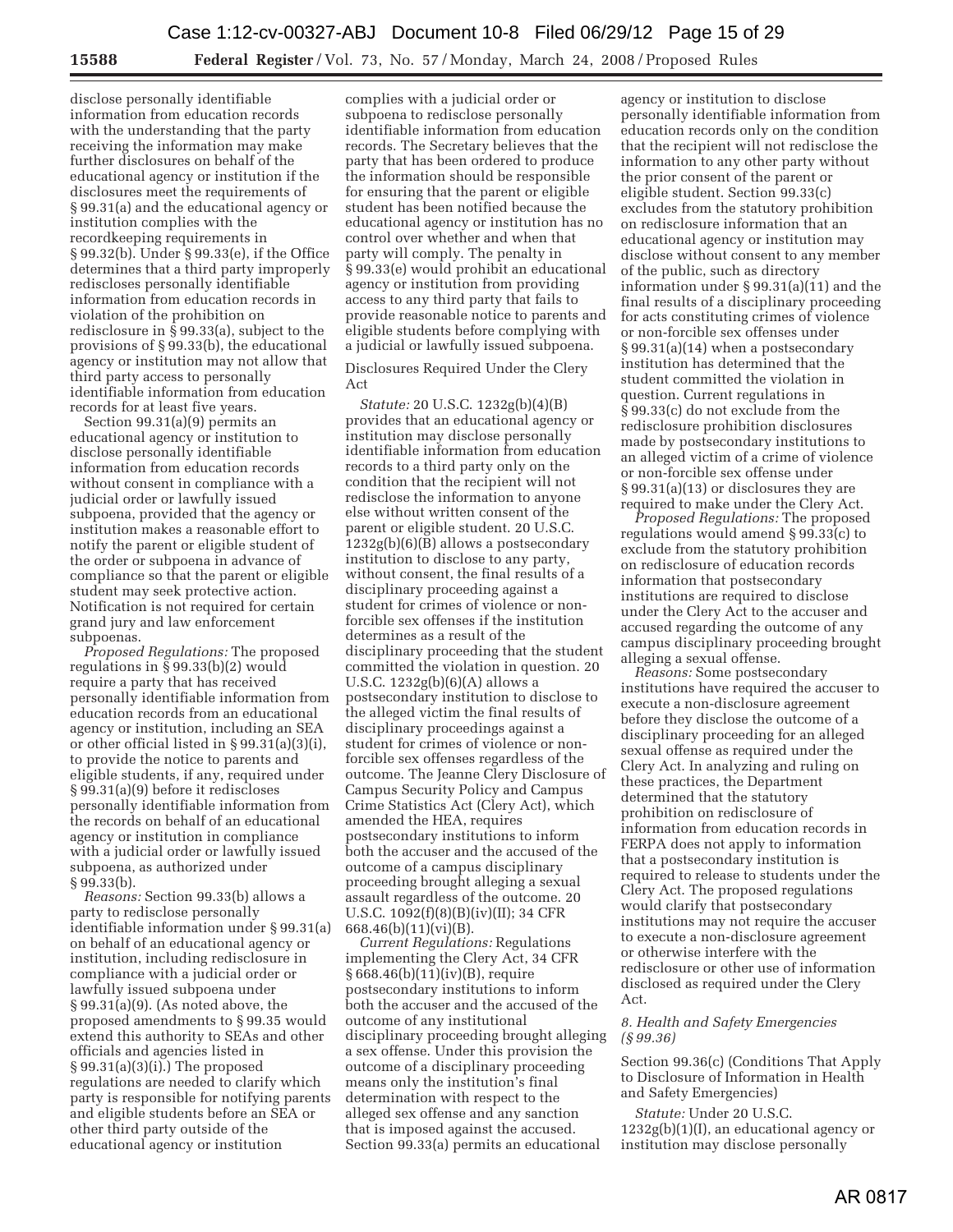identifiable information from education records without prior written consent, subject to regulations by the Secretary, in connection with an emergency to appropriate persons if the knowledge of such information is necessary to protect the health or safety of the student or other persons.

*Current regulations:* Under § 99.36(a), an educational agency or institution may disclose personally identifiable information from education records to appropriate parties in connection with an emergency if knowledge of the information is necessary to protect the health or safety of the student or other individuals. Under § 99.36(b), educational agencies and institutions may include in a student's education records appropriate information concerning disciplinary action taken against the student for conduct that posed a significant risk to the safety or well-being of that student, other students, or other members of the school community. Educational agencies and institutions may also disclose appropriate information about these kinds of disciplinary actions to teachers and school officials within the agency or institution or in other schools who have legitimate educational interests in the behavior of the student. Under § 99.36(c), all of these regulatory provisions must be strictly construed.

*Proposed regulations:* The Department proposes to revise § 99.36(c) to remove the language requiring strict construction of this exception and add a provision that in making a determination under § 99.36(a), an educational agency or institution may take into account the totality of the circumstances pertaining to a threat to the safety or health of a student or other individuals. If the educational agency or institution determines that there is an articulable and significant threat to the health or safety of a student or other individuals, it may disclose information from education records to any person whose knowledge of the information is necessary to protect the health and safety of the student or other individuals. If, based on the information available at the time of the determination, there is a rational basis for the determination, the Department will not substitute its judgment for that of the educational agency or institution in evaluating the circumstances and making its determination.

*Reasons:* In the wake of the tragic shootings at Virginia Tech, the President directed the Secretary, together with the Secretary of Health and Human Services and the Attorney General, to travel to communities across the nation and to meet with educators, mental health

experts, law enforcement and State and local officials to discuss the broader issues raised by the tragedy. On June 13, 2007, those officials transmitted a ''Report to the President on Issues Raised by the Virginia Tech Tragedy.'' See *http://www.hhs.gov/vtreport.html.*  In relevant part, the report provided:

A consistent theme and broad perception in our meetings was that this confusion and differing interpretations about state and federal privacy laws and regulations impede appropriate information sharing. In some sessions, there were concerns and confusion about the potential liability of teachers, administrators, or institutions that could arise from sharing information, or from not sharing information, under privacy laws, as well as laws designed to protect individuals from discrimination on the basis of mental illness. It was almost universally observed that these fears and misunderstandings likely limit the transfer of information in more significant ways than is required by law. Particularly, although participants in each state meeting were aware of both [the Health Insurance Portability and Accountability Act of 1996 (HIPAA)] and FERPA, there was significant misunderstanding about the scope and application of these laws and their interrelation with state laws. In a number of discussions, participants reported circumstances in which they incorrectly believed that they were subject to liability or foreclosed from sharing information under federal law. Other participants were unsure whether and how HIPAA and FERPA actually limit or allow information to be shared and unaware of exceptions that could allow relevant information to be shared.

Report at page 7. The report went on to charge the Department with certain specific recommended actions:

*The U.S. Departments of Health and Human Services and Education should develop additional guidance that clarifies how information can be shared legally under HIPAA and FERPA and disseminate it widely to the mental health, education, and law enforcement communities. The U.S. Department of Education should ensure that parents and school officials understand how and when post-secondary institutions can share information on college students with parents. In addition, the U.S. Departments of Education and Health and Human Services should consider whether further actions are needed to balance more appropriately the interests of safety, privacy, and treatment implicated by FERPA and HIPAA.* 

Report at page 8 (italics in original). The Department of Education and the Department of Health and Human Services are currently working together on guidance for our respective communities on these issues. This guidance is in addition to compliance training and guidance that the two agencies have provided since issuance of the HIPAA Privacy Rule in December 2000 and, more recently, since the events in April 2007 at Virginia Tech.

Further, the Secretary has carefully considered the appropriate relationship between conditions associated with Federal funding and the exigencies of administering an agency or institution of education on a daily basis. In examining the application of FERPA to the recipients of Departmental funds, the Secretary is mindful that the ''health and safety'' exception does not allow disclosures on a routine, non-emergency basis. For example, the ''health and safety'' exception does not permit a school district to routinely share its student information database with the local police department. The present regulation, however, which merely admonishes that the regulation should be ''strictly construed,'' does not provide a standard to determine whether a particular disclosure complies with the statute. Consequently, the Secretary has decided to provide a new standard for the administration of this exception to the written consent requirement in FERPA. To assure that there are adequate safeguards on this exception, the Secretary requires that, considering the totality of the circumstances, there must be an articulable and significant threat to the health or safety of a student or other individuals, and that the disclosure be to any person whose knowledge of the information is necessary to protect against the threat.

On the other hand, the Secretary has determined that greater flexibility and deference should be afforded to administrators so they can bring appropriate resources to bear on a circumstance that threatens the health or safety of individuals. To provide for appropriate flexibility and deference, the Secretary has determined that if, based on the information available at the time of the determination, there is a rational basis for the determination, the Department will not substitute its judgment for that of the educational agency or institution in evaluating the circumstances and making its determination.

In short, in balancing the interests of safety, privacy, and treatment, the Secretary proposes to revise the regulation to specify legal standards, but to couple those standards with greater flexibility and deference to administrators so they can bring appropriate resources to bear on a circumstance that threatens the health or safety of individuals.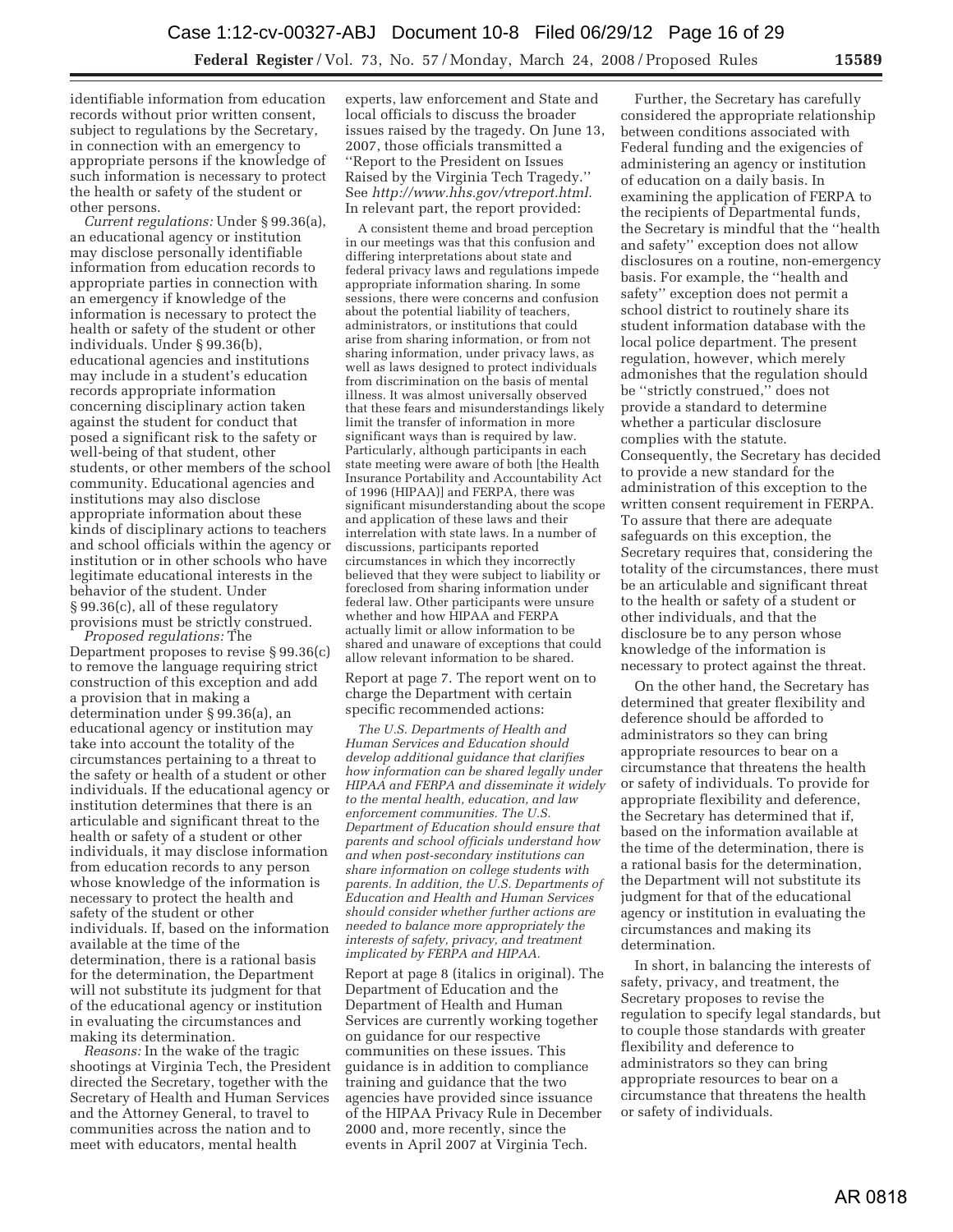## *9. Directory Information (§ 99.37)*

Section 99.37(b) (Disclosure of Directory Information About Former Students)

*Statute:* Under 20 U.S.C. 1232g(a)(5),  $(b)(1)$ , and  $(b)(2)$ , an educational agency or institution may disclose directory information without meeting FERPA's written consent requirements provided that it first notifies the parents or eligible student of the types of information that may be disclosed and allows them to opt out of the disclosure. The statute lists a number of items in the definition of *directory information,*  including a student's name, address and telephone listing. The statute does not address procedures for disclosing directory information about former students.

*Current Regulations:* Section 99.37(a) requires an educational agency or institution to provide public notice to parents of students in attendance and eligible students in attendance of the types of directory information that may be disclosed and the parent's or eligible student's right to opt out. Section 99.37(b) allows the agency or institution to disclose directory information about former students without providing the notice required under § 99.37(a).

*Proposed Regulations:* Proposed § 99.37(b) clarifies that an agency or institution must continue to honor any valid request to opt out of directory information disclosures made while the individual was a student unless the parent or eligible student rescinds the decision to opt out of directory information disclosures.

*Reasons:* Some institutions have indicated that § 99.37(b) creates uncertainty about whether they must continue to honor a parent's or eligible student's decision to opt out of directory information disclosures once the student no longer attends the institution. The regulations are needed to clarify that while an agency or institution does not have to notify former students about its policy on directory information disclosures and their right to opt out, directory information may not be disclosed once an individual is no longer a student if the individual made a valid request to opt out while a student in attendance and has not rescinded that request.

Section 99.37(c) (Identification of Students and Communications in Class)

*Statute:* The statute does not address whether parents and students may use their right to opt out of directory information disclosures to prevent school officials from identifying the student by name or disclosing the

student's electronic identifier or institutional e-mail address in class.

*Current Regulations:* Current regulations do not address whether parents and students may use their right to opt out of directory information disclosures to prevent school officials from identifying the student by name or disclosing the student's electronic identifier or institutional e-mail address in class.

*Proposed Regulations:* The proposed regulations would provide in § 99.37(c) that a parent or eligible student may not use their right to opt out of directory information disclosures to prevent an educational agency or institution from disclosing or requiring a student to disclose the student's name, electronic identifier, or institutional e-mail address in a class in which the student is enrolled.

*Reasons:* Several institutions have asked whether a teacher can include in a classroom roll call or sign-in sheet the names of students who have opted out of directory information disclosures. They have also asked whether a student's e-mail address may be disclosed to other students in an on-line class if the student has opted out of directory information disclosures. The proposed regulations are needed to clarify that the right to opt out of directory information disclosures is not a tool for students to remain anonymous in class.

The directory information exception is intended to facilitate communication among school officials, parents, students, alumni, and others, and permit schools to publicize and promote institutional activities to the general public. Many institutions do so by publishing paper or electronic directories that contain student names, addresses, telephone listings, e-mail addresses, and other information the institution has designated as directory information. Some institutions do not publish a directory but do release directory information on a more selective basis. FERPA clearly allows a parent or eligible student to opt out of these disclosures (under the conditions specified in paragraph (a)), whether the information is made available to the general public, limited to members of the school community, or released only to specified individuals.

The Secretary believes, however, that the right to opt out of directory information disclosures does not include a right to remain anonymous in class and, therefore, may not be used to impede routine classroom communications and interactions by preventing a teacher from identifying a student by name in class, whether class

is held in a specified physical location or on-line through electronic communications. This means, for example, that regardless of a student's block on directory information disclosures, a teacher may call students by first and last name in class and require students to place their names on a sign-in sheet circulated in class, whether the class is conducted in person or on-line. Because students generally do not have face-to-face communications in on-line classes (or in an on-line component of traditional classes), schools may also disclose or require students to disclose a unique electronic identifier or e-mail address used for students to communicate with one another for on-line class work. This could be either an e-mail address assigned by the institution or one selected by the student for this purpose. Note that this provision is strictly limited to information needed to identify and enable students to communicate in class, i.e., the student's name, unique electronic identifier, and institutional e-mail address. It provides no authority to disclose any directory information outside of the student's class. Further, no other kinds of directory information, including a student's home or campus address, telephone listing, or personal e-mail address not used for class communications, may be disclosed, even within the student's own class, if the parent or eligible student has exercised the right to opt out of directory information disclosures.

Section 99.37(d) (Prohibition on Use of SSNs To Identify Students When Disclosing or Confirming Directory Information)

*Statute:* The statute does not address the permissibility of using SSNs to identify students when disclosing or confirming directory information.

*Current Regulations:* Current regulations do not explicitly prohibit the use of SSNs to identify students when disclosing or confirming directory information.

*Proposed Regulations:* Section 99.37(d) would prohibit an educational agency or institution from using an SSN, either alone or when combined with other data elements, to identify or help identify a student or the student's records when disclosing or confirming directory information unless the student has provided written consent in accordance with FERPA.

*Reasons:* Some institutions, along with vendors that provide services on behalf of institutions, allow employers and others who seek directory information about a student, such as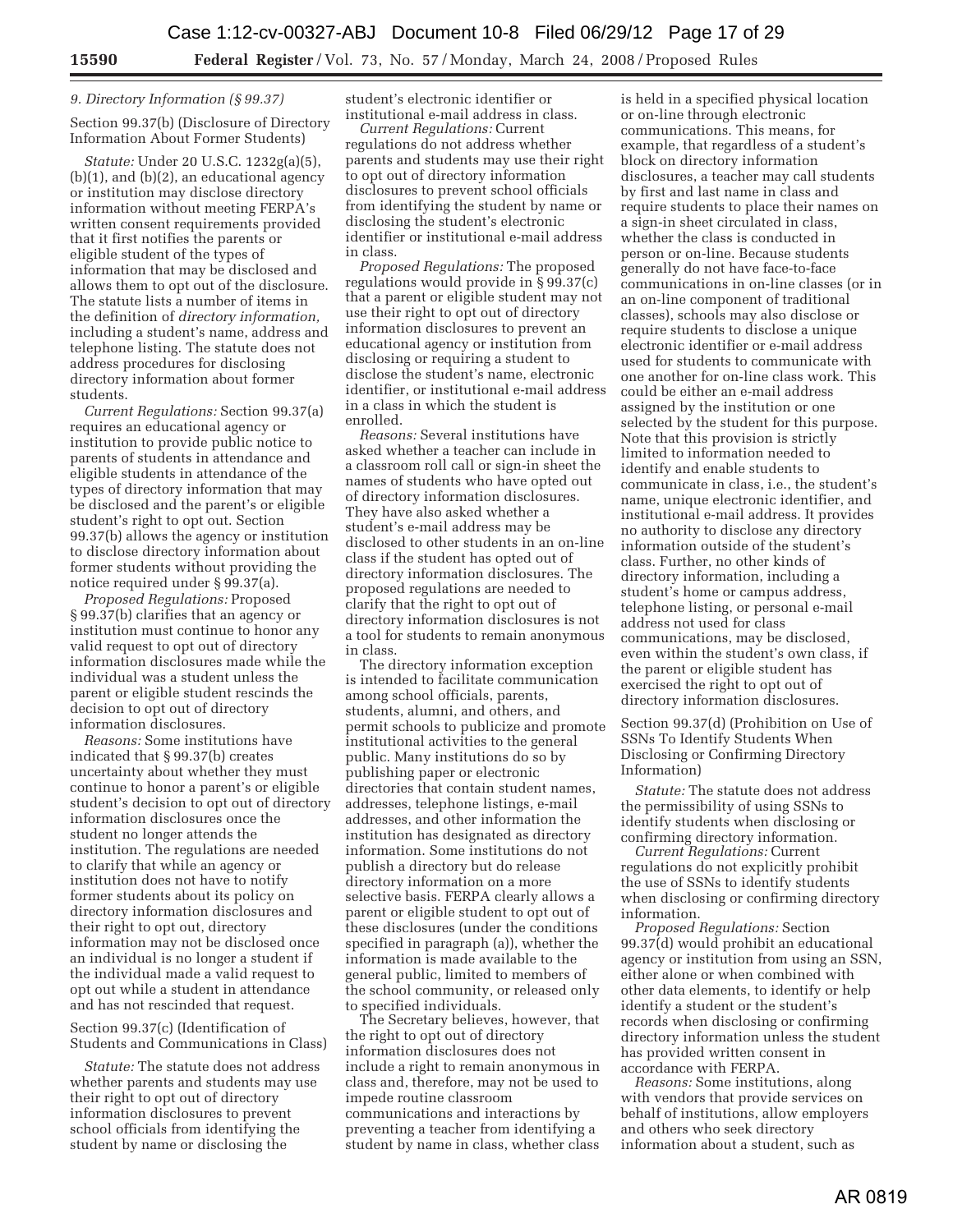whether a student has ever attended the institution or received a degree, to submit the student's SSN as a means of identifying the individual. These regulations are needed to provide a legally binding interpretation that this practice violates FERPA unless the student has provided prior written consent for the institution to disclose the student's SSN, even if the institution or vendor only explicitly releases or confirms directory information about the student. Use of an SSN to identify a student or the student's records constitutes an implicit confirmation of the SSN, even if several other data elements are also used to help identify the student in the process.

#### *10. Enforcement (§§ 99.62, 99.64, 99.65, 99.66, and 99.67)*

These proposed amendments are intended to clarify the Secretary's enforcement authority in light of the decision of the U.S. Supreme Court in *Gonzaga University* v. *Doe,* 536 U.S. 273 (2002). They do not reflect an intention or plan on the part of the Secretary to initiate FERPA institutional compliance reviews or otherwise expand FERPA investigations beyond the current practice of the Office. The Department will exercise its authority to investigate a specific agency or institution only when possible violations are brought to The Department's attention.

*Statute:* 20 U.S.C. 1232g(f) and (g) directs the Secretary to take appropriate actions to enforce FERPA. The statute does not specify any requirements an educational agency or institution must meet in connection with the Office's investigation of complaints and violations of FERPA.

Section 99.62 (Information Required for the Office To Investigate and Resolve Complaints and Violations)

*Current Regulations:* Under § 99.62 the Office may require an educational agency or institution to submit reports containing information needed by the Office to resolve complaints.

*Proposed Regulations:* The proposed regulations in § 99.62 would specify materials that the Office may require an educational agency or institution to submit in order to carry out its investigation and other enforcement responsibilities, including information on the agency's or institution's policies and procedures, annual notifications, training materials, and other relevant information.

*Reasons:* The regulations are needed to clarify the kinds of information that may be required should the Office seek to determine whether a violation

constitutes a policy or practice of the agency or institution.

Section 99.64 (Complaint and Investigation Procedure)

*Statute:* 20 U.S.C. 1232g(g) provides that the Secretary must establish or designate an office and review board to investigate, process, review, and adjudicate FERPA violations and complaints alleging FERPA violations. The statute does not specify the requirements of a complaint or procedures to be followed by the Office in investigating and resolving alleged FERPA violations.

*Current Regulations:* Section 99.64(a) provides that a complaint must contain specific allegations of fact that an educational agency or institution has violated FERPA. Under § 99.64(b), the Office investigates each timely complaint to determine whether a violation occurred.

*Proposed Regulations:* The proposed regulations provide in § 99.64(a) that a complaint does not have to allege that a violation or failure to comply with FERPA is based on a policy or practice of the agency or institution. Under proposed § 99.64(b), if the Office determines that the agency or institution has violated or failed to comply with a FERPA requirement, the Office may also seek to determine whether the violation or failure to comply was based on a policy or practice of the agency or institution. In addition, the Office may investigate a possible FERPA violation even if it has not received a timely complaint from a parent or student or if a valid complaint is subsequently withdrawn.

*Reasons:* The proposed regulations are needed to clarify that the Department's enforcement responsibilities, as described in *Gonzaga University* v. *Doe*, 536 U.S. 273 (2002), include the authority to investigate possible FERPA violations even if no complaint has been filed or a complaint has been withdrawn. While not a widespread problem, the Department needs to establish in its regulations that the Office may investigate allegations of noncompliance provided by a school official or some other party who is not a parent or eligible student because sometimes parents and students are not aware of an ongoing FERPA problem that needs to be addressed.

The proposed amendments to § 99.64 are also needed to clarify that the Office may investigate a FERPA complaint even if the party has not specifically alleged that the agency or institution has a policy or practice in violation of FERPA. In these circumstances, the

Office may elect to investigate and determine whether conduct that violates a specific FERPA requirement also constitutes a policy or practice of the agency or institution. (As explained below in connection with proposed amendments to § 99.66, the Department may not seek to withhold funding, terminate eligibility to receive funding under an applicable program, or take other enforcement actions unless it determines that an educational agency or institution has a policy or practice in violation of FERPA requirements and has not come into compliance voluntarily.)

Section 99.65 (Content of Notice of Investigation)

*Statute:* The statute does not specify what information the Office must include in a notice of investigation of a FERPA violation.

*Current Regulations:* Under § 99.65 the Office asks an educational agency or institution to submit a written response to a notice of investigation.

*Proposed Regulations:* Proposed § 99.65(a) would allow the Office to ask an educational agency or institution to submit a written response and other relevant information as set forth in § 99.62.

*Reasons:* The regulations are needed to clarify that the Office may ask an agency or institution to submit any relevant information needed to resolve a complaint or otherwise conduct an investigation under FERPA.

Section 99.66 (Enforcement Responsibilities of the Office)

*Statute:* 20 U.S.C. 1232g(a)(1)(A) and (B) provides that no funds shall be made available under any program administered by the Secretary to an educational agency or institution or an SEA that has a policy of denying or effectively prevents parents from exercising their right to inspect and review the student's education records. 20 U.S.C. 1232g(a)(2) provides that no funds shall be made available under any program administered by the Secretary to an educational agency or institution unless parents are provided an opportunity for a hearing to challenge the content of the student's education records under specified conditions. 20 U.S.C. 1232g(b)(1) and (b)(2) provide that no funds shall be made available under any program administered by the Secretary to an educational agency or institution that has a policy or practice of permitting the release of, releasing, or providing access to personally identifiable information in education records without prior written consent except as authorized under FERPA. 20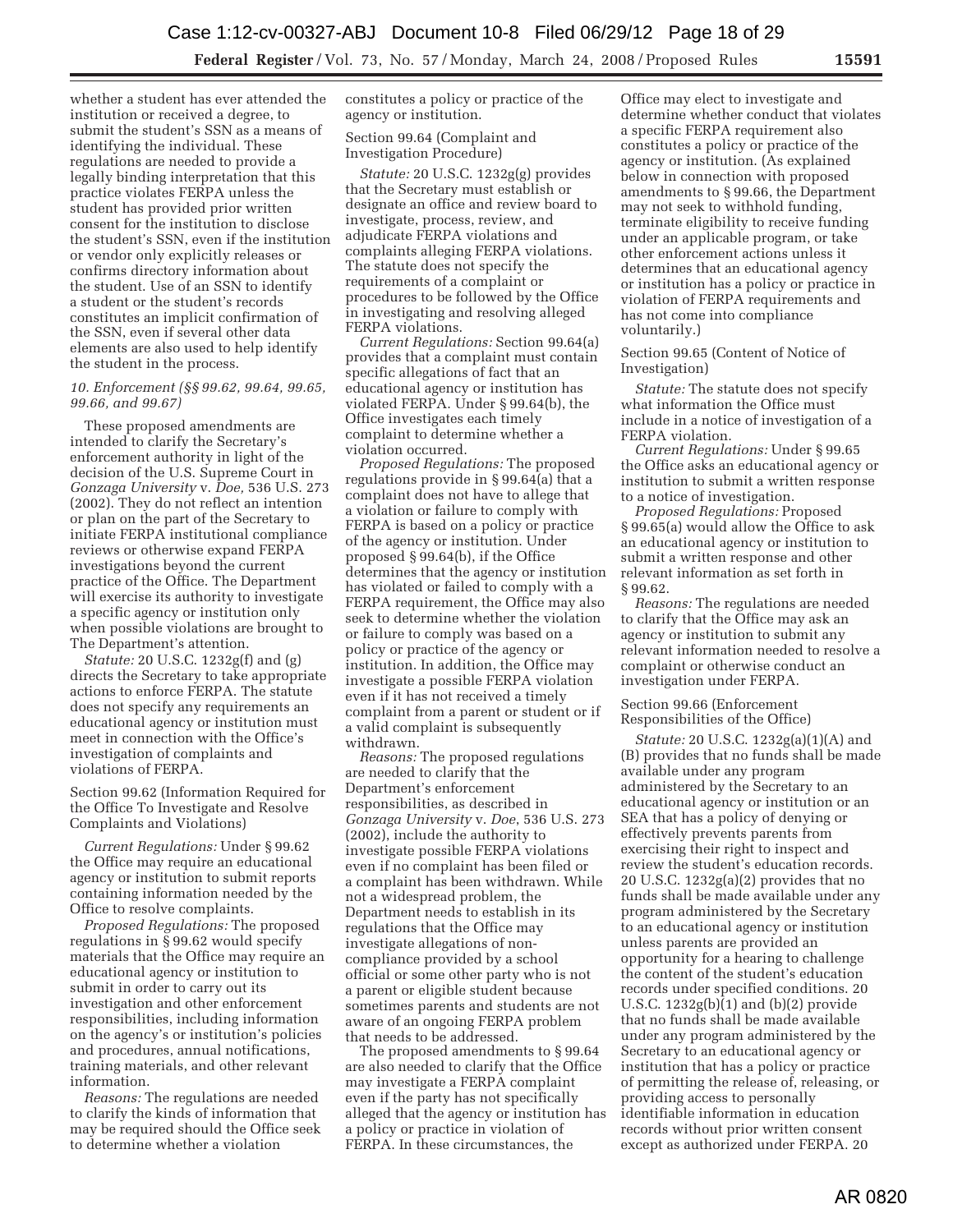U.S.C. 1232g(f) directs the Secretary to take appropriate actions to enforce and deal with FERPA violations, except that action to terminate assistance may be taken only if the Secretary finds that there has been a failure to comply and that compliance cannot be secured by voluntary means. The statute does not specify what steps the Secretary should take to conduct investigations and seek voluntary compliance.

*Current Regulations:* Under § 99.66, the Office reviews a complaint and response from an educational agency or institution and may permit the parties to submit further written or oral arguments or information. Following its investigation, the Office provides to the complainant and the agency or institution written notice of its findings, including the basis for its findings. If the Office finds that the educational agency or institution has failed to comply with a FERPA requirement, its notice includes a statement of the specific steps that the agency or institution must take to comply and provides a reasonable period of time, given all the circumstances, during which the agency or institution may comply voluntarily.

*Proposed Regulations:* Section 99.66(c) would allow the Office to issue a notice of findings that an educational agency or institution violated FERPA without also finding that the violation constituted a policy or practice of the agency or institution.

*Reasons:* In light of the Supreme Court's ruling in *Gonzaga*, the proposed regulations are needed to clarify that, consistent with its current practice, the Office may find that an agency or institution violated FERPA even if the Office does not make a further determination that the violation was based on a policy or practice of the agency or institution. As explained below in connection with proposed amendments to § 99.67(a), however, the Secretary may not take an enforcement action unless the Office has determined that the educational agency or institution has a policy or practice in violation of FERPA.

## Section 99.67 (Enforcement Actions)

*Statute:* 20 U.S.C. 1232g(a)(1)(A) and (B) provides that no funds shall be made available under any program administered by the Secretary to an educational agency or institution or an SEA that has a policy of denying or effectively prevents parents from exercising their right to inspect and review the student's education records. 20 U.S.C. 1232g(a)(2) provides that no funds shall be made available under any program administered by the Secretary to an educational agency or institution

unless parents are provided an opportunity for a hearing to challenge the content of the student's education records under specified conditions. 20 U.S.C. 1232g(b)(1) and (b)(2) provide that no funds shall be made available under any program administered by the Secretary to an educational agency or institution that has a policy or practice of permitting the release of, releasing, or providing access to education records without prior written consent except as authorized under FERPA. 20 U.S.C. 1232g(f) directs the Secretary to take appropriate actions to enforce and deal with FERPA violations, except that action to terminate assistance may be taken only if the Secretary finds that there has been a failure to comply and that compliance cannot be secured by voluntary means. The statute does not specify what steps the Secretary should take to conduct investigations and seek voluntary compliance or what enforcement actions the Secretary may take in cases of non-compliance.

*Current Regulations:* Under § 99.67(a), the Secretary may withhold further payments under any applicable program, issue a complaint to compel compliance through a cease and desist order, or terminate eligibility to receive funding under any applicable program only if an educational agency or institution fails to comply voluntarily with a notice finding that the agency or institution has not complied with the Act.

*Proposed Regulations:* Under proposed § 99.67(a), the Secretary may take enforcement actions if the Office determines that the educational agency or institution has a policy or practice in violation of FERPA requirements and has failed to come into compliance voluntarily. The proposed regulations also clarify that the Secretary may take any other appropriate enforcement action in addition to those listed specifically in the regulations.

*Reasons:* The proposed regulations are needed to clarify that the Office may issue a notice of violation or failure to comply with specific FERPA requirements, such as a single failure to provide a parent with access to education records, and require corrective action. However, the Office may not seek to withhold payments, terminate eligibility for funding, or take other enforcement actions unless the Office determines that the agency or institution has a policy or practice in violation of FERPA requirements. The proposed regulations are also needed to clarify that the Secretary may take any other enforcement action that is legally available, such as entering into a

compliance agreement under 20 U.S.C. 1234f or seeking an injunction.

## **Executive Order 12866**

Under Executive Order 12866, the Secretary must determine whether this regulatory action is ''significant'' and therefore subject to the requirements of the Executive Order and subject to review by the OMB. Section 3(f) of Executive Order 12866 defines a ''significant regulatory action'' as an action likely to result in a rule that may (1) have an annual effect on the economy of \$100 million or more, or adversely affect a sector of the economy, productivity, competition, jobs, the environment, public health or safety, or State, local or tribal governments or communities in a material way (also referred to as an ''economically significant'' rule); (2) create serious inconsistency or otherwise interfere with an action taken or planned by another agency; (3) materially alter the budgetary impacts of entitlement grants, user fees, or loan programs or the rights and obligations of recipients thereof; or (4) raise novel legal or policy issues arising out of legal mandates, the President's priorities, or the principles set forth in the Executive order. The Secretary has determined that this regulatory action is significant under section 3(f)(4) of the Executive order.

## *1. Potential Costs and Benefits*

Following is an analysis of the potential costs and benefits of the most significant proposed changes to the FERPA regulations. In conducting this analysis, the Department examined the extent to which the regulations add to or reduce the costs of educational agencies and institutions and, where appropriate, State educational agencies (SEAs) and other State and local educational authorities in relation to their costs of complying with the FERPA regulations prior to these changes.

This analysis is based on data from the most recent *Digest of Education Statistics* (2006) published by the National Center for Education Statistics (NCES), which projects total enrollment of 48,948,000 students in public elementary and secondary schools and 17,648,000 students in postsecondary institutions; and a total of 96,513 public K–12 schools; 14,315 school districts; and 6,585 postsecondary institutions. (Excluded are data from private institutions that do not receive Federal funding from the Department and, therefore, are not subject to FERPA.) Based on this analysis, the Secretary has concluded that the changes in these proposed regulations would not impose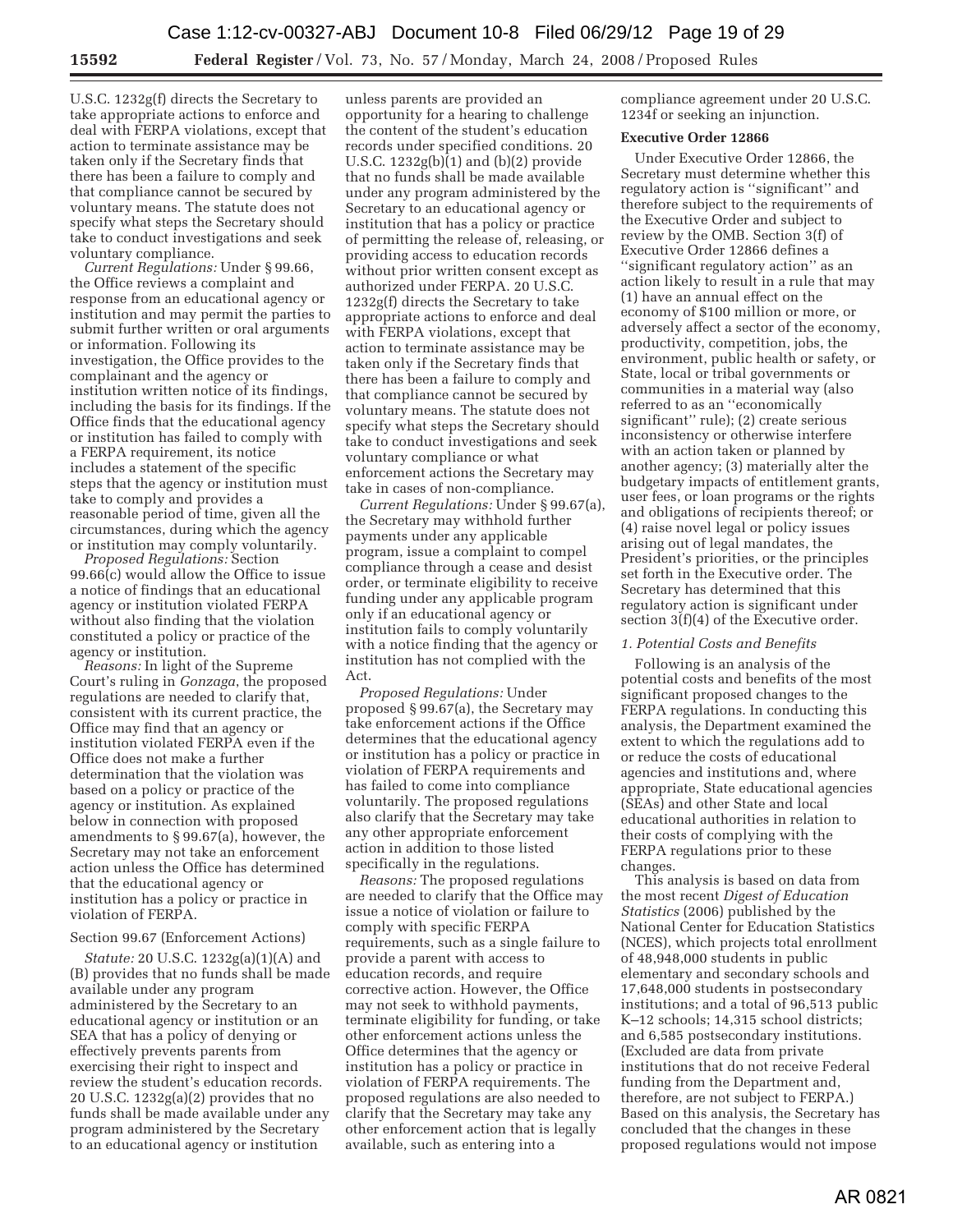significant net costs on educational agencies and institutions. Analyses of specific provisions follow.

## **Alumni Records**

The proposed regulations clarify the current exclusion from the definition of *education records* for records that only contain information about an individual after he or she is no longer a student, which is intended to cover records of alumni and similar activities. Some institutions have applied this exclusion to records that are created after a student has ceased attending the institution but that are directly related to his or her attendance as a student, such as investigatory reports and settlement agreements about incidents and injuries that occurred during the student's enrollment. The amendment would clarify that this provision applies only to records created or received by an educational agency or institution after an individual is no longer a student in attendance and that are not directly related to the individual's attendance as a student.

We believe that most of the more than 102,000 K–12 schools and postsecondary institutions subject to FERPA already adhere to this revised interpretation in the proposed regulations and that for those that do not, the number of records affected is likely to be very small. Assuming that each year one half of one percent of the 66,596,000 students enrolled in these institutions have one record each affected by the proposed change, in the year following issuance of the regulations institutions would be required to try to obtain written consent before releasing 332,980 records that they would otherwise release without consent. We estimate that for the first year contacting the affected parent or student to seek and process written consent for these disclosures would take approximately 1⁄2 hour per record at an average cost of \$32.67 per hour for a total cost of \$5,439,229. (Compensation for administrative staff time is based on published estimates for 2005 from the Bureau of Labor Statistics' National Compensation Survey of \$23.50 per hour plus an average 39 percent benefit load for Level 8 administrators in education and related fields.)

In terms of benefits, the proposed change would protect the privacy of parents and students by clarifying the intent of this regulatory exclusion and help prevent the unlawful disclosure of these records. It would also provide greater legal certainty and therefore some cost savings for those agencies and institutions that may be required to litigate this issue in connection with a

request under a State open records act or other legal proceeding. For these reasons, we believe that the overall benefits outweigh the potential costs of this change.

#### **Exclusion of SSNs and ID Numbers From Directory Information**

The proposed regulations clarify that a student's SSN or student ID number is personally identifiable information that may not be disclosed as *directory information* under FERPA. The principal effect of this change is that educational agencies and institutions may not post grades by SSN or student ID number and may not include these identifiers with directory information they disclose about a student, such as a student's name, school, and grade level or class, on rosters or sign-in sheets that are made available to students and others. (Educational agencies and institutions may continue to include SSNs and student ID numbers on class rosters and schedules that are disclosed only to teachers and other school officials who have legitimate educational interests in this information.)

A class roster or sign-in sheet that contains or requires students to affix their SSN or student ID number makes that information available to every individual who signs-in or sees the document and who may be able to use it for identity theft or to find out a student's grades or other confidential educational information. In regard to posting grades, an individual who knows which classes a particular student attends may be able to ascertain that student's SSN or student ID number by comparing class lists for repeat numbers. Because SSNs are not randomly generated, it may be possible to identify a student by State of origin based on the first three (area) digits of the number, or by date of issuance based on the two middle digits.

The Department does not have any actual data on how many class or test grades are posted by SSN or student ID number at this time, but we believe that the practice is rare or non-existent below the secondary level. Although the practice was once widespread, particularly at the postsecondary level, anecdotal evidence suggests that as a result of consistent training and informal guidance by the Department over the past several years, together with the increased attention States and privacy advocates have given to the use of SSNs, many institutions now either require teachers to use a code known only to the teacher and the student or prohibit posting of grades entirely.

The most recent figures available from the Bureau of Labor Statistics (2004) indicate that there are approximately 2.7 million secondary and postsecondary teachers in the United States. As noted above, we assume that most of these teachers either do not post grades at all or already use a code known only to the teacher or student. We assume further that additional costs to deliver grades personally in the classroom or through electronic mail, instead of posting, would be minimal. For purposes of this analysis, we estimate that no more than 5 percent of 2.7 million, or 135,000 teachers would continue to post grades and need to convert to a code, which would require them to spend an average of one half hour each semester establishing and managing grading codes for students. Using the Bureau of Labor Statistics' published estimate of average hourly wages of \$42.98 for teachers at postsecondary institutions and an average 39 percent load for benefits, we estimate an average cost of \$59.74 per teacher per year, for a total of \$8,064,900. Parents and students should incur no costs except for the time they might have to spend to contact the school official if they forget the student's grading code.

This proposed change will benefit parents and students and educational agencies and institutions by reducing the risk of identity theft associated with posting grades by SSN, and the risk of disclosing grades and other confidential educational information caused by posting grades by student ID number. It is difficult to quantify the value of reducing the risk of identity theft. We note, however, that for the past few years over one-third of complaints filed with the Federal Trade Commission have been for identity theft. See Federal Trade Commission, *Consumer Fraud and Identity Theft Data*, February 2008, at page 2.

According to the Better Business Bureau, identity theft cost businesses nearly \$57 billion in 2006 while victims spent an average of 40 hours resolving identity theft issues. It is even more difficult to measure the benefits of enhanced privacy protections for student grades and other confidential educational information from education records because the value individuals place on the privacy of this information varies considerably and because we are unable to determine how often it happens. Therefore, the Secretary seeks public comment on the value of these enhanced privacy protections in relation to the expected costs to implement the proposed changes.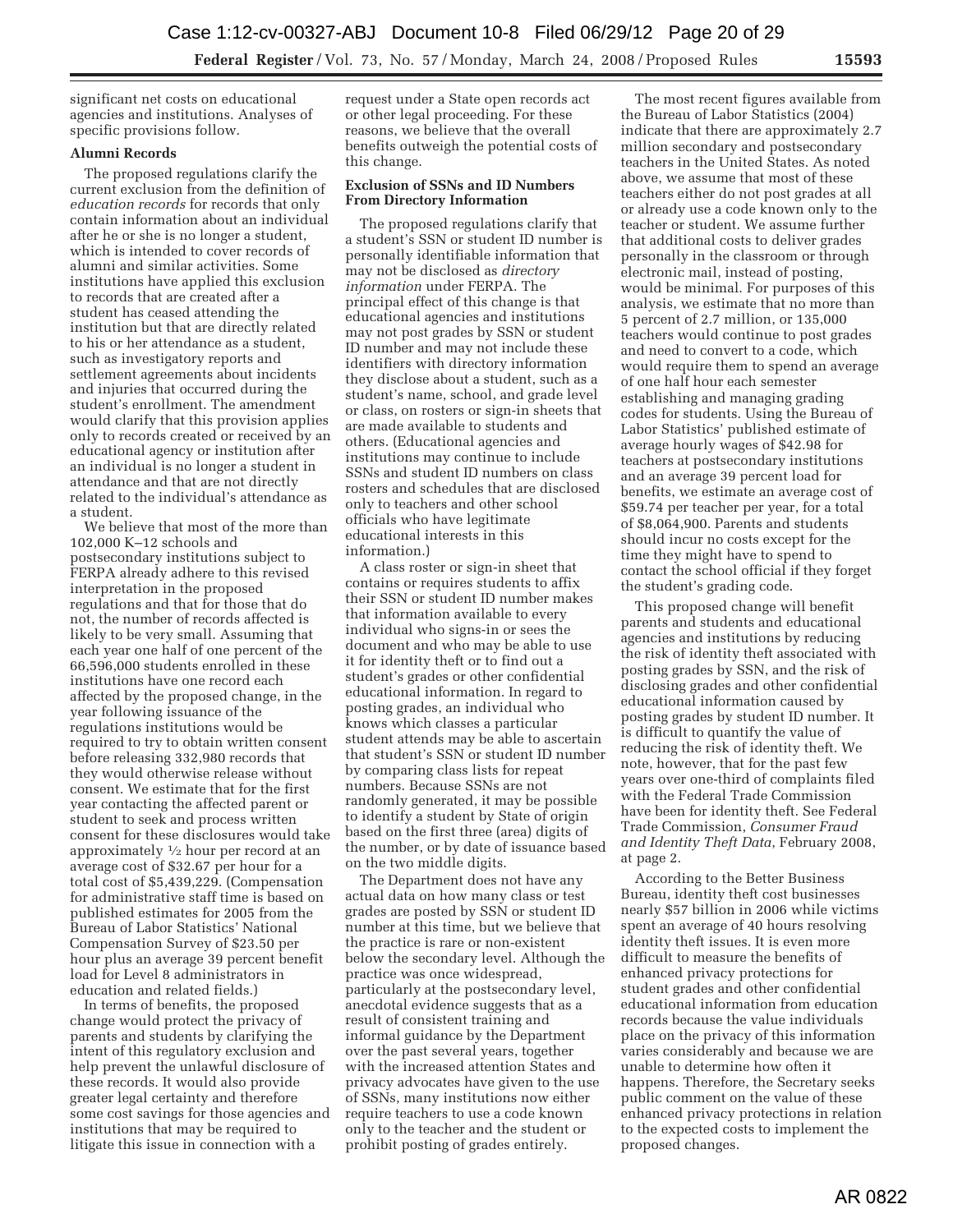## **Prohibit Use of SSN To Confirm Directory Information**

The proposed regulations would prevent an educational agency or institution (or a contractor providing services for an agency or institution) from using a student's SSN (or student ID number) to identify the student when releasing or confirming directory information. This occurs, for example, when a prospective employer or insurance company telephones an institution or submits a Web site inquiry to find out whether a particular individual is enrolled in or has graduated from the institution. While this provision would apply to educational agencies and institutions at all grade levels, we believe that it will affect mainly postsecondary institutions because enrollment and degree verification services typically are not offered at the K–12 level.

A survey conducted in March 2002 by the American Association of Collegiate Registrars and Admissions Officers (AACRAO) showed that nearly half of postsecondary institutions used SSNs as the primary means to track students in academic databases. Since then, use of SSNs as a student identifier has decreased significantly in response to public concern about identity theft. While postsecondary institutions may continue to collect students SSNs for financial aid and tax reporting purposes, many have ceased using the SSN as a student identifier either voluntarily or in compliance with State laws. Also, over the past several years the Department has provided training on this issue and published on the Office Web site a 2004 letter finding a postsecondary institution in violation of FERPA when its agent used a student's SSN, without consent, to search its database to verify that the student had received a degree. *http://www.ed.gov/ policy/gen/guid/fpco/ferpa/library/ auburnuniv.html*. In these circumstances, we estimate that possibly one-quarter of the nearly 6,585 postsecondary institutions in the United States, or 1,646 institutions, may ask a requester to provide the student's SSN (or student ID number) in order to locate the record and respond to an inquiry for directory information.

Under the proposed amendment an educational agency or institution that identifies students by SSN (or student ID number) when releasing directory information will either have to ensure that the student has provided written consent to disclose the number to the requester, or rely solely on a student's name and other properly designated directory information to identify the

student, such as address, date of birth, dates of enrollment, year of graduation, major field of study, degree received, etc. Costs to an institution of ensuring that students have provided written consent for these disclosures, for example by requiring the requester to fax copies of each written consent to the institution or its contractor, or making arrangements to receive them electronically, could be substantial for large institutions and organizations that utilize electronic recordkeeping systems. Institutions may choose instead to conduct these verifications without using SSNs or student IDs, which may make it more difficult to ensure that the correct student has been identified because of the known problems in matching records without the use of a universal identifier. Increased institutional costs either to verify that the student has provided consent or to conduct a search without use of SSNs or student ID numbers should be less for smaller institutions, where the chances of duplicate records are decreased. Parents and students may incur additional costs if an employer, insurance company, or other requester is unable to verify enrollment or graduation based solely on directory information and written consent for disclosure of the student's SSN or student ID number is required. Due to the difficulty in ascertaining actual costs associated with these transactions, the Secretary asks for public comment on costs that educational agencies and institutions and parents and students would expect to incur under this proposed change.

The enhanced privacy protections of this proposed amendment will benefit students and parents by reducing the risk that third parties will use a student's SSN without consent and possibly confirm a questionable number for purposes of identity theft. Similarly, preventing institutions from implicitly confirming a questionable student ID number will help prevent unauthorized individuals from obtaining confidential information from education records. In evaluating the benefits or value of this proposed change, we note that this provision does not affect any activity that an educational agency or institution is required to perform under FERPA or other Federal law, such as using SSNs to confirm enrollment for student loan purposes, which is permitted without consent under the financial aid exception in § 99.31.

## **User ID for Electronic Communications**

The proposed regulations would allow an educational agency or institution to disclose as directory

information a student's user ID or other electronic identifier so long as it functions like a name, that is, it cannot be used without a PIN, password, or some other authentication factor to gain access to education records. This change would impose no costs and would result in regulatory relief by allowing agencies and institutions to use directory services in electronic communications systems without incurring the administrative costs associated with obtaining student consent for these disclosures.

Costs related to honoring a student's decision to opt out of these disclosures should be minimal because of the small number of students who would elect not to participate in electronic communications at their school. Applying this proposed change to records of both K–12 and postsecondary students and assuming that one-tenth of a percent of parents and eligible students would opt out of these disclosures, we estimate that institutions would have to flag the records of approximately 67,000 students for opt out purposes. Recognizing that institutions currently flag records for directory information opt outs for other purposes, the Secretary seeks public comment on the administrative and information technology costs institutions would incur to process these potential new directory information opt outs.

#### **Student Anonymity in the Classroom**

The proposed regulations would ensure that parents and students do not use the right to opt out of directory information disclosures to prevent disclosure of the student's name, institutional e-mail address, or electronic identifier in the student's physical or electronic classroom. We estimate that this change would result in a small net benefit to educational agencies and institutions because they would have greater legal certainty about this element of classroom administration, and it would reduce the institutional costs of responding to complaints from students and parents about the release of this information. FERPA could not be used to allow students to remain anonymous to their peers in class, but the safety of students might be enhanced by allowing them to know the name of every student in their class.

## **Disclosing Education Records to New School and to Party Identified as Source Record**

The proposed amendment to § 99.31(a)(2) would allow an educational agency or institution to disclose education records, or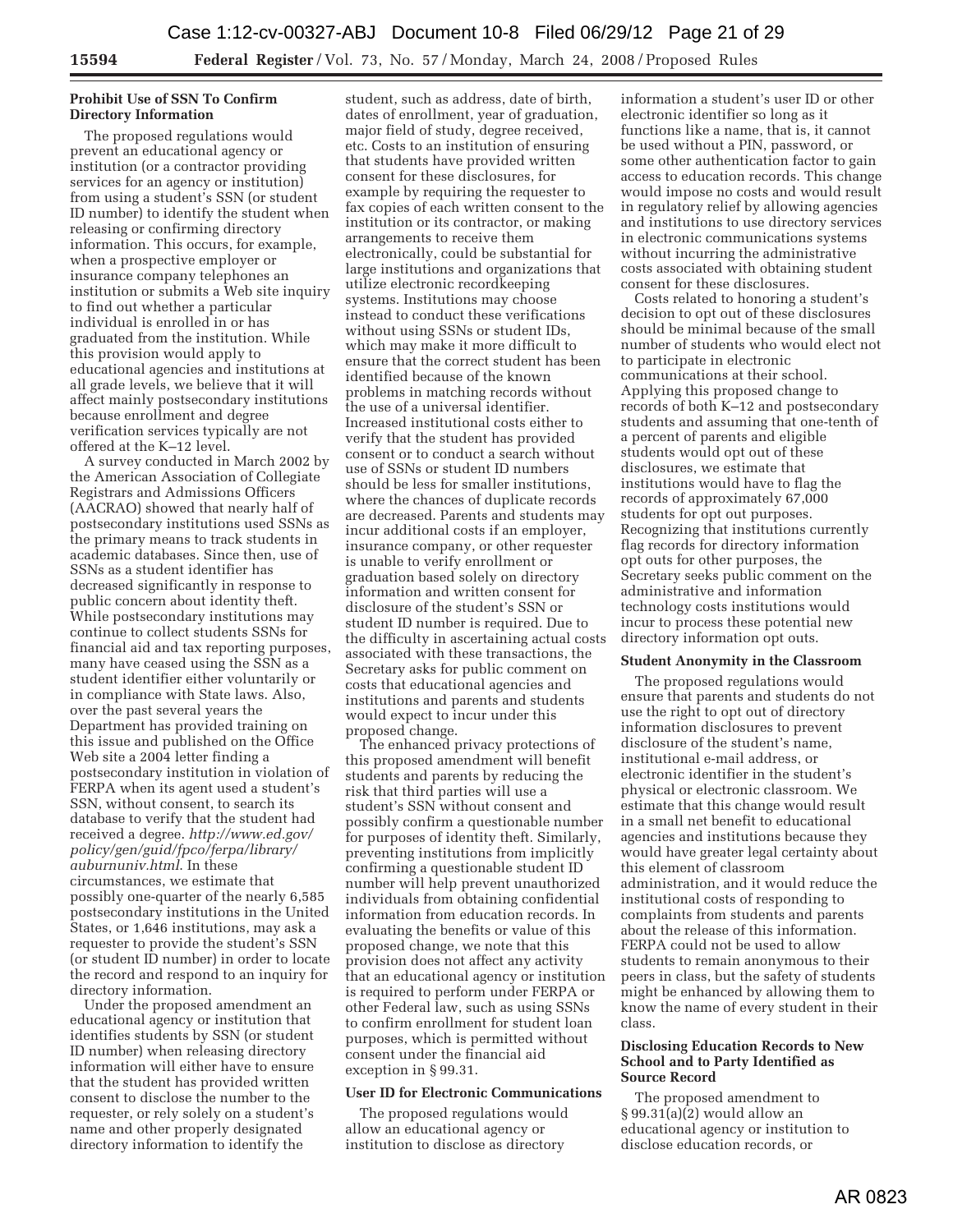personally identifiable information from education records, to a student's new school even after the student is already attending the new school so long as the disclosure relates to the student's enrollment in the new school. This change would provide regulatory relief by reducing legal uncertainty about how long a school may continue to send records or information to a student's new school, without consent, under the ''seeks or intends to enroll'' exception.

The proposed amendment to the definition of *disclosure* in § 99.3 would allow a school that has concerns about the validity of a transcript, letter of recommendation, or other record to return these documents (or personally identifiable information from these documents) to the student's previous school or other party identified as the source of the record in order to resolve questions about their validity. Combined with the proposed change to § 99.31(a)(2), discussed earlier in this analysis, this change would also allow the student's previous school to continue to send education records, or clarification about education records, to the student's new school in response to questions about the validity or meaning of records sent previously by that party. We believe that these changes would provide significant regulatory relief to educational agencies and institutions by helping to reduce transcript and other educational fraud based on falsified records.

## **Outsourcing**

The proposed regulations would allow educational agencies and institutions to disclose education records, or personally identifiable information from education records, without consent to contractors, volunteers, and other non-employees performing institutional services and functions as school officials. The agency or institution may have to amend its annual notification of FERPA rights to include these parties as school officials with legitimate educational interests.

This change would provide regulatory relief by permitting and clarifying the conditions for a non-consensual disclosure of education records that is not allowed under current regulations. Our experience suggests that virtually all of the more than 102,000 schools subject to FERPA will take advantage of this provision. We have no actual data on how many school districts publish annual FERPA notifications for the 96,513 K–12 public schools included in the 102,000 total and, therefore, how many entities would be affected by this requirement. However, since educational agencies and institutions

are already required under existing regulations to publish a FERPA notification annually, we believe that costs to include this new information would be minimal.

## **Access Control and Tracking**

The proposed regulations in § 99.31(a)(1)(ii) would require an educational agency or institution to use reasonable methods to ensure that teachers and other school officials obtain access to only those education records in which they have legitimate educational interests. This requirement would apply to both computerized or electronic records and paper, film, and other hard copy records. Agencies and institutions that choose not to restrict access with physical or technological controls, such as locked cabinets and role-based software security, must ensure that their policy is effective and that school officials gain access to only those education records in which they have legitimate educational interests.

Information gathered by the director of the Family Policy Compliance Office at numerous FERPA training sessions and seminars, along with recent discussions with software vendors and educational organizations, indicates that the vast majority of mid and large size school districts and postsecondary institutions currently use commercial software for student information systems. We have been advised that these systems all include role-based security features that allow administrators to control access to specific records, screens, or fields according to a school official's duties and responsibilities; these systems also typically contain transactional logging features that document or track a user's actual access to particular records, which an agency or institution may use to help ensure the effectiveness of its policies regarding access to education records. Educational agencies and institutions that already have these systems would incur no additional costs to comply with the proposed regulations.

For purposes of this analysis we excluded from a total of 14,315 school districts and 6,585 postsecondary institutions those with more than 1,000 students, for a total of 6,998 small K–12 districts and 3,933 small postsecondary institutions that may not have software with access control security features. The director's discussions with numerous SEAs and local districts suggest that the vast majority of these small districts and institutions do not make education records available to school officials electronically or by

computer but instead use some system of administrative and physical controls.

We estimate for this analysis that 20 percent, or 1,400, of these small districts and institutions use home-built computerized or electronic systems that may not have the role-based security features of commercial software. The most recent published estimate we have for software costs comes from the final Standards for Privacy of Individually Identifiable Health Information under the Health Insurance Portability and Accountability Act of 1996 (HIPAA Privacy Rule) published by the Department of Health and Human Services (HHS) on December 28, 2000, which estimated that the cost of software upgrades to track the disclosure of medical records would be \$35,000 initially for each hospital. 65 FR 82462, 82768. We determined that use of the cost estimate from the HIPAA Privacy Rule was appropriate because, as discussed above, software that tracks disclosure history can also be used to control or restrict access to electronic records. Recent discussions with information technology (IT) staff in the Department suggested that it was reasonable to conclude that an institutional license for software that controls and tracks access to electronic records would cost approximately \$35,000 at this time; adjustments for inflation were not deemed necessary because software costs do not track with inflation in as straightforward a way as do other goods and services. Further, while discussions with HHS staff indicate that the disclosure tracking software cost estimates in the HIPAA Privacy Rule preamble were provided primarily with hospitals and larger institutions in mind, the Department's IT staff found no difference between software costs depending on the size of the institutions.

Based on these determinations and assumptions, if 1,400 small K–12 districts and postsecondary institutions purchased student information software to comply with the proposed regulations, they would incur estimated costs of \$49,000,000. We believe that the remaining 5,600 small districts and institutions would not purchase new software because they do not make education records available electronically and rely instead on less costly administrative and physical methods to control access to records by school officials. Districts and institutions that provide school officials with open access to education records may need to devote some additional administrative staff time to ensuring that their policies are effective and that they remain in compliance with the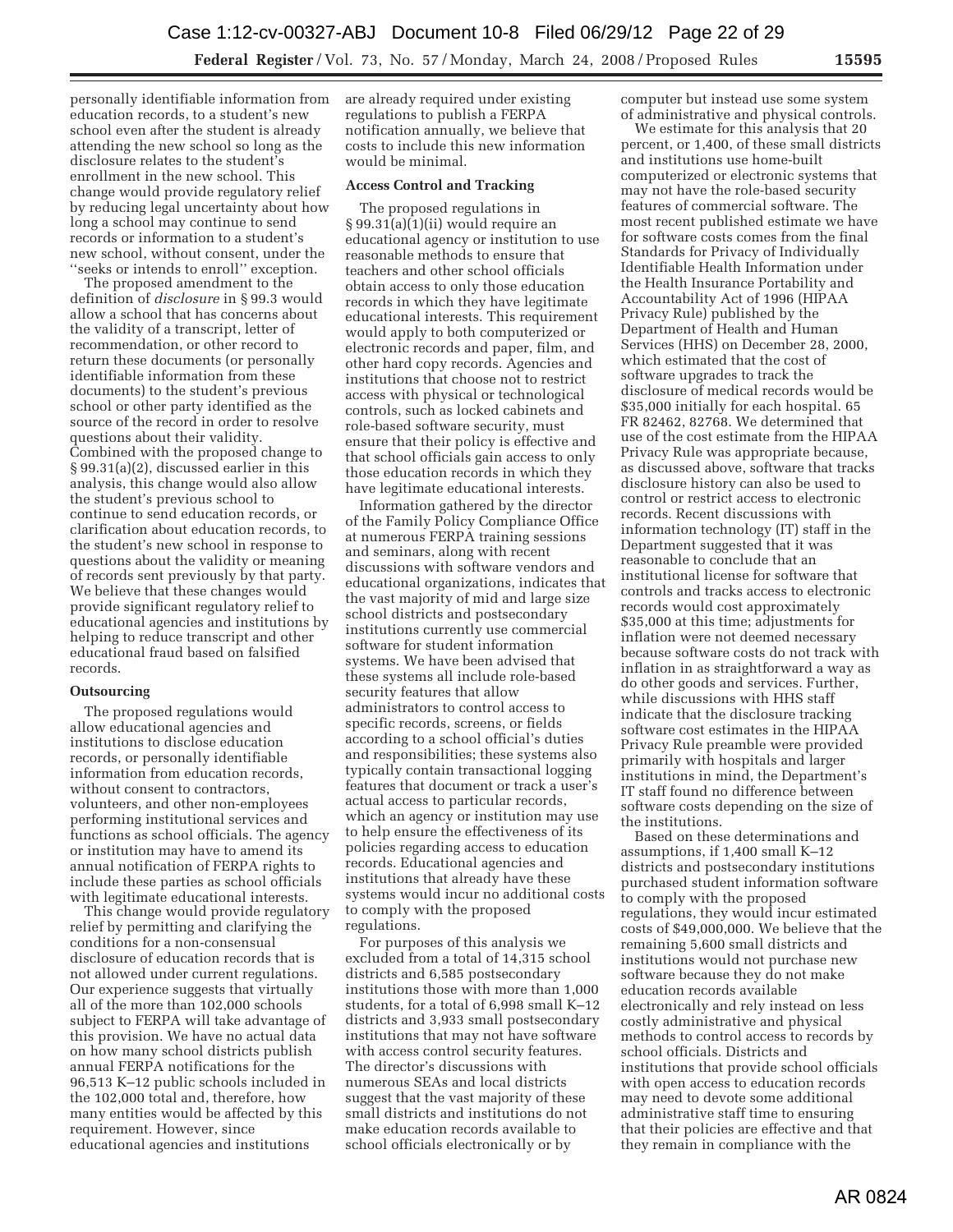legitimate educational interest requirement with respect to school officials who access records. However, no reliable estimates exist for the average number of teachers and other school officials who access education records or the number of times access is sought. Accordingly, we are seeking public comment on any potential net costs associated with this proposed requirement for ensuring that legitimate educational interest policies are effective.

## **Identification and Authentication of Identity**

The proposed regulations in § 99.31(c) would require educational agencies and institutions to use reasonable methods to identify and authenticate the identity of parents, students, school officials and other parties to whom the agency or institution discloses personally identifiable information from education records. They would impose no new costs for educational agencies and institutions that disclose hard copy records through the U.S. postal service or private delivery services with use of the recipient's name and last known official address. We were unable to find reliable data that would allow us to estimate the additional administrative time that educational agencies and institutions would incur to check photo identification, where appropriate, when releasing education records in person and seek public comment on this point.

Authentication of identity for electronic records involves a wider array of security options because of continuing advances in technologies but is not necessarily more costly than authentication of identity for hard copy records. We assume that educational agencies and institutions that require users to enter a secret password or PIN to authenticate identity will deliver the password or PIN through the U.S. postal service or in person. We estimate that no new costs would be associated with this process because agencies and institutions already have direct contact with parents, eligible students, and school officials for a variety of other purposes and would use these opportunities to deliver a secret authentication factor.

As noted above, single-factor authentication of identity, such as a standard form user name combined with a secret password or PIN, may not provide reasonable protection for access to all types of education records or under all circumstances. The Secretary invites public comment on the potential costs of authenticating identity when educational agencies and institutions allow authorized users to access

sensitive personal or financial information in electronic records for which single-factor authentication would not be reasonable.

## **Redisclosure and Recordkeeping**

The proposed regulations would allow the officials and agencies listed in § 99.31(a)(3)(i) (the U.S. Comptroller General; the U.S. Attorney General; the Secretary; and State and local educational authorities) to redisclose education records, or personally identifiable information from education records, without consent under the same conditions that apply currently to other recipients of education records under § 99.33(b). This proposed change would provide substantial regulatory relief to these parties by allowing them to redisclose information on behalf of educational agencies and institutions under any provision in § 99.31(a), which allows disclosure of education records without consent. For example, States would be able to consolidate K–16 education records under the SEA or State higher educational authority without having to obtain written consent under § 99.30. Parties that currently request access to records from individual school districts and postsecondary institutions would in many instances be able to obtain the same information in a more cost effective manner from the appropriate State educational authority, or from the Department.

In accordance with existing regulations in § 99.32(b), an educational agency or institution must record any redisclosure of education records made on its behalf under § 99.33(b), including the names of the additional parties to which the receiving party may redisclose the information and their legitimate interests or basis for the disclosure without consent under § 99.31 in obtaining the information. The proposed regulations would allow SEAs and other State educational authorities (such as higher education authorities), the Secretary, and other officials or agencies listed in § 99.31(a)(3)(i) to maintain the record of redisclosure required under § 99.32(b), provided that the educational agency or institution makes that record available to parents and eligible students as required under § 99.32(c).

SEAs and other officials listed in  $§ 99.31(a)(3)(i)$  would incur new administrative costs if they elect to maintain the record of redisclosure for the educational agency or institution on whose behalf they redisclose education records under the proposed regulations. We estimate that two educational authorities or agencies in each State and

the District of Columbia (one for K–12 and one for postsecondary) and the Department itself, for a total of 103 authorities will elect to maintain the required records of redisclosures. We estimate further that these authorities will need to record two redisclosures per year from their records and that it will take one hour of administrative time to record each redisclosure electronically at an average hourly rate of \$32.67, for a total annual administrative cost of \$6,730. (Compensation for administrative staff time is explained above.) We also assume for purposes of this analysis that State educational authorities and the Department already have software that would allow them to record these disclosures electronically.

State educational authorities and other officials that elect to maintain records of redisclosures would also have to make that information available to a parent or eligible student, on request, if the educational agency or institution on whose behalf the information was redisclosed does not do so. We assume that few parents and students request this information and, therefore, use an estimate that one in one thousand of a total of 66,596,000 students will make such a request each year, or 66,596 requests. If it takes one-quarter of an hour to locate and printout a record of disclosures at an average administrative hourly rate of \$32.67, the average annual administrative cost for this service would be \$543,923, plus mailing costs (at \$.41 per letter) of \$27,304, for a total of \$571,227. Educational agencies and institutions themselves would incur these costs if they make these records of redisclosure available to parents and students instead.

The Department believes that the proposed change would result in a net benefit to both educational agencies and institutions and the officials that redisclose information under this provision because the redisclosing parties would not have to send their records of redisclosure to the educational agencies and institutions unless a parent or student requests that information and the educational agency or institution wishes to make the record available itself. Further, the costs to State authorities and the Department to record their own redisclosures would be outweighed by the savings that educational agencies and institutions would realize by not having to record the disclosures themselves.

## **Notification of Compliance With Court Order or Subpoena**

The proposed regulations would require any party that rediscloses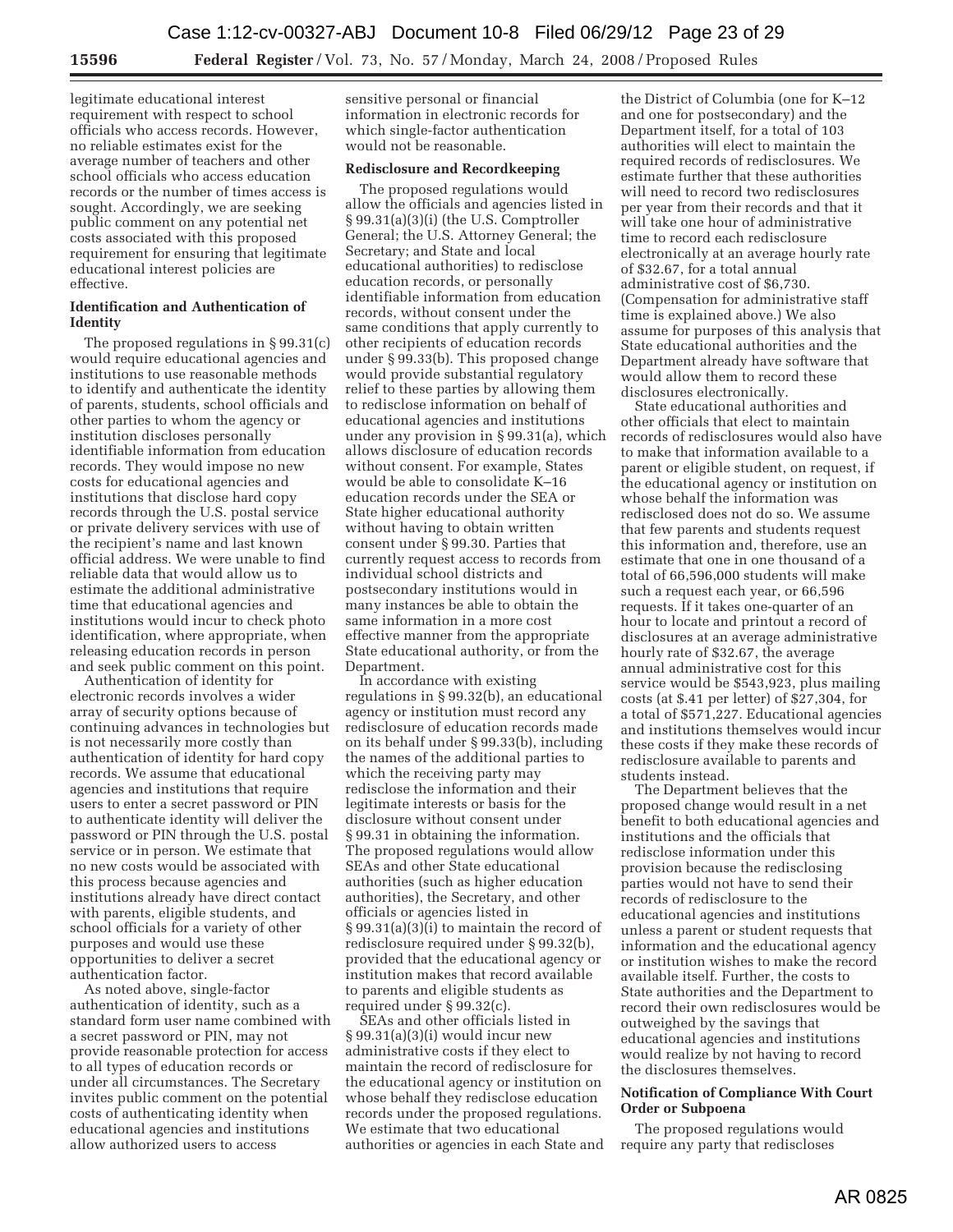education records in compliance with a court order or subpoena under § 99.31(a)(9) to provide the notice to parents and eligible students required under § 99.31(a)(9)(ii). We anticipate that this provision will affect mostly State and local educational authorities, which maintain education records they have obtained from their constituent districts and institutions and, under the proposed regulations discussed above, may redisclose the information, without consent, in compliance with a court order or subpoena under § 99.31(a)(9).

There is no change in costs as a result of shifting responsibility for notification to the disclosing party under this proposed change. However, we believe that minimizing or eliminating uncertainty about which party is legally responsible for the notification would result in a net benefit to all parties.

#### **State Auditors**

The proposed regulations would allow State auditors to have access to education records without consent under §§ 99.31(a)(3) and 99.35, which allows disclosures in connection with an audit or evaluation of Federal or State supported education programs, or for the enforcement of or compliance with Federal legal requirements related to those programs. This change would involve no increased costs and provide regulatory relief by clarifying that these disclosures are permitted even if the State auditor is not a State educational authority (or other official listed in § 99.31(a)(3)(i)).

The proposed change is limited to disclosures for purposes of an *audit*, which is defined as testing compliance with applicable laws, regulations, and standards. We believe that this limitation does not impose additional costs because a State auditor may conduct activities outside the scope of an audit, such as evaluate the effectiveness of educational programs, by establishing a contractual relationship with the State educational authority or school district or institution in possession of the records that qualifies the auditor as an authorized representative or school official, respectively.

## **Directory Information Opt Outs**

The proposed regulations clarify that while an educational agency or institution is not required to notify former students under § 99.37(a) about the institution's directory information policy or allow former students to opt out of directory information disclosures, they must continue to honor a parent's or student's decision to opt out of directory information disclosures after

the student leaves the institution. Most agencies and institutions should already comply with this requirement because of informal guidance and training provided by FPCO. We have insufficient information to estimate the number of institutions affected and the additional costs involved in changing systems to maintain opt out flags on education records of former students and seek public comment on the matter.

## *2. Clarity of the Regulations*

Executive Order 12866 and the Presidential Memorandum on ''Plain Language in Government Writing'' require each agency to write regulations that are easy to understand.

The Secretary invites comments on how to make these proposed regulations easier to understand, including answers to questions such as the following:

• Are the requirements in the proposed regulations clearly stated?

• Do the proposed regulations contain technical terms or other wording that interferes with their clarity?

• Does the format of the proposed regulations (grouping and order of sections, use of headings, paragraphing, etc.) aid or reduce their clarity?

• Would the proposed regulations be easier to understand if we divided them into more (but shorter) sections? (A ''section'' is preceded by the symbol ''§ '' and a numbered heading; for example, § 99.30 Under what conditions is prior consent required to disclose information?)

• Could the description of the proposed regulations in the **SUPPLEMENTARY INFORMATION** section of this preamble be more helpful in making the proposed regulations easier to understand? If so, how?

• What else could we do to make the proposed regulations easier to understand?

Send any comments that concern how the Department could make these proposed regulations easier to understand to the person listed in the **ADDRESSES** section of the preamble.

#### **Regulatory Flexibility Act Certification**

The Secretary certifies that these proposed regulations would not have a significant economic impact on a substantial number of small entities. The small entities that would be affected by these proposed regulations are small local educational agencies (LEAs) that receive Federal funds from the Department and certain 4- and 2 year colleges and for-profit postsecondary trade and technical schools with small enrollments that receive Federal funds, such as student aid programs under Title IV of the HEA.

However, the regulations would not have a significant economic impact on these small agencies and institutions because the regulations would not impose excessive regulatory burdens or require unnecessary Federal supervision. The regulations would impose minimal requirements to ensure that LEAs and postsecondary institutions comply with the educational privacy protection requirements in FERPA.

#### **Federalism**

Executive Order 13132 requires us to ensure meaningful and timely input by State and local elected officials in the development of regulatory policies that have federalism implications. ''Federalism implications'' means substantial direct effects on the States, on the relationship between the National Government and the States, or on the distribution of power and responsibilities among the various levels of government. The proposed regulations in §§ 99.3 through 99.67 may have federalism implications, as defined in Executive Order 13132, in that they will have some effect on the States and the operation of educational agencies and institutions subject to FERPA. We encourage State and local elected officials to review and provide comments on these proposed regulations. To facilitate review and comment by appropriate State and local officials, the Department will, aside from publication in the **Federal Register**, post the NPRM to the FPCO Web site and to the Office of Planning, Evaluation, and Policy Development (OPEPD) Web site and make a specific e-mail posting via a special listserv that is sent to each State department of education superintendent and higher education commission director.

## **Paperwork Reduction Act of 1995**

These proposed regulations do not contain any information collection requirements.

#### **Intergovernmental Review**

These proposed regulations are not subject to Executive Order 12372 and the regulations in 34 CFR part 79.

#### **Assessment of Educational Impact**

The Secretary particularly requests comments on whether these proposed regulations would require transmission of information that any other agency or authority of the United States gathers or makes available.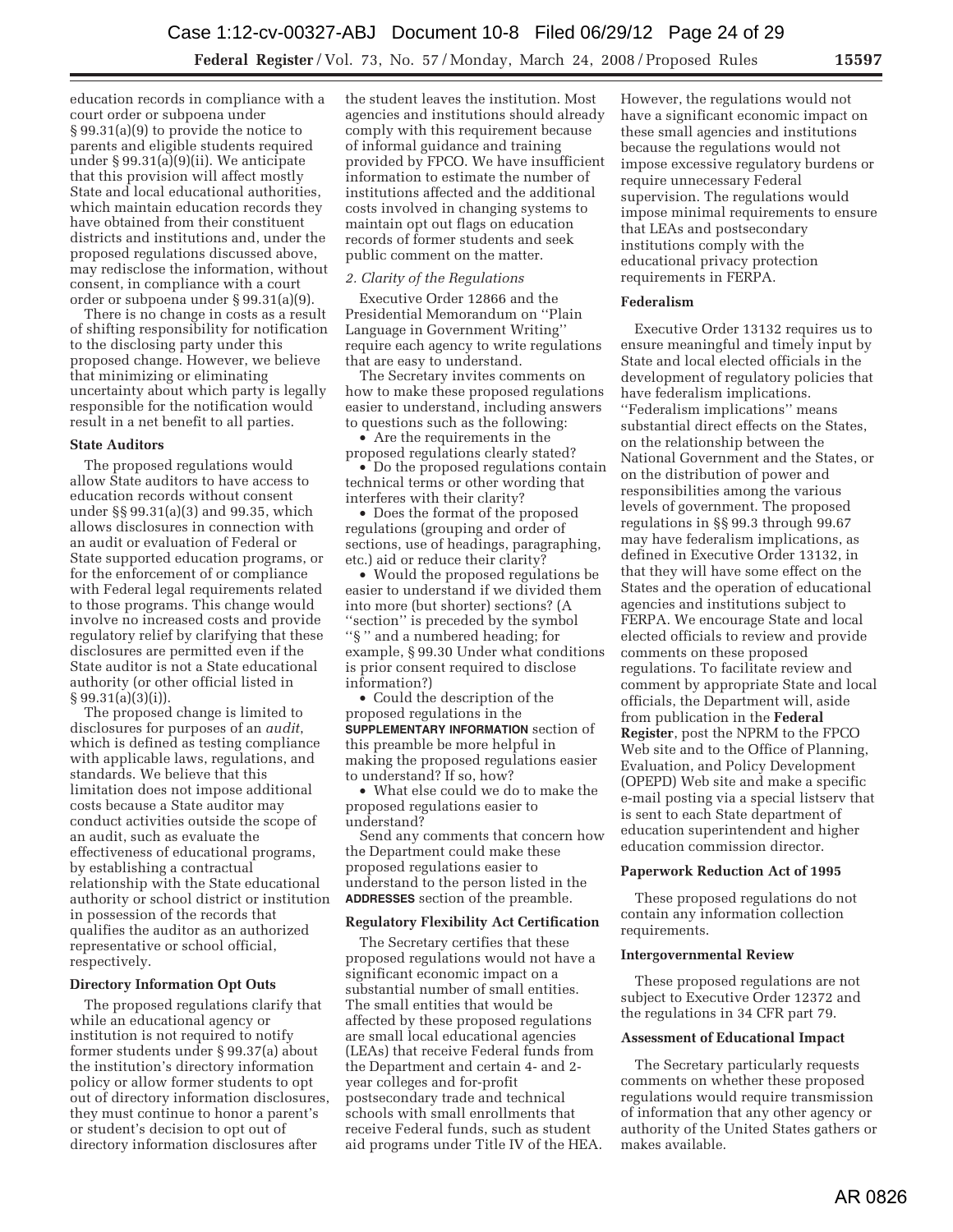## **Department Recommendations for Safeguarding Education Records**

The Department recognizes that agencies and institutions face significant challenges in safeguarding educational records. We are providing the following information and recommendations to assist agencies and institutions in meeting these challenges.

As noted elsewhere in this document, FERPA provides that no funds administered by the Secretary may be made available to any educational agency or institution that has a policy or practice of releasing, permitting the release of, or providing access to personally identifiable information from education records without the prior written consent of a parent or eligible student except in accordance with specified exceptions. In light of these requirements, the Secretary encourages educational agencies and institutions to utilize appropriate methods to protect education records, especially in electronic data systems.

In recent months the following incidents have come to the Department's attention:

• Students' grades or financial information, including SSNs, have been posted on publicly available web servers;

• Laptops and other portable devices containing similar information from education records have been lost or stolen;

• Education records, or devices that maintain education records, have not been retrieved from school officials upon termination of their employment or service as a contractor, consultant, or volunteer;

• Computer systems at colleges and universities have become favored targets because they hold many of the same records as banks but are much easier to access. See ''College Door Ajar for Online Criminals'' (May 2006), available at *http://www.uh.edu/ednews/2006/ latimes/200605/20060530hackers.html*  and July 10, 2006, Viewpoint in BusinessWeek/Online available at *http://www.businessweek.com/ technology/content/jul2006/ tc20060710*\_*558020.htm*;

• Nearly 65 percent of postsecondary educational institutions identified theft of personal information (SSNs, credit/ debit/ATM card, account or PIN numbers, etc.) as a high risk area. See Table 7, Perceived Risks at *http:// www.educause.edu/ir/library/pdf/ ecar*\_*so/ers/ers0606/Ekf0606.pdf*; and

• In December 2006, a large postsecondary institution alerted some 800,000 students and others that the campus computer system containing

their names, addresses and SSNs had been compromised.

The Department's Office of Inspector General (OIG) noted in Final Inspection Alert Memorandum dated February 3, 2006, that between February 15, 2005, and November 19, 2005, there were 93 documented computer breaches of electronic files involving personal information from education records such as SSNs, credit card information, and dates of birth. According to the reported data, 45 percent of these incidents have occurred at colleges and universities nationwide. OIG expressed concern that student information may be compromised due to a failure to implement or administer proper security controls for information systems at postsecondary institutions.

The Department recognizes that no system for maintaining and transmitting education records, whether in paper or electronic form, can be guaranteed safe from every hacker and thief, technological failure, violation of administrative rules, and other causes of unauthorized access and disclosure. Although FERPA does not dictate requirements for safeguarding education records, the Department encourages the holders of personally identifiable information to consider actions that mitigate the risk and are reasonably calculated to protect such information. Of course, an educational agency or institution may use any method, combination of methods, or technologies it determines to be reasonable, taking into consideration the size, complexity, and resources available to the institution; the context of the information; the type of information to be protected (such as social security numbers or directory information); and methods used by other institutions in similar circumstances. The greater the harm that would result from unauthorized access or disclosure and the greater the likelihood that unauthorized access or disclosure will be attempted, the more protections an agency or institution should consider using to ensure that its methods are reasonable.

One resource for administrators of electronic data systems is ''The National Institute of Standards and Technology (NIST) 800–100, Information Security Handbook: A Guide for Managers'' (October 2006). A second resource is NIST 800–53, which catalogs information security controls. Similarly, a May 22, 2007 memorandum to heads of federal agencies from the Office of Management and Budget requires executive departments and agencies to ensure that proper safeguards are in place to protect personally identifiable

information that they maintain, eliminate the unnecessary use of SSNs, and develop and implement a ''breach notification policy.'' This memorandum, although directed towards federal agencies, may also serve as a resource for educational agencies and institutions. See *http:// www.whitehouse.gov/omb/memoranda/ fy2007/m07–16.pdf*.

Finally, if an educational agency or institution has experienced a theft of files or computer equipment, hacking or other intrusion, software or hardware malfunction, inadvertent release of data to Internet sites, or other unauthorized release or disclosure of education records, the Department suggests consideration of one or more of the following steps:

• Report the incident to law enforcement authorities.

• Determine exactly what information was compromised, *i.e.*, names, addresses, SSNs, ID numbers, credit card numbers, grades, and the like.

• Take steps immediately to retrieve data and prevent any further disclosures.

• Identify all affected records and students.

• Determine how the incident occurred, including which school officials had control of and responsibility for the information that was compromised.

• Determine whether institutional policies and procedures were breached, including organizational requirements governing access (user names, passwords, PINS, etc.); storage; transmission; and destruction of information from education records.

• Determine whether the incident occurred because of a lack of monitoring and oversight.

• Conduct a risk assessment and identify appropriate physical, technological and administrative measures for preventing similar incidents in the future.

• Notify students that the Department's Office of Inspector General maintains a Web site describing steps students may take if they suspect they are a victim of identity theft at *http://www.ed.gov/about/offices/list/ oig/misused/idtheft.html;* and *http:// www.ed.gov/about/offices/list/oig/ misused/victim.html.* 

FERPA does not require an educational agency or institution to notify students that information from their education records was stolen or otherwise subject to an unauthorized release, although it does require the agency or institution to maintain a record of each disclosure. 34 CFR 99.32(a)(1). (However, student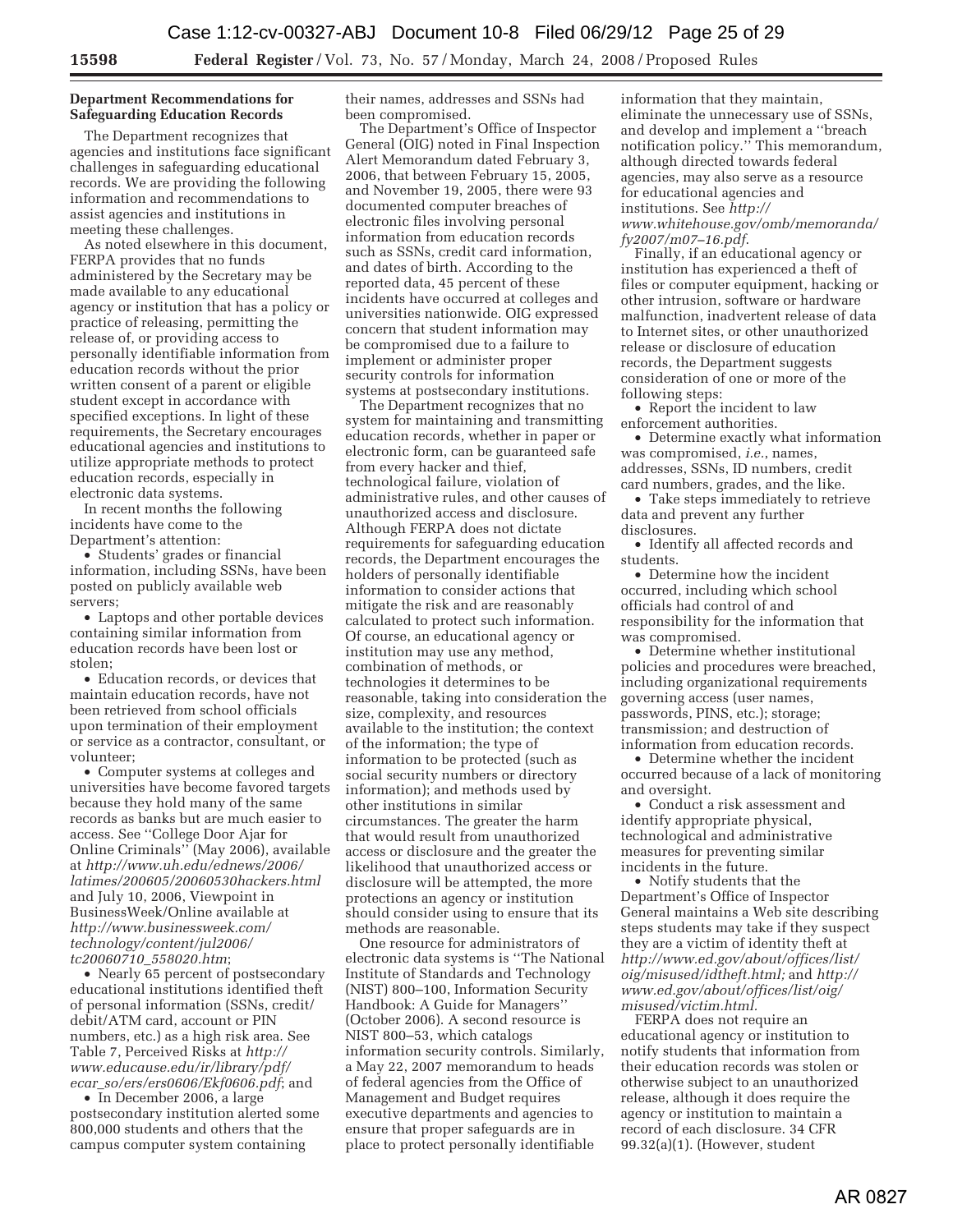notification may be required in these circumstances for postsecondary institutions under the Federal Trade Commission's Standards for Insuring the Security, Confidentiality, Integrity and Protection of Customer Records and Information (''Safeguards Rule'') in 16 CFR part 314.) In any case, direct student notification may be advisable if the compromised data includes student SSNs and other identifying information that could lead to identity theft.

#### **Electronic Access to This Document**

You may view this document, as well as all other Department of Education documents published in the **Federal Register**, in text or Adobe Portable Document Format (PDF) on the Internet at the following site: *http://www.ed.gov/ news/fedregister*.

To use PDF you must have Adobe Acrobat Reader, which is available free at this site. If you have questions about using PDF, call the U.S. Government Printing Office (GPO), toll free, at 1– 888–293–6498; or in the Washington, DC, area at (202) 512–1530.

**Note:** The official version of this document is the document published in the **Federal Register**. Free Internet access to the official edition of the **Federal Register** and the Code of Federal Regulations is available on GPO Access at: *http://www.gpoaccess.gov/nara/ index.html.* 

(Catalog of Federal Domestic Assistance Number does not apply.)

#### **List of Subjects in 34 CFR Part 99**

Administrative practice and procedure, Directory information, Education records, Information, Parents, Privacy, Records, Social Security Numbers, Students.

Dated: March 17, 2008.

## **Margaret Spellings,**

*Secretary of Education.* 

For the reasons discussed in the preamble, the Secretary proposes to amend part 99 of title 34 of the Code of Federal Regulations as follows:

## **PART 99—FAMILY EDUCATIONAL RIGHTS AND PRIVACY**

1. The authority citation for part 99 continues to read as follows:

**Authority:** 20 U.S.C. 1232g, unless otherwise noted.

2. Section 99.2 is amended by revising the note following the authority citation to read as follows:

## **§ 99.2 What is the purpose of these regulations?**

\* \* \* \* \* **Note to § 99.2:** 34 CFR 300.610 through 300.626 contain requirements regarding the confidentiality of information relating to children with disabilities who receive evaluations, services or other benefits under Part B of the Individuals with Disabilities Education Act (IDEA). 34 CFR 303.402 and 303.460 identify the confidentiality of information requirements regarding children and infants and toddlers with disabilities and their families who receive evaluations, services or other benefits under Part C of IDEA.

3. Section 99.3 is amended by:

A. Adding, in alphabetical order, a definition for *State auditor.* 

B. Revising the definitions of *Attendance, Directory information, Disclosure,* and *Personally identifiable information.* 

C. In the definition of *Education records,* revising paragraph (b)(5) and adding a new paragraph (b)(6).

These additions and revisions read as follows:

#### **§ 99.3 What definitions apply to these regulations?**  \* \* \* \* \*

*Attendance* includes, but is not limited to—

(a) Attendance in person or by paper correspondence, videoconference, satellite, Internet, or other electronic information and telecommunications technologies for students who are not physically present in the classroom; and

(b) The period during which a person is working under a work-study program.

(Authority: 20 U.S.C. 1232g)  $\star$   $\qquad$   $\star$   $\qquad$   $\star$ 

*Directory information* means information contained in an education record of a student that would not generally be considered harmful or an invasion of privacy if disclosed.

(a) Directory information includes, but is not limited to, the student's name; address; telephone listing; electronic mail address; photograph; date and place of birth; major field of study; grade level; enrollment status (*e.g.*, undergraduate or graduate, full-time or part-time); dates of attendance; participation in officially recognized activities and sports; weight and height of members of athletic teams; degrees, honors and awards received; and the most recent educational agency or institution attended.

(b) Directory information does not include a student's social security number or student identification (ID) number.

(c) Directory information includes a student's user ID or other unique personal identifier used by the student for purposes of accessing or communicating in electronic systems, but only if the electronic identifier cannot be used to gain access to

education records except when used in conjunction with one or more factors that authenticate the user's identity, such as a personal identification number (PIN), password, or other factor known or possessed only by the authorized user.

(Authority: 20 U.S.C. 1232g(a)(5)(A)) \* \* \* \* \*

*Disclosure* means to permit access to or the release, transfer, or other communication of personally identifiable information contained in education records by any means, including oral, written, or electronic means, to any party except the party identified as the party that provided or created the record.

(Authority: 20 U.S.C. 1232g(b)(1) and (b)(2))

\* \* \* \* \* *Education Records* 

\* \* \* \* \*

(b) \* \* \*

(5) Records created or received by an educational agency or institution after an individual is no longer a student in attendance and that are not directly related to the individual's attendance as a student.

(6) Grades on peer-graded papers before they are collected and recorded by a teacher.

\* \* \* \* \*

# *Personally Identifiable Information*

The term includes, but is not limited to

(a) The student's name;

(b) The name of the student's parent or other family members;

(c) The address of the student or student's family;

(d) A personal identifier, such as the student's social security number, student number, or biometric record;

(e) Other indirect identifiers, such as date of birth, place of birth, and mother's maiden name;

(f) Other information that, alone or in combination, is linked or linkable to a specific student that would allow a reasonable person in the school or its community, who does not have personal knowledge of the relevant circumstances, to identify the student with reasonable certainty; or

(g) Information requested by a person who the educational agency or institution reasonably believes has direct, personal knowledge of the identity of the student to whom the education record directly relates.

(Authority: 20 U.S.C. 1232g) \* \* \* \* \*

*State auditor* means a party under any branch of government with authority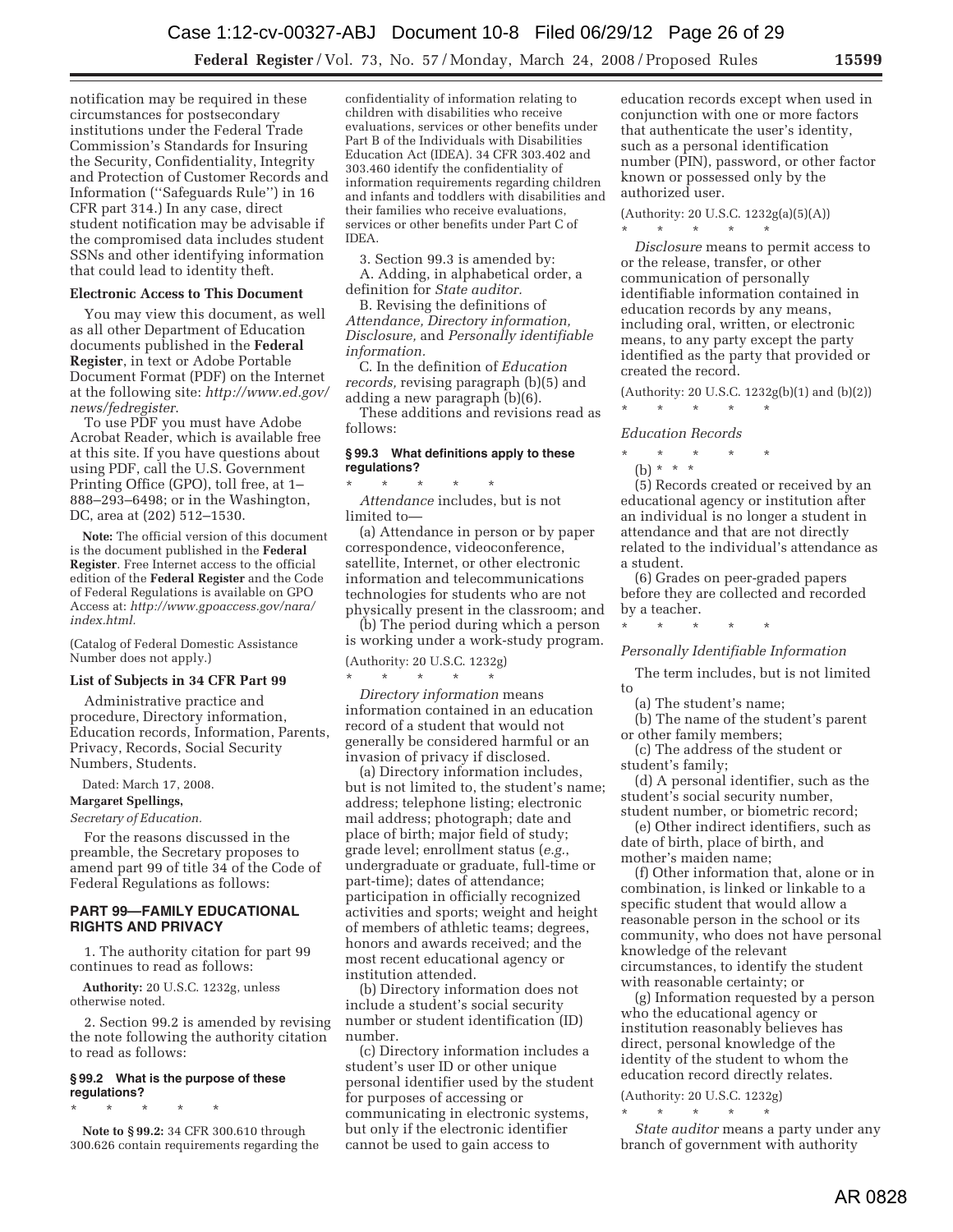and responsibility under State law for conducting audits.

(Authority: 20 U.S.C. 1232g(b)(5)) \* \* \* \* \*

4. Section 99.5 is amended by redesignating paragraph (a) as paragraph  $(a)(1)$  and adding a new paragraph  $(a)(2)$ to read as follows:

# **§ 99.5 What are the rights of students?**

 $(a)(1) * * * *$ 

(2) Nothing in this section prevents an educational agency or institution from disclosing education records, or personally identifiable information from education records, to a parent without the prior written consent of an eligible student if the disclosure meets the conditions in  $\S 99.31(a)(8)$ ,  $\S 99.31(a)(10), \S 99.31(a)(15),$  or any

other provision in § 99.31(a).

\* \* \* \* \* 5. Section 99.31 is amended by:

A. Redesignating paragraph (a)(1) as paragraph (a)(1)(i)(A) and adding new paragraphs  $(a)(1)(i)(B)$  and  $(a)(1)(ii)$ .

B. Revising paragraph (a)(2).

C. Revising paragraph (a)(6)(ii).

D. In paragraph (a)(9)(ii)(A), removing the word '' or'' after the punctuation '';''.

E. In paragraph (a)(9)(ii)(B), removing the punctuation ''.'' and adding in its place the word ''; or''.

F. Adding paragraph (a)(9)(ii)(C).

G. Adding paragraph (a)(16).

H. Revising paragraph (b).

I. Adding paragraphs (c) and (d).

J. Revising the authority citation at the end of the section.

The additions and revisions read as follows:

#### **§ 99.31 Under what conditions is prior consent not required to disclose information?**

(a) \* \* \*

 $(1)(i)(A) * * * *$ 

(B) A contractor, consultant, volunteer, or other party to whom an agency or institution has outsourced institutional services or functions may be considered a school official under this paragraph provided that the outside party—

(*1*) Performs an institutional service or function for which the agency or institution would otherwise use employees;

(*2*) Is under the direct control of the agency or institution; and

(*3*) Is subject to the requirements of § 99.33(a) governing the use and redisclosure of personally identifiable information from education records.

(ii) An educational agency or institution must use reasonable methods to ensure that school officials obtain access to only those education records in which they have legitimate

educational interests. An educational agency or institution that does not use physical or technological access controls must ensure that its administrative policy for controlling access to education records is effective and that it remains in compliance with the legitimate educational interest requirement in paragraph 99.31(a)(1)(i)(A).

(2) The disclosure is, subject to the requirements of § 99.34, to officials of another school, school system, or institution of postsecondary education where the student seeks or intends to enroll, or where the student is already enrolled so long as the disclosure is for purposes related to the student's enrollment or transfer.

**Note:** Section 4155(b) of the No Child Left Behind Act of 2001, 20 U.S.C. 7165(b), requires each State to assure the Secretary of Education that it has a procedure in place to facilitate the transfer of disciplinary records of a student who was suspended or expelled by a local educational agency to any private or public elementary or secondary school in which the student is subsequently enrolled or seeks, intends, or is instructed to enroll.

 $(6) * * * *$ 

(ii) An educational agency or institution may disclose personally identifiable information under paragraph (a)(6)(i) of this section only if it enters into a written agreement with the organization specifying the purposes of the study. An educational agency or institution is not required to agree with or endorse the conclusions or results of the study. The written agreement required under this paragraph must ensure that—

(A) Information from education records is used only to meet the purpose or purposes of the study stated in the written agreement;

(B) The organization conducts the study in a manner that does not permit personal identification of parents and students, as defined in this part, by individuals other than representatives of the organization that conducts the study; and

(C) The information is destroyed or returned to the educational agency or institution when it is no longer needed for the purposes for which the study was conducted.

\* \* \* \* \*

- (9) \* \* \*
- $(ii) * * * *$

(C) An *ex parte* court order obtained by the United States Attorney General (or designee not lower than an Assistant Attorney General) concerning investigations or prosecutions of an offense listed in 18 U.S.C. 2332b(g)(5)(B) or an act of domestic or international terrorism as defined in 18 U.S.C. 2331. \* \* \* \* \*

(16) The disclosure concerns an individual required to register under section 170101 of the Violent Crime Control and Law Enforcement Act of 1994, 42 U.S.C. 14071, and the information was obtained and disclosed by the educational agency or institution in compliance with a State community notification program under 42 U.S.C. 14071(e) or (j) and applicable Federal guidelines. Nothing in the Act or these regulations requires or encourages an educational agency or institution to collect or maintain information about registered sex offenders.

(b)(1) *De-identified records and information.* An educational agency or institution, or a party that has received education records or information from education records under this part, may release the records or information without the consent required by § 99.30 after the removal of all personally identifiable information provided that the educational agency or institution or other party has made a reasonable determination that a student's identity is not personally identifiable because of unique patterns of information about that student, whether through single or multiple releases, and taking into account other reasonably available information.

(2) An educational agency or institution, or a party that has received education records or information from education records under this part, may release de-identified student level data from education records for the purpose of education research by attaching a code to each record that may allow the recipient to match information received from the same source, provided that—

(i) An educational agency or institution or other party that releases de-identified data under paragraph (b) of this section does not disclose any information about how it generates and assigns a record code, or that would allow a recipient to identify a student based on a record code;

(ii) The record code is used for no purpose other than identifying a deidentified record for purposes of education research and cannot be used to ascertain personally identifiable information about a student; and

(iii) The record code is not based on a student's social security number or other personal information.

(c) An educational agency or institution must use reasonable methods to identify and authenticate the identity of parents, students, school officials, and any other parties to whom the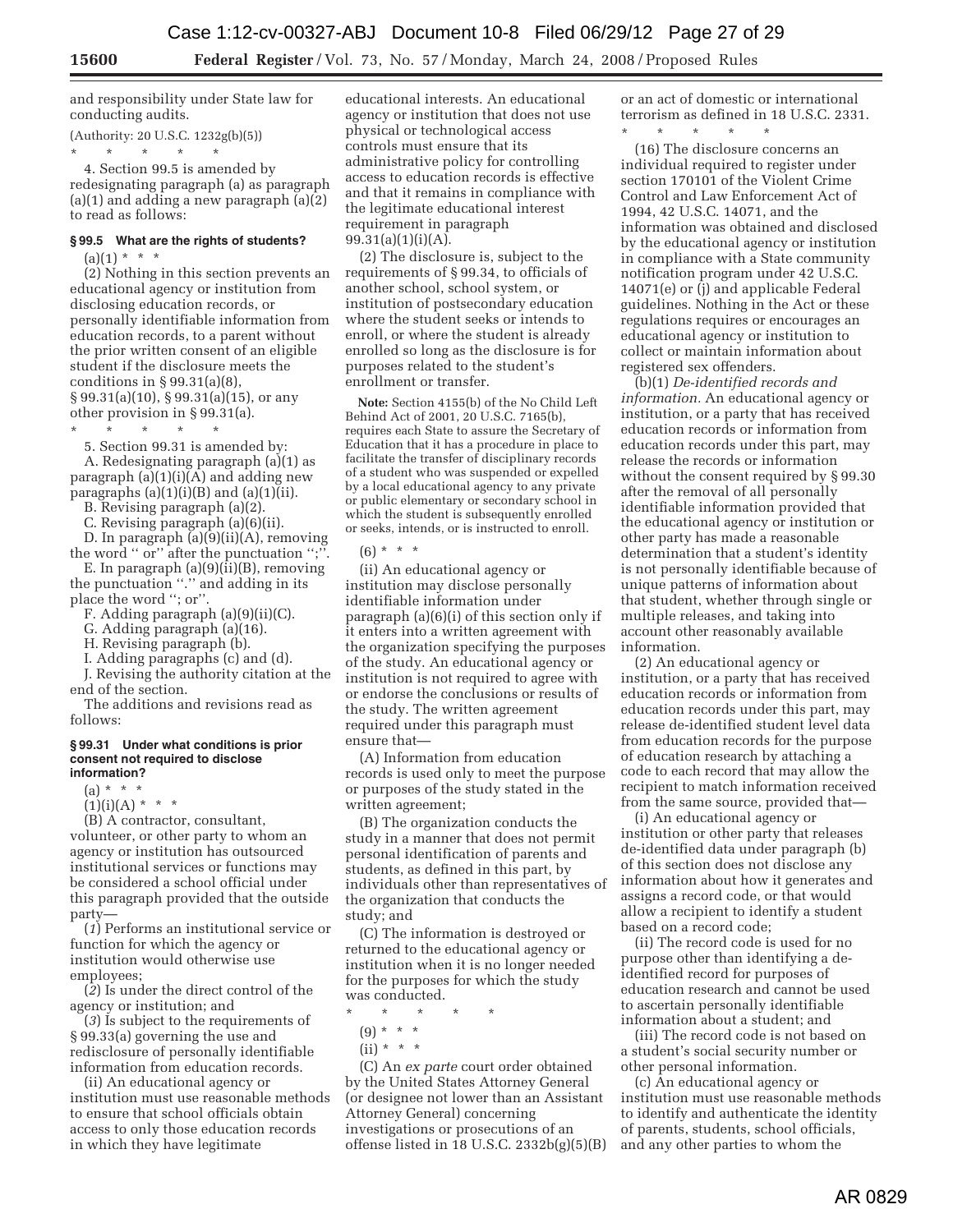agency or institution discloses personally identifiable information from education records.

(d) Paragraphs (a) and (b) of this section do not require an educational agency or institution or any other party to disclose education records or information from education records to any party.

(Authority: 20 U.S.C. 1232g(a)(5)(A), (b), (h),  $(i)$ , and  $(j)$ 

6. Section 99.32 is amended by revising paragraph (d)(5) to read as follows:

## **§ 99.32 What recordkeeping requirements exist concerning requests and disclosures?**

\* \* \* \* \* (d) \* \* \*

(5) A party seeking or receiving records in accordance with § 99.31(a)(9)(ii)(A) through (C). \* \* \* \* \*

7. Section 99.33 is amended by revising paragraphs (b), (c), (d), and (e) to read as follows:

#### **§ 99.33 What limitations apply to the redisclosure of information?**

\* \* \* \* \* (b)(1) Paragraph (a) of this section does not prevent an educational agency or institution from disclosing personally identifiable information with the understanding that the party receiving the information may make further disclosures of the information on behalf of the educational agency or institution if:

(i) The disclosures meet the<br>requirements of §99.31; and

(ii) The educational agency or institution has complied with the

requirements of § 99.32(b). (2) A party that rediscloses personally identifiable information from education records on behalf of an educational agency or institution in response to a court order or lawfully issued subpoena under § 99.31(a)(9) must provide the notification required under  $§ 99.31(a)(9)(ii).$ 

(c) Paragraph (a) of this section does not apply to disclosures under § 99.31(a)(8), (9), (11), (12), (14), (15), (16), and to information that postsecondary institutions are required to disclose under the Clery Act to the accuser and accused regarding the outcome of any campus disciplinary proceeding brought alleging a sexual offense.

(d) An educational agency or institution must inform a party to whom disclosure is made of the requirements of paragraph (a) of this section except for disclosures made under § 99.31(a)(8), (9), (11), (12), (14), (15), and (16), and to information that postsecondary institutions are required to disclose

under the Clery Act to the accuser and accused regarding the outcome of any campus disciplinary proceeding brought alleging a sexual offense. (e) If this Office determines that a

third party outside the educational agency or institution improperly rediscloses personally identifiable information from education records in violation of this section, the educational agency or institution may not allow that third party access to personally identifiable information from education records for at least five years. \* \* \* \* \*

8. Section 99.34 is amended by revising paragraph (a)(1)(ii) to read as follows:

# **§ 99.34 What conditions apply to disclosure of information to other educational agencies and institutions?**

(a) \* \* \*  $(1) * * * *$ 

(ii) The annual notification of the agency or institution under § 99.7 includes a notice that the agency or institution forwards education records to other agencies or institutions that have requested the records and in which the student seeks or intends to enroll;<br>\* \* \* \* \* \* \* \*

\* \* \* \* \* 9. Section 99.35 is amended by revising paragraphs (a) and (b)(1) to read as follows:

#### **§ 99.35 What conditions apply to disclosure of information for Federal or State program purposes?**

(a)(1) Authorized representatives of the officials or agencies headed by officials listed in § 99.31(a)(3)(i) may have access to education records in connection with an audit or evaluation of Federal or State supported education programs, or for the enforcement of or compliance with Federal legal requirements that relate to those<br>programs.

 $(2)$  Authority for an agency or official listed in § 99.31(a)(3)(i) to conduct an audit, evaluation, or compliance or enforcement activity is not conferred by the Act or this part and must be established under other Federal, State, or local law, including valid

administrative regulations. (3) State auditors that are not authorized representatives of State and local educational authorities may have access to education records in connection with an audit of Federal or State supported education programs. For purposes of this provision, an audit is limited to testing compliance with applicable laws, regulations, and standards.  $(b) *$ 

(1) Be protected in a manner that does not permit personal identification of individuals by anyone other than the

officials or agencies headed by officials referred to in paragraph (a) of this section, except that those officials or agencies may make further disclosures of personally identifiable information from education records on behalf of the educational agency or institution in accordance with the requirements of § 99.33(b); and

\* \* \* \* \*

10. Section 99.36 is amended by revising paragraphs (a) and (c) to read as follows:

#### **§ 99.36 What conditions apply to disclosure of information in health and safety emergencies?**

(a) An educational agency or institution may disclose personally identifiable information from an education record to appropriate parties, including parents of an eligible student, in connection with an emergency if knowledge of the information is necessary to protect the health or safety of the student or other individuals. \* \* \* \* \*

(c) In making a determination under paragraph (a) of this section, an educational agency or institution may take into account the totality of the circumstances pertaining to a threat to the safety or health of a student or other individuals. If the educational agency or institution determines that there is articulable and significant threat to the health or safety of a student or other individuals, it may disclose information from education records to any person whose knowledge of the information is necessary to protect the health and safety of the student or other individuals. If, based on the information available at the time of the determination, there is a rational basis for the determination, the Department will not substitute its judgment for that of the educational agency or institution in evaluating the circumstances and making its determination.

11. Section 99.37 is amended by:

A. Revising paragraph (b).

\* \* \* \* \*

B. Adding new paragraphs (c) and (d). The revision and additions read as

follows:

#### **§ 99.37 What conditions apply to disclosing directory information?**

\* \* \* \* \* (b) An educational agency or institution may disclose directory information about former students without complying with the notice and opt out conditions in paragraph (a) of this section. However, the agency or